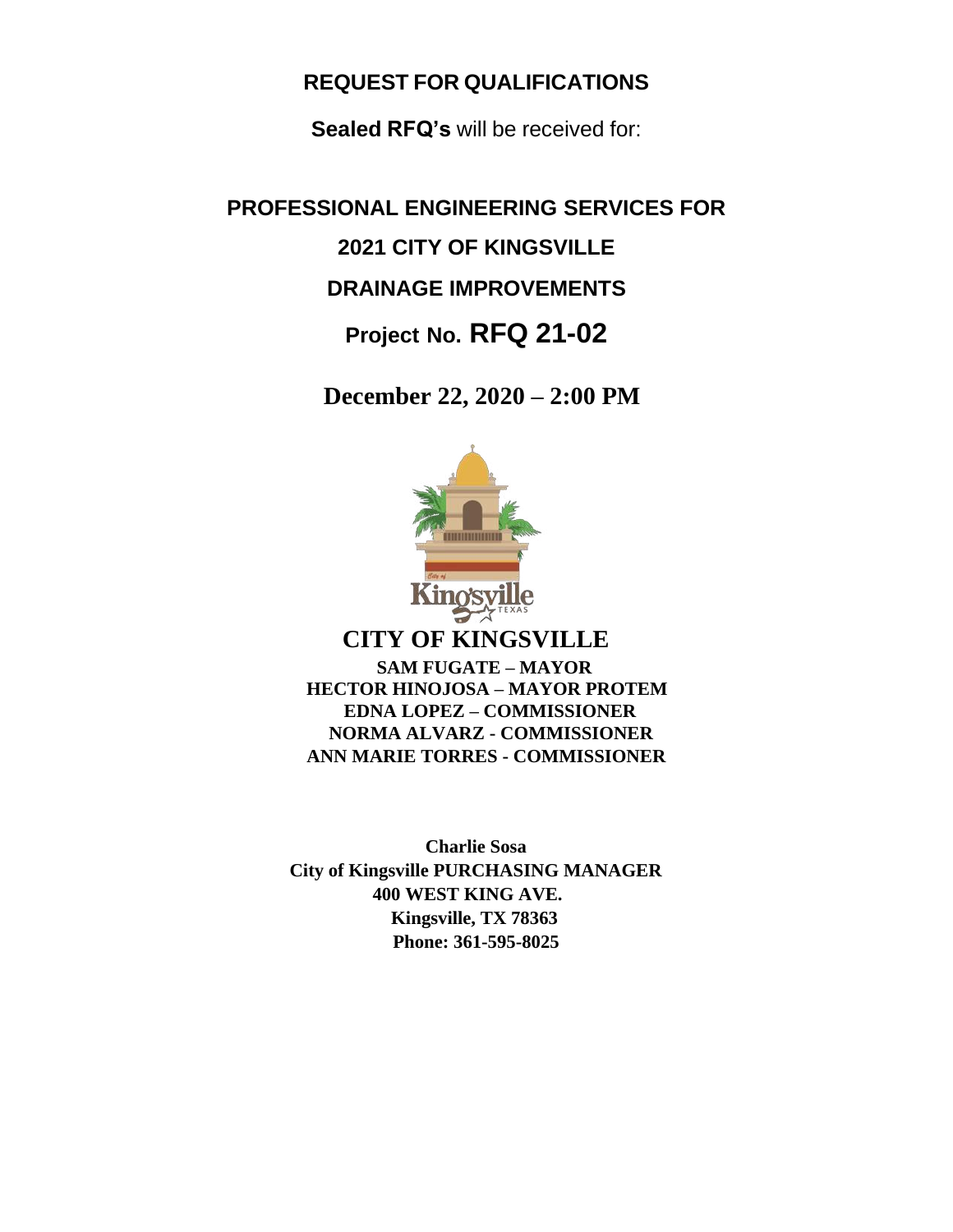# **TABLE OF CONTENTS RFQ NO. 21-02 Professional Engineering Services for**

# **2021 CITY OF KINGSVILLE DRAINAGE IMPROVEMENTS**

COVER SHEET

TABLE OF CONTENTS

NOTICE TO PROPOSERS

INSTRUCTION TO PROPOSERS

GENERAL REQUIREMENTS

NON-COLLUSION AFFIDAVIT

CONFLICT OF INTEREST QUESTIONNAIRE

STATEMENT OF CREDENTIALS

AGREEMENT and Attachments:

Attachment A – Services To Be Provided By The City Attachment B – Services To Be Provided By The Engineer Attachment C – Work Schedule Attachment D – Payment Schedule Attachment E – Work Authorization Attachment F – Status Report

 $\_$  , and the set of the set of the set of the set of the set of the set of the set of the set of the set of the set of the set of the set of the set of the set of the set of the set of the set of the set of the set of th TABLE OF CONTENTS Page 1 of 1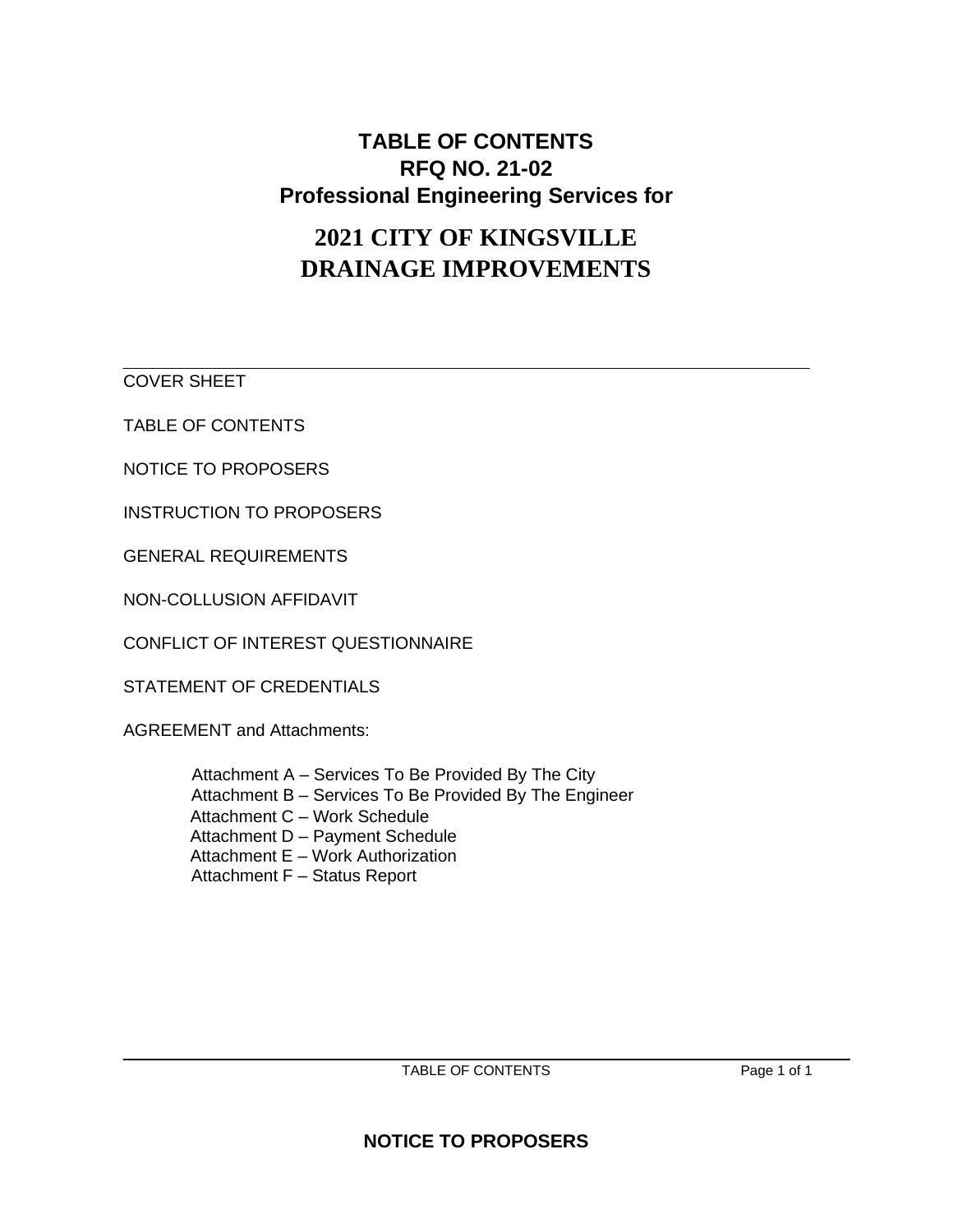# **RFQ NO. 21-02 Professional Engineering Services for**

# **2021 CITY OF KINGSVILLE DRAINAGE IMPROVEMENTS December 22, 2020 – 2:00 PM**

### Notice To Proposers

\_\_\_\_\_\_\_\_\_\_\_\_\_\_\_\_\_\_\_\_\_\_\_\_\_\_\_\_\_\_\_\_\_\_\_\_\_\_\_\_\_\_\_\_\_\_\_\_\_\_\_\_\_\_\_\_\_\_\_\_\_\_\_\_\_\_\_\_\_\_

The City of Kingsville Purchasing Manager, Charlie Sosa, will receive request for qualifications for Professional Engineering services for 2021 CITY OF KINGSVILLE DRAINAGE Project (RFQ No. 21-02) not later than 2:00 PM on December 22, 2020, and shall open at 2:00 PM on December 22, 2020 at, City of Kingsville City Hall, 400 West King Ave. Kingsville, TX 78363. Project is funded by the Texas Water Development Board (TWDB). This contract is subject to the Environmental Protection Agency's (EPA) "fair share policy", which includes EPA-approved "fair share goals" for Minority Business Enterprise (MBE) and Women Business Enterprise (WBE) firms in the Construction, Supplies, Equipment, and Services procurement categories. EPA's policy requires that applicants and prime contractors make a good faith effort to award a fair share of contracts, subcontracts, and procurements to MBE and WBE firms. Although EPA's policy does not mandate that the fair share goals be achieved, it does require applicants and prime contractors to demonstrate use of the six affirmative steps. The current fair share goals for the State of Texas are as follows: **MBE:** EQUIPMENT 7.12%; SERVICES 10.84%; SUPPLIES 9.68%; CONSTRUCTION 12.94%; **WBE:** EQUIPMENT 5.39%; SERVICES 5.72%; SUPPLIES 9.34%; CONSTRUCTION 8.72%. The engineer/engineering firm must be registered to practice in the State of Texas to administer the contract, prepare all preliminary and final design plans and specifications, to conduct property surveys and soil tests, prepare design plans and specifications for bid packet, construction observation and inspections (interim and final), and other special services deemed necessary to this project. City of Kingsville reserves the right to negotiate with any and all individuals, engineers or firms that submit proposals, as per the Texas Professional Services Procurement Act and the Uniform Grant and Contract Management Standards. City of Kingsville encourages Minority Business Enterprise's (MBE's) and Woman Business Enterprise (WBE's) to participate. See proposal package for details. City of Kingsville will pay for this contract by check method. A copy of the RFQ can be obtained during regular working hours from: 8:00 AM to 12:00 PM and 1:00 PM to 5:00 PM in the Purchasing Office or call 361-595-8025. Notice is also located online at: [www.cityofkingsville.com/purchasing/](http://www.cityofkingsville.com/purchasing)RF[Q.](http://www.co.nueces.tx.us/)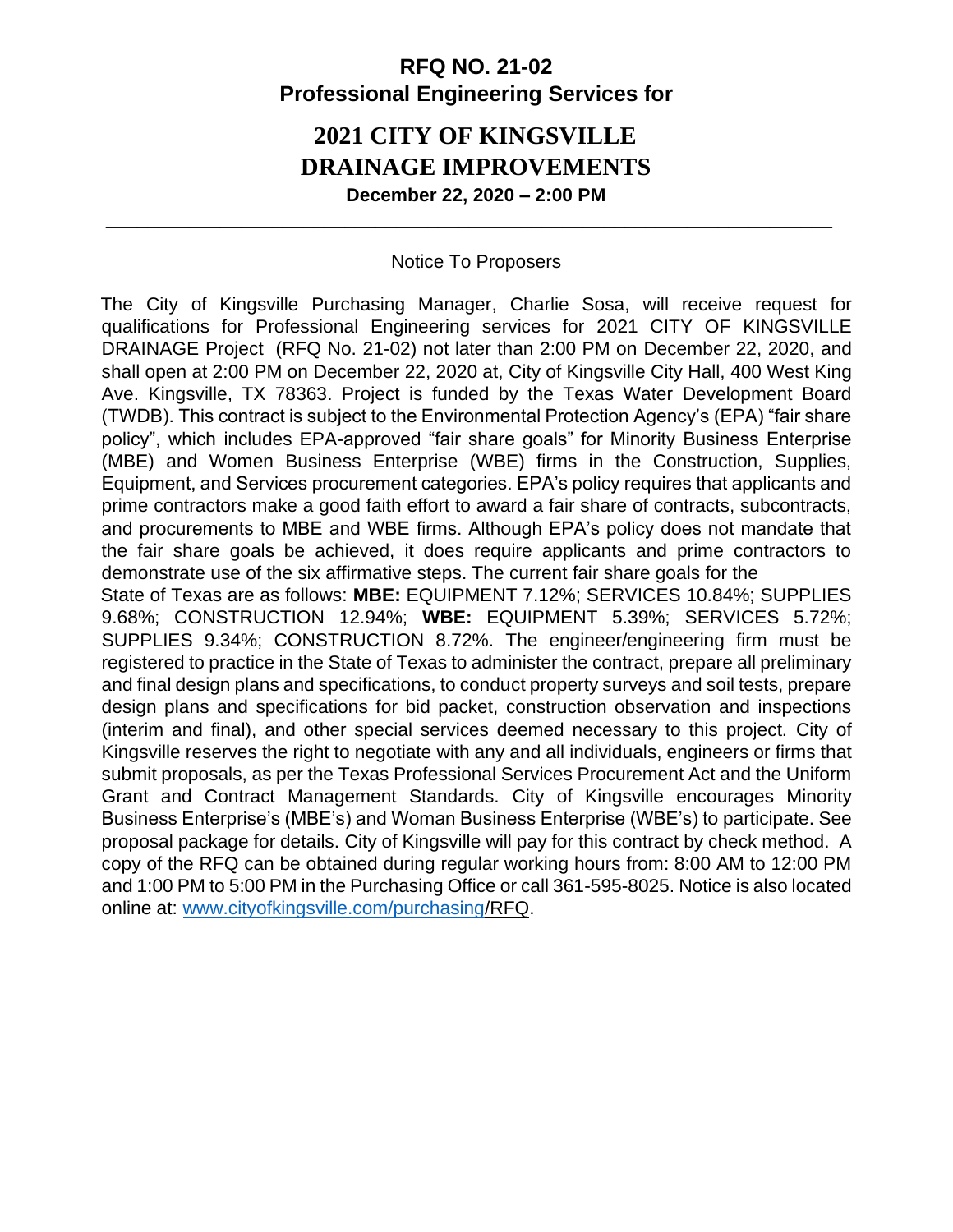#### **INSTRUCTIONS TO PROPOSERS**

#### **Article I. Nature of Project**

The City of Kingsville (hereinafter called the "City") will accept sealed Qualifications for:

#### RFQ NO. 21-02 PROFESSIONAL ENGINEERING SERVICES FOR 2021 CITY OF KINGSVILLE DRAINAGE PROJECT

#### December 22, 2020 – 2:00 PM

In accordance with the Specifications and other Contract Documents prepared by the City of Kingsville.

City of Kingsville is seeking to contract with a state-registered engineer/engineering firm for services for various city-wide drainage projects. Based on a recent Master Drainage Plan the City of Kingsville has various drainage deficiencies throughout the city. The project consists of the installation of various size reinforced concrete pipes, drainage inlets, curb inlets, curb and gutter, and pavement replacement in various locations throughout the city. City of Kingsville requests the submission of Statement of Qualifications for engineering services as noted in Article IV Scope of Work, associated with underground drainage system. This RFQ solicits information that will enable the City to determine the highest qualified Engineering Firm that may provide professional engineering services for the project(s) funded through the Texas Water Development Board (TWDB).

This RFQ is issued in accordance with Section 2254 of the Texas Government Code (Professional Services Act) and Title 40 Code of Federal Regulations, Part 31 (Uniform Administrative Requirements for Grants and Cooperative Agreements to State and Local Governments).

Any loan award is contingent upon release of funds from the Texas Water Development Board (TWDB). This contract is subject to the Environmental Protection Agency's (EPA) "fair share policy", which includes EPA-approved "fair share goals" for Minority Business Enterprise (MBE) and Women Business Enterprise (WBE) firms in the Construction, Supplies, Equipment, and Services procurement categories. EPA's policy requires that applicants and prime contractors make a good faith effort to award a fair share of contracts, subcontracts, and procurements to Minority Business Enterprise and Women-Owned Business Enterprise firms. Although EPA's policy does not mandate that the fair share goals be achieved, it does require applicants and prime contractors to demonstrate use of the six affirmative steps. The current fair share goals for the State of Texas are as follows:

**MBE:** EQUIPMENT 7.12%; SERVICES 10.84%; SUPPLIES 9.68%; CONSTRUCTION 12.94%

**WBE:** EQUIPMENT 5.39%; SERVICES 5.72%; SUPPLIES 9.34%; CONSTRUCTION 8.72%

Small, Minority, and Women Business Enterprises (SMWBE) are encouraged to submit qualification statements for consideration as are Small Business in a Rural Area (SBRA).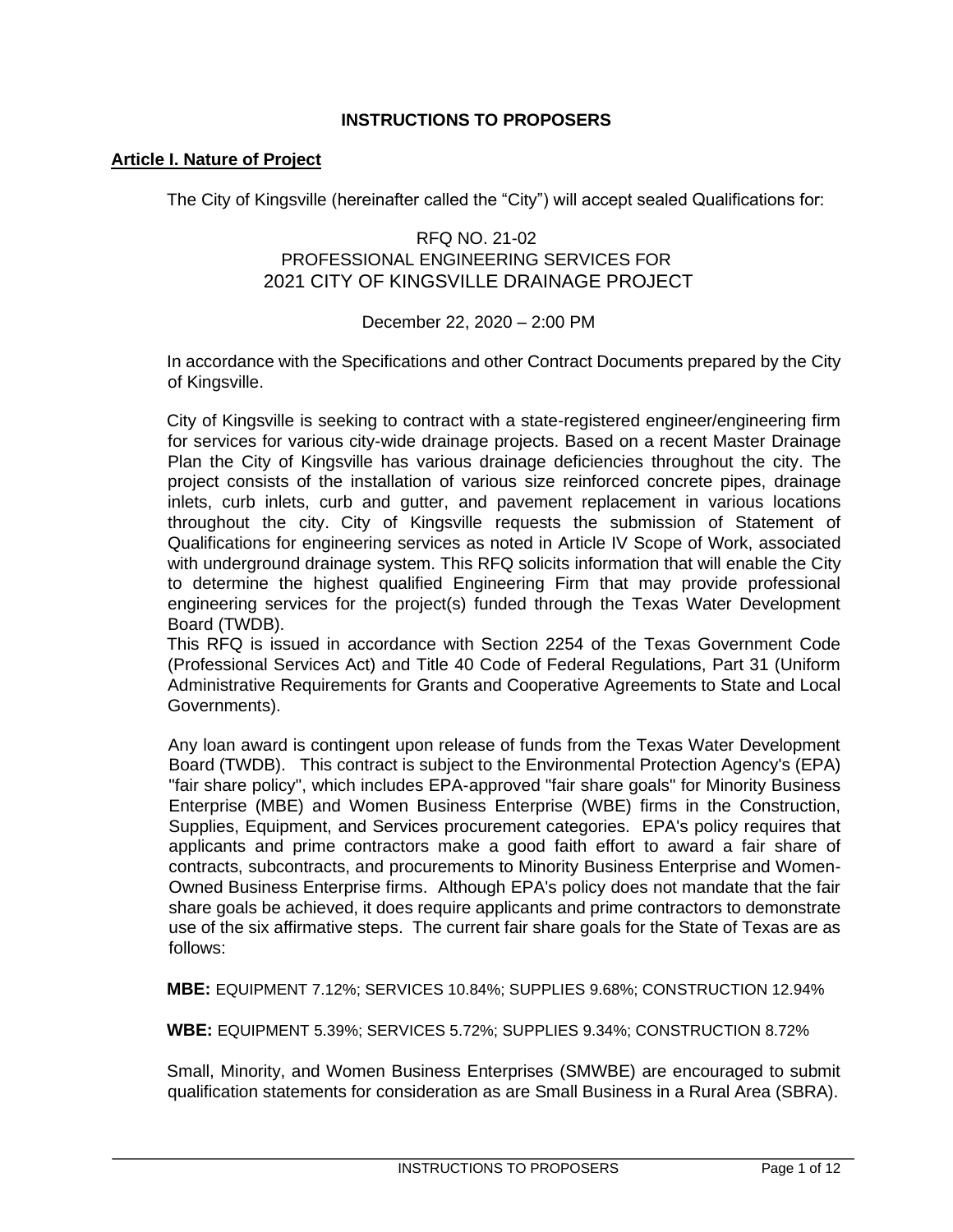#### **Article II. Eligibility of Proposers**

Any Proposer, in order to be eligible to submit a qualification proposal, must be able to demonstrate to the satisfaction of the City that he has the financial capacity to carry on the work until such time as he receives the first payment under the Contract, and that he is able to finance the work between payments during the contract period.

In summary, the proposal shall be accompanied by statement of financial condition, in the form of a notarized letter of Financial Stability/recently audited financial statement. Failure to comply shall disqualify the Proposer.

#### **Article III. Issuing Proposal Documents**

Qualification proposal packets have been prepared for the purpose of: outlining the scope of work required by the City and evaluation criteria. City of Kingsville reserves the right to negotiate with Proposers who demonstrate competence and qualifications to perform the services.

Specifications are on file in the office of the **City of Kingsville Purchasing Manager, City of Kingsville, City Hall 400 West King Ave., Kingsville, Texas 78363** where they may be inspected by qualified Proposers without charge.

#### **Article IV. Scope of Work**

The Engineer or Engineering firm to be selected is to provide timely and professional contract-related engineering services for City of Kingsville, in accordance with all TWDB requirements, including, but not limited to, the following:

- All preliminary and final design plans and specifications;
- Geotechnical report, if available;
- Property surveys and soil tests;
- Prepare, submit, or arrange for any and all permits, approvals, or inspections required for the work
- Final Engineering Design Report prepared according to 30 TAC §290.39(e), if applicable;
- Preparation of design plans and specifications for bid packet; Construction observation and inspections (interim and final);
- Other special services deemed necessary to the project.

The selection of an Engineer or Engineering firm and award of a contract may be contingent upon the funding and approval through the TWDB.

#### **Article V. Statement of Qualifications**

A Statement of Qualifications (SOQ) submitted in response to the RFQ should comply with the requirements as described herein.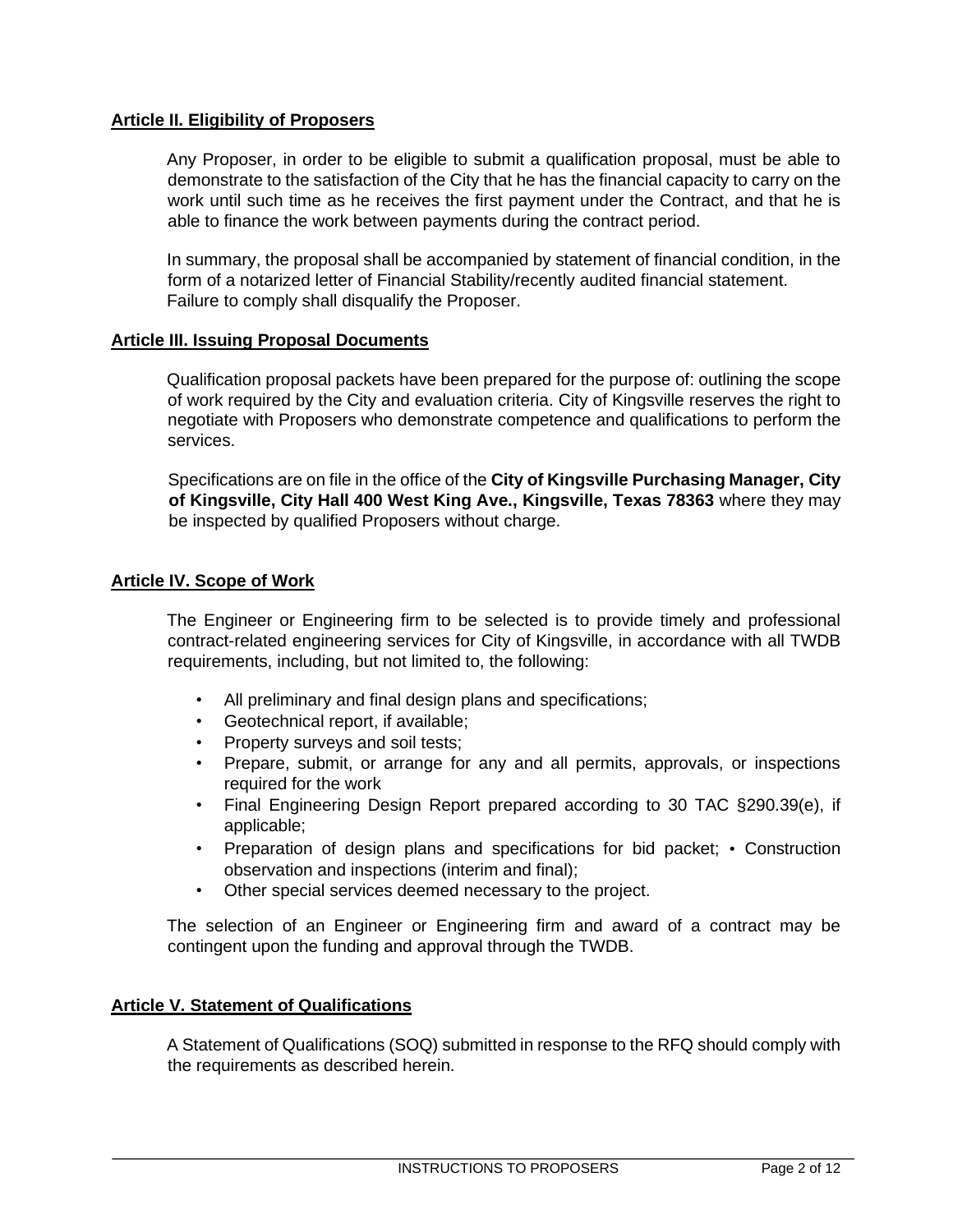Proposer shall identify their experience and qualifications to provide engineering services for the 2021 City of Kingsville Drainage Project. The following outlines information to be included in the SOQ submittal. This outline is not all inclusive and respondents can add information as deemed appropriate.

A cover letter, which will be considered an integral part of the SOQ, must be signed by an individual who is authorized to bind the Proposer contractually and must certify that all statements in the SOQ are true and correct. The letter must indicate the title of position that the individual holds in the firm.

The City shall evaluate all of the SOQ's on the same basis. In order to ensure a uniform review process and to obtain the maximum degree of comparability, it is required that the SOQ's conform in all respects to the specifications outlined herein. Failure to comply may disqualify qualification proposals from consideration. SOQ's must be organized in the following manner:

### **1. General Information**

- A. Include the name of Proposer's firm/entity/corporation/partnership/sole proprietor/joint venture/etc., address, telephone number, web address, name of contact person, email address, and the title of the RFQ.
- B. Provide a description of the proposing entity's current legal status (i.e., Corporation, Partnership, Sole Proprietor, Joint Venture, etc.). If the Owner is or is to be a newly formed corporation, please provide the following:
	- 1) Financial statement showing the amount of pledged or paid in capital pledged or paid in by the stockholders.
	- 2) List of stockholders and percent of stock held by each.
	- 3) Personal financial statements of individual stockholders.
	- 4) Personal and business references of individual stockholders.
- C. Provide a table of contents that includes a clear identification of the written material by section and by page number.
- D. Provide a transmittal letter that specifically states the Proposers understanding of the work to be accomplished and briefly outlines the Proposer's strengths in providing the required services. This letter should be signed by an authorized corporate officer for each entity included as a team proposal.
- E. Include a written assurance that no member, officer or employee of the Proposer or its designees or agent or public official exercising any functions or responsibilities with respect to the proposed services have any personal financial interest, direct or indirect, in any contract, subcontract or proceeds thereof, for work to be performed in connection with the proposed project.
- F. List past or present litigation in which your company is a defendant pertaining to TWDB projects in Texas.
- G. Provide a list of current customers in the area.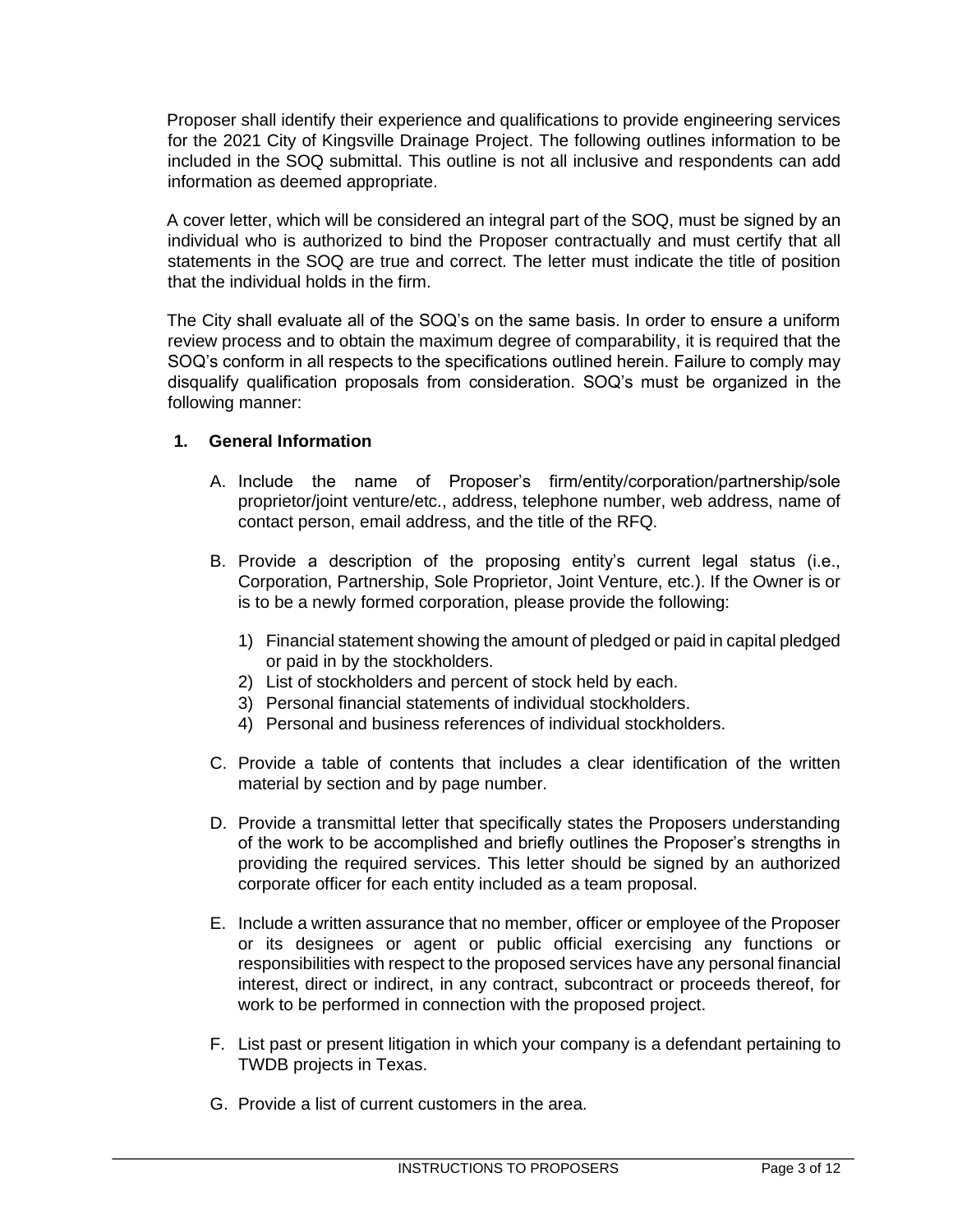H. Provide references including Project name and Project contract information.

## **2. Proposer Background**

- A. Provide a profile of your organization and describe its legal structure, principal officers and organizational structure. The Proposer must identify and distinguish between its own experience and qualifications and that of any parent entity, predecessor and/or wholly-owned or partially-owned subsidiary of the Proposer. Provide the location from where this project will be managed.
- B. Indicate how many years has the organization been in business under its present name and indicate all other names by which your organization has been known and length of time known by each name.
- C. Provide a copy of any organization profile, website, sales brochure, or other documentary information pertaining to your organization.
- D. Provide audited financial statements for your organization's operation. If the Proposer is a Joint Venture, a copy of the Joint Venture agreement must be submitted for each party.
- E. Provide a complete and detailed history of your organization's experience in providing engineering services, to include but not limited to the following: all preliminary and final design plans and specifications; property surveys and soil tests; preparation of design plans and specifications for bid packet; construction observation and inspections (interim and final); and other special services deemed necessary to the project. Information provided should include a description of services being offered for the scope of work in this RFQ.

## **3. Proposer Qualifications**

- A. Provide resumes of key personnel and principals of the organization. Identify the extent to which each principal executive or staff member will be involved in the engineering services contract and whether such involvement will be on a fully informed daily basis or in an advisory capacity.
- B. Provide resumes of key executive personnel and staff who will be assigned to execute the terms of this proposal, including subcontract personnel. Included must be the resume of the Consultant who will be directly responsible for the management and delivery of the proposed work.
	- i. Resumes should describe each person's qualifications and experience as it relates to this project.
	- ii. Include a list of previous project(s), similar in size and complexity, in which each team member has played a significant role.

### **4. Management of Project**

A. Clearly identify who will have primary technical responsibility for review of preliminary and final design plans and specifications; property surveys and soil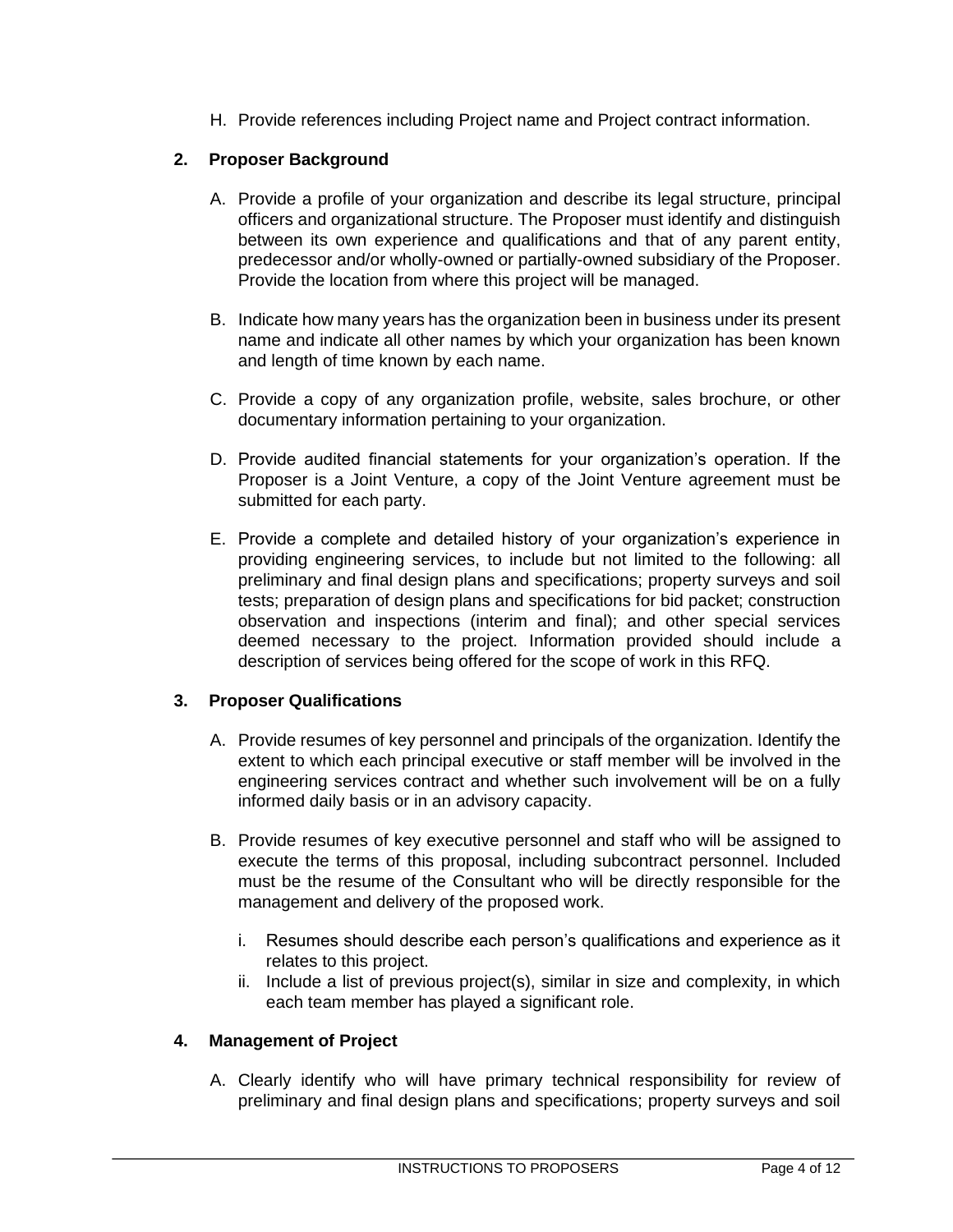tests; preparation of design plans and specifications for bid packet; construction observation and inspections (interim and final); and other special services deemed necessary to the project.

- B. Indicate how the responsibility and coordination will be assigned for the timely review of items noted in 4.A above.
- C. Identify the ability to adhere to schedules and complete all phases in a timely manner.

#### **Article VI. Conflict of Interest Questionnaire**

Chapter 176 of the Texas Local Government Code requires a person who contracts or seeks to contract for the sale or purchase of property, goods, or services with a local governmental entity or agent thereof to file a conflicts of interests disclosure statement with the governmental entity prescribed.

"Person" shall be defined as described in Attorney General Opinion No. GA-0446, which clarifies a partnership, corporation, or any other corporate entity, is a "person" subject to Chapter 176 requirement.

A Conflict of Interest Questionnaire Form (CIQ) must be submitted not later than the seventh (7th) business day after the date the Proposer submits their response to this RFP. Also, it may be submitted with the RFP.

#### **Article VII. Evaluation Criteria**

The City Manager shall appoint an Evaluation Committee for the purpose of evaluating and ranking all qualified submittals in accordance with the criteria specified in this Qualification proposal.

Qualifications of all Proposers that respond to this solicitation, including any subcontractors to be utilized, will be evaluated using the following criteria to rank each of the proposals. The Proposer that is ranked the highest will be considered by the City for negotiations. The criteria are not listed in any priority order. The evaluation committee will consider all criteria in performing a comprehensive evaluation of the proposal. Weights have been assigned to each criterion in the form of points.

| Criteria                                     | <b>Maximum Points</b> |
|----------------------------------------------|-----------------------|
| <b>Qualifications and General Experience</b> | 60                    |
| <b>Work Performance</b>                      | 25                    |
| <b>Capacity to Perform</b>                   | 15                    |
| Total                                        | 100                   |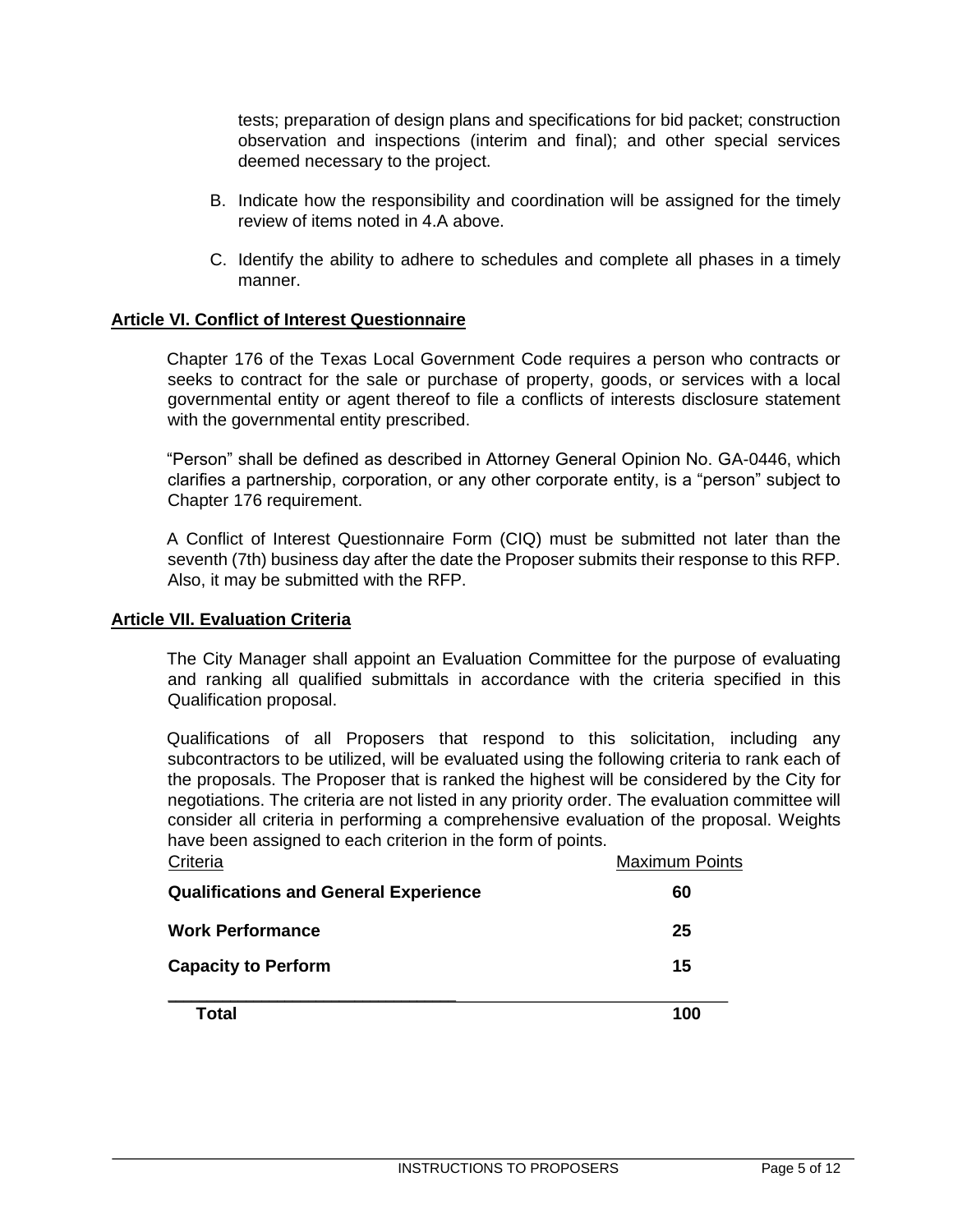#### **Article VIII. Examining Documents**

The Proposer should examine the Instructions to Proposers, the General Requirements and attachments before submitting a qualification proposal. Submitting a proposal which includes Statement of Qualifications will be considered evidence that the Proposer has performed this examination. Failure of a Proposer to acquaint himself adequately with such conditions, facilities, difficulties, restrictions and requirements will not relieve the Proposer of his obligation to perform the entire contract at the price set forth in his Agreement.

#### **Article IX. Delivery of Qualification Proposal**

Completed proposals, **one (1) original** and **four (4) copies** of proposals, shall be enclosed in a sealed envelope plainly marked showing the Project Name and RFQ Number for which the proposals are intended, and the name and address of the Proposer. **All forms in Proposal Packet are to be completed and returned and all requirements in Statement of Qualifications met. Proposals are to be addressed and delivered to the City of Kingsville Purchasing Manager, 400 West King Ave., Kingsville, Texas 78363 not later than 2:00 PM on December 22, 2020.**

The SOQ must be signed by the person or person authorized to bind the contract.

Proposer must verify whether addenda have been issued on a proposed Contract. Proposer may call the City Purchasing office at 361-595-8025 to confirm the number of addenda issued, and signed addenda must be included with SOQ.

City of Kingsville is a tax-exempt agency. An exemption certificate will be furnished upon request to the successful proposer.

#### **Article X. Workers Compensation Certification**

Proposer shall certify in writing that he provides Workers Compensation Insurance for all employees of the Proposer. The Proposer shall require all subcontractors to provide a similar certificate to the Proposer and the Proposer shall furnish such certificates to City of Kingsville.

A Proposer shall:

- (1) Provide coverage for its employees providing services on a project, for the duration of the project based on proper reporting of classification codes and payroll amounts and filing of any coverage agreements;
- (2) Provide a certificate of coverage showing workers' compensation coverage to the governmental entity prior to beginning work on the project;
- (3) Provide the governmental entity, prior to the end of the coverage period, a new certificate of coverage showing extension of coverage, if the coverage period shown on the Proposer's current certificate of coverage ends during the duration of the project;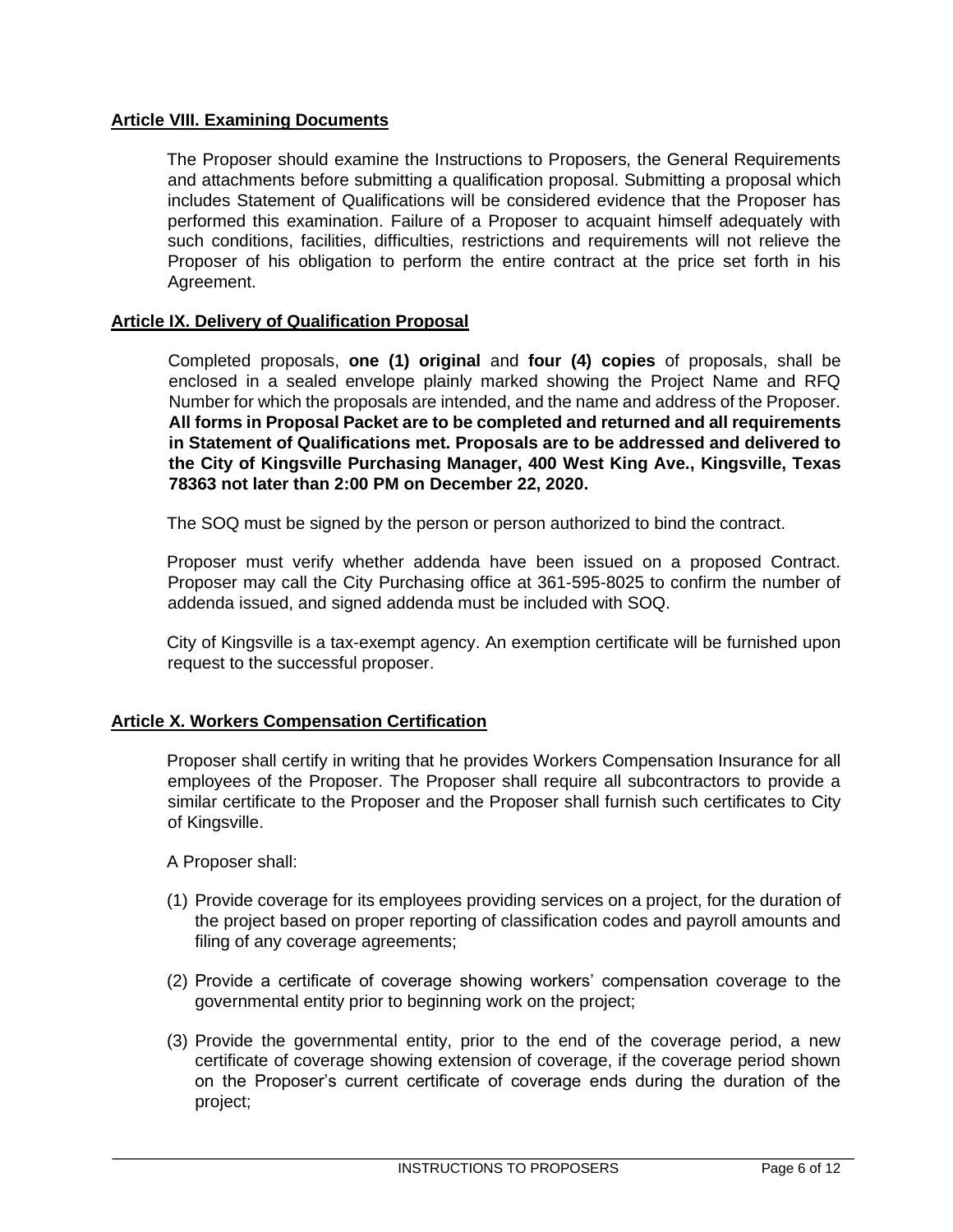- (4) Obtain from each person providing services on a project, and provide the governmental entity:
	- a) a certificate of coverage, prior to that person beginning work on the project, so the governmental entity will have on file certificates of coverage showing coverage for all persons providing services on the project; and
	- b) no later than seven (7) days after receipt by the Proposer, a new certificate of coverage showing extension of coverage, if the coverage period shown on the current certificate of coverage ends during the duration of the project;
- (5) Retain all required certificates of coverage on file for the duration of the project and for one year thereafter;
- (6) Notify the governmental entity in writing by certified mail or personal delivery, within ten (10) days after the Proposer knows or should have known, of any change that materially affects the provisions of coverage of any person providing services on the project;
- (7) Post a notice on each project site informing all persons providing services on the project that they are required to be covered and stating how a person might verify current coverage and report failure to provide coverage. This notice does not satisfy other posting requirements imposed by the Act or other commission rules. This notice must be printed with a title in at least 30-point bold type and text in at least 19-point normal type and shall be in both English and Spanish and any other language common to the worker population. The text for the notices shall be the following text in Figure 2: 28 TAC 110.110(d) (7) of this section, provided by the commission on the sample notice without any additional words or changes; and
- (8) Contractually require each person with whom it contracts to provide services on a project to:
	- a) Provide coverage based on proper reporting of classification codes and payroll amounts and filing of any coverage agreements for all employees providing services on the project, for the duration of the project;
	- b) Provide a certificate of coverage to the contractor prior to beginning work on the project;
	- c) Include in all contracts to provide services on the project the language in subsection below;

*"By signing this contract or providing or causing to be provided a certificate of coverage, the person signing this contract is representing to the governmental*  entity that all employees of the person signing this contract who will provide *services on the project will be covered by workers' compensation coverage for the*  duration of the project, that the coverage will be based on proper reporting of *classification codes and payroll amounts, and that all coverage agreements will be filed with the appropriate insurance carrier or, in the case of self-insured, with the commission's Division of Self-Insurance Regulation. Providing false or misleading*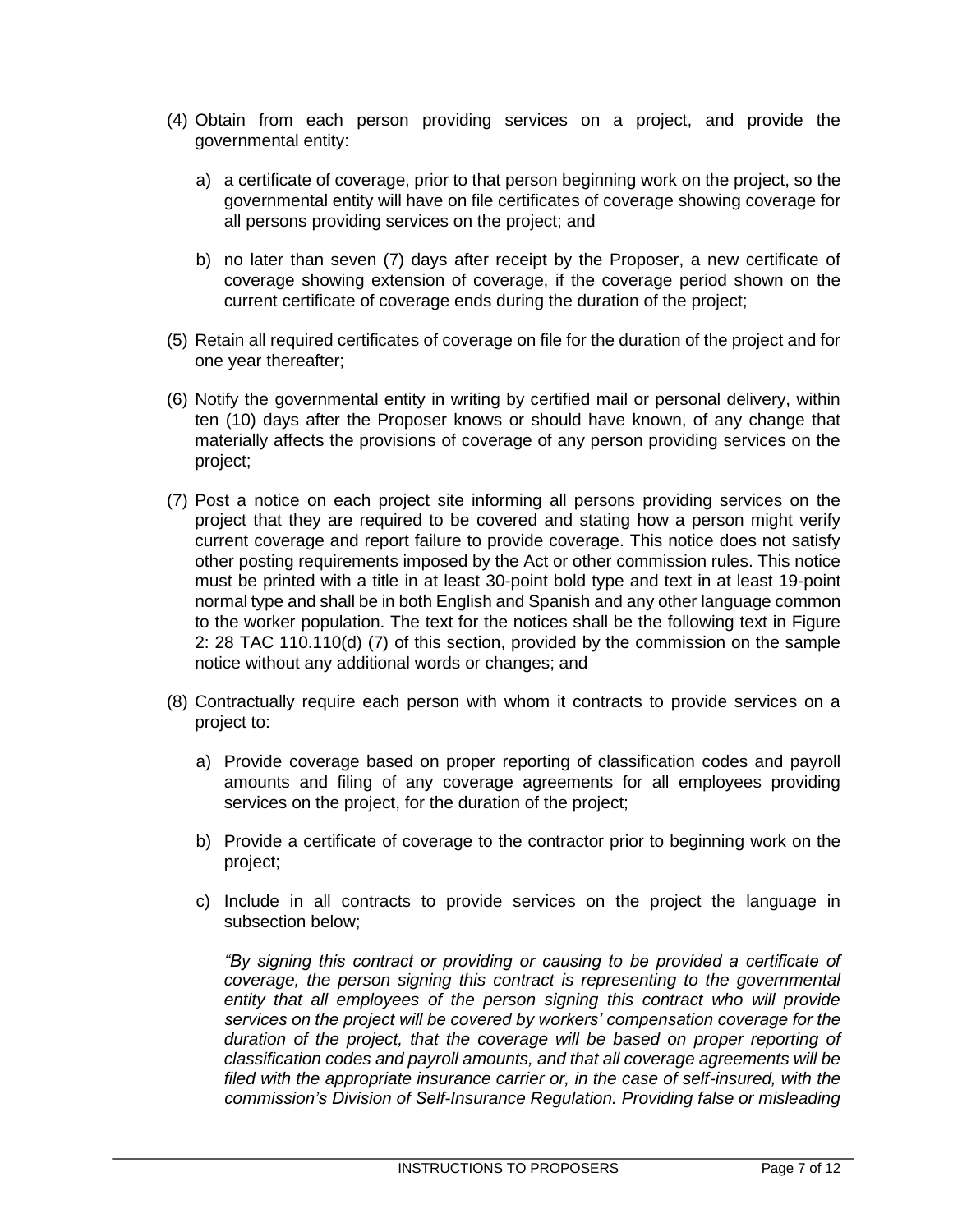*information may subject the contractor to administrative penalties, criminal penalties, civil penalties, or other civil actions."*

This rule is applicable for building or construction contracts advertised for bid by a government entity on or after September 1, 1994. This rule is also applicable for those building or construction contracts entered into on or after September 1, 1994, which are not required by law to be advertised for bid.

- d) Provide the contractor, prior to the end of the coverage period, a new certificate of coverage showing extension of coverage, if the coverage period shown on the current certificate of coverage ends during the duration of the project;
- e) Obtain from each other person with whom it contracts, and provide to the contractor:
	- i. a certificate of coverage, prior to the other person beginning work on the project; and
	- ii. prior to the end of the coverage period, a new certificate of coverage showing extension of coverage period, if the coverage period shown on the current certificate of coverage ends during the duration of the project; and
- f) Retain all required certificates of coverage on file for the duration of the project and for one (1) year thereafter;
- g) Notify the governmental entity in writing by certified mail or personal delivery, within thirty (30) days after the person knew or should have known, of any change that materially affects the provision of coverage of any person providing services on the project; and
- h) Contractually require each other person with whom it contracts, to perform as required by subparagraphs (a)  $-$  (h) of this paragraph, with the certificate of coverage to be provided to the person for whom they are providing services.

#### **Article XI. Insurance and Liability**

The work shall not be commenced by Contractor until after the policy, or policies, evidencing the insurance coverage herein required, or certificates of such insurance, providing that the insurer shall give City thirty (30) days written notice prior to cancellation, material revision or intention not to renew, have been filed with the City.

In the event the Insurer refuses to provide the City with notice as detailed, the Contractor agrees to provide notice in writing immediately, and shall suspend all work until insurance is restored and proof, in a form acceptable to the City, is provided.

The Contractor, at his/her expense, shall purchase and maintain in force at all times during the term of this Contract, until the Project is finally completed and accepted by City, the insurance with limits not less than indicated below.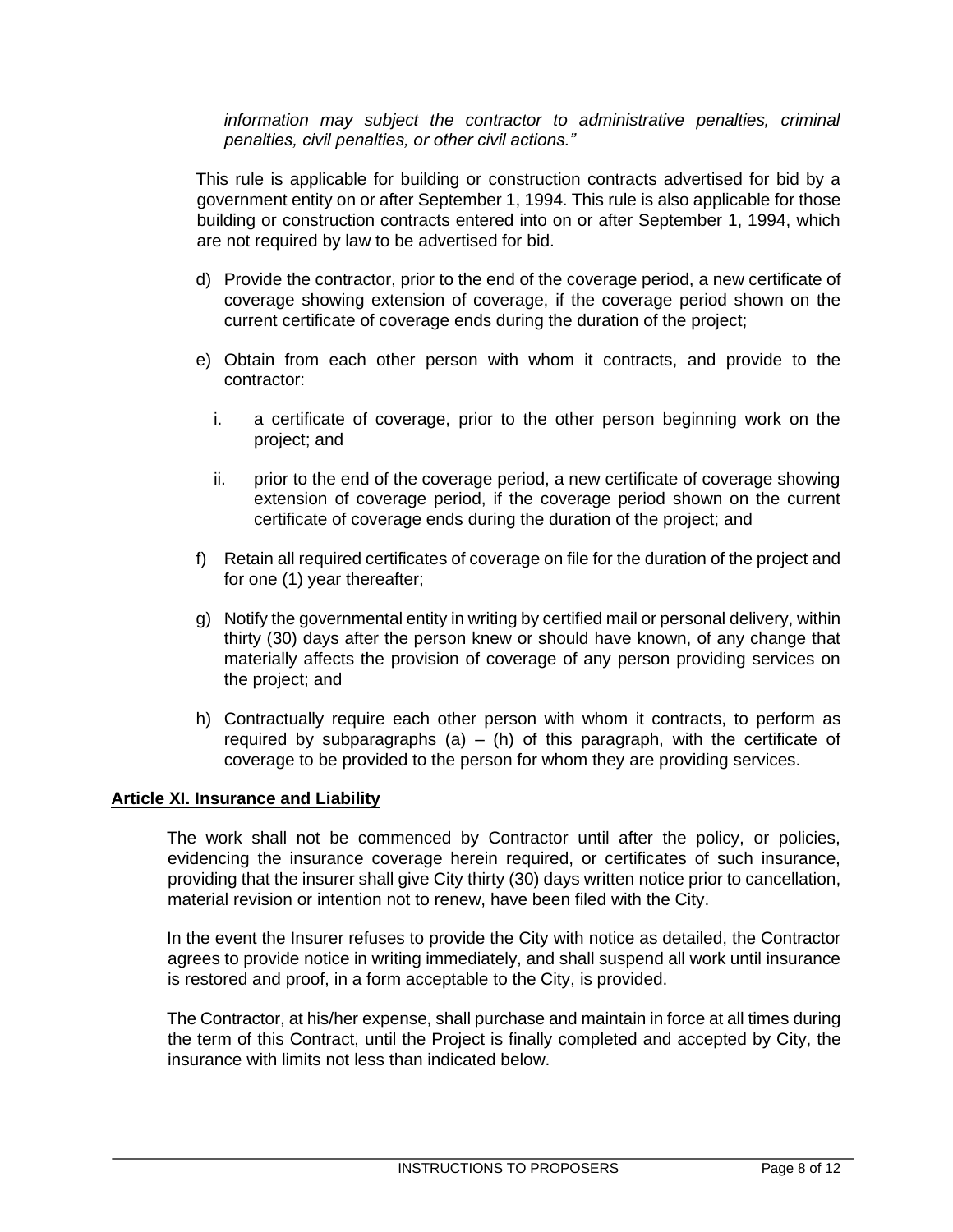No policy shall contain any exclusion for explosion, collapse, or underground coverage. Identify the **project number** and **name** in the Certificate of Liability.

 **A.** Commercial General Liability:

|            | Bodily Injury / Property Damage |
|------------|---------------------------------|
| Each       | Annual                          |
| Occurrence | Aggregate                       |

\$1,000,000 \$2,000,000

A designated Project or Premises Endorsement (CG 25 01 11 85) which applies the general aggregate to the project must be provided. **City of Kingsville is to be named as additional insured and a waiver of subrogation is required for this policy.**

**B.** Automobile Liability Covering:

Owned Automobiles

Non-owned Automobiles including Hired Automobiles and those of independent contractors. **All must be marked on Certificate of Liability Form as applicable to vehicles that will be utilized on the job site. Only those vehicles that are insured under the Certificate of Insurance are permitted at the job site.** 

Bodily Injury / Property Damage Per **Occurrence** 

\$1,000,000

**City of Kingsville is to be named as additional insured and a waiver of subrogation is required for this policy.**

- **C.** Umbrella (excess liability policy) or additional limits on foregoing risks \$1,000,000.00. **Policy must be a Commercial General Liability "follow form."**
- **D.** Workers Compensation Insurance Certificate

Employer's Liability Coverage Limit: \$500,000.

All insurance must be written by insurance companies which are rated in the A.M. Best Rating Guide – Property & Casualty with a policyholder's rating of A, and a financial size category of Class VII. **A waiver of subrogation is required for this policy.**

**E.** Professional Liability Insurance shall protect the Proposer against claims for damages which may arise from operations under this contract, whether such operations be by the Proposer, or the Proposers staff. The minimum acceptable limits of liability to be provided by such professional liability insurance shall be as follows: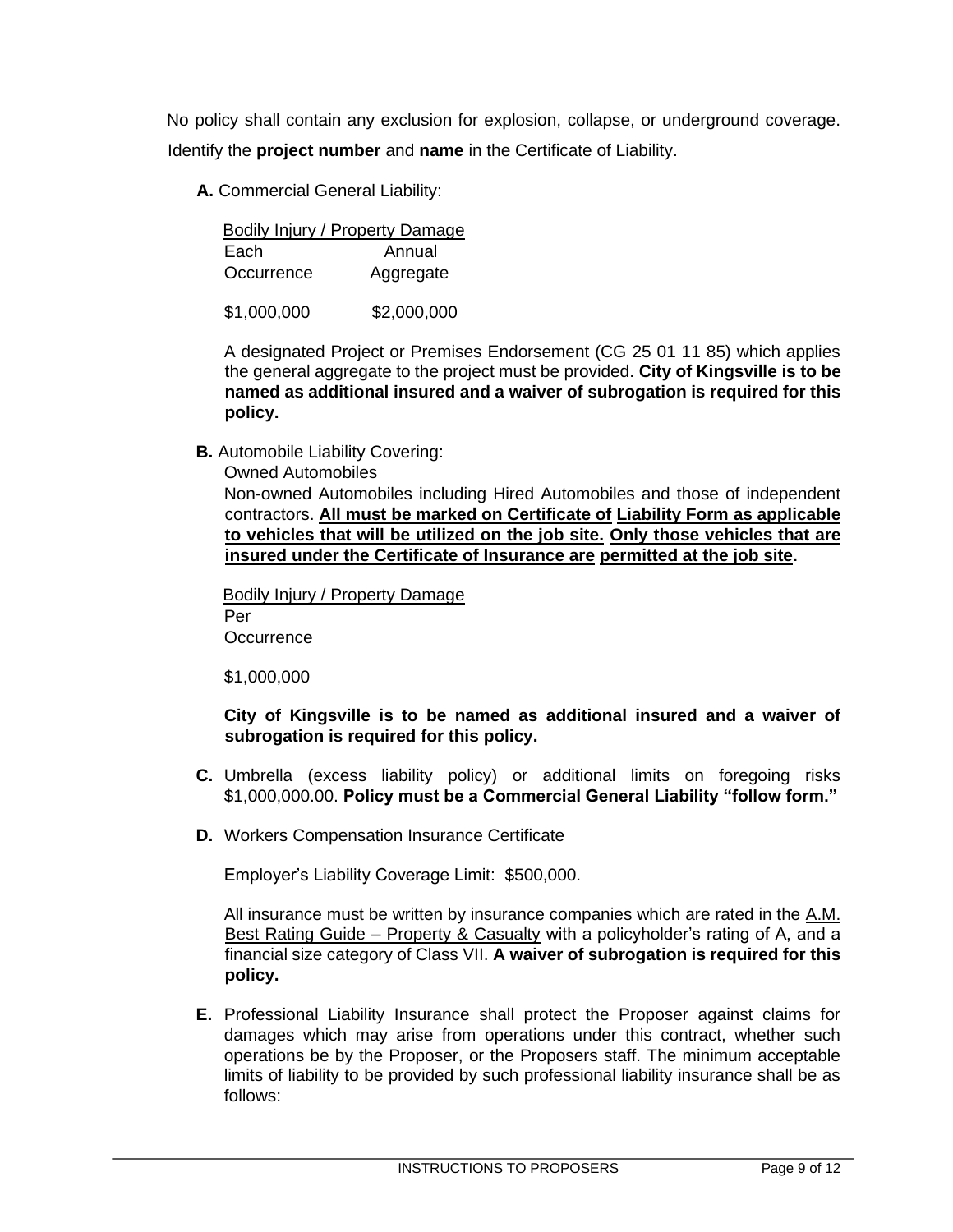| Each        | Annual      |
|-------------|-------------|
| Occurrence  | Aggregate   |
| \$1,000,000 | \$1,000,000 |

- **F.** Commercial Crime Coverage, to include:
	- a) Form A, Employee Dishonesty: \$1,000,000
	- b) Form B, Forgery: \$1,000,000
	- c) Form C, Theft, Disappearance and Destruction: \$1,000,000

#### **Article XII. Findings Confidential**

All of the reports, information, data, etc., prepared or assembled by the Engineer under this contract are confidential and the Engineer agrees that they shall not be made available to any individual or organization without the prior written approval of the City.

#### **Article XIII. Copyright**

No report, maps, or other documents produced in whole or in part under this Contract shall be the subject of an application for copyright by or on behalf of the Engineer.

#### **Article XIV. Equal Employment Opportunity**

During the performance of this Contract, the Engineer agrees as follows:

- a. The Engineer will not discriminate against any employee or applicant for employment because of race, creed, sex, color, disability or national origin. The Engineer will take affirmative action to ensure that applicants are employed, and that employees are treated during employment, without regard to their race, creed, sex, color, disability or national origin. Such action shall include, but not be limited to, the following: Employment, upgrading, demotion, or transfer; recruitment or recruitment advertising; layoff or termination; rates of pay or other forms of compensation; and selection for training, including apprenticeship. The Engineer agrees to post in conspicuous places, available to employees and applicants for employment, setting forth the provisions of this non-discrimination clause.
- b. The Engineer will, in all solicitation or advertisements for employees placed by or on behalf of the Engineer, state that all qualified applicants will receive consideration for employment without regard to race, creed, color, sex, disability or national origin.
- c. The Engineer will cause the foregoing provisions to be inserted in all subcontracts for any work covered by this Contract so that such provisions will be binding upon each subcontractor, provided that the foregoing provisions shall not apply to contracts or subcontracts for standard commercial supplies or raw materials.
- d. The Engineer will include provisions (a.) through (c.) in every subcontract or purchase order, unless exempted.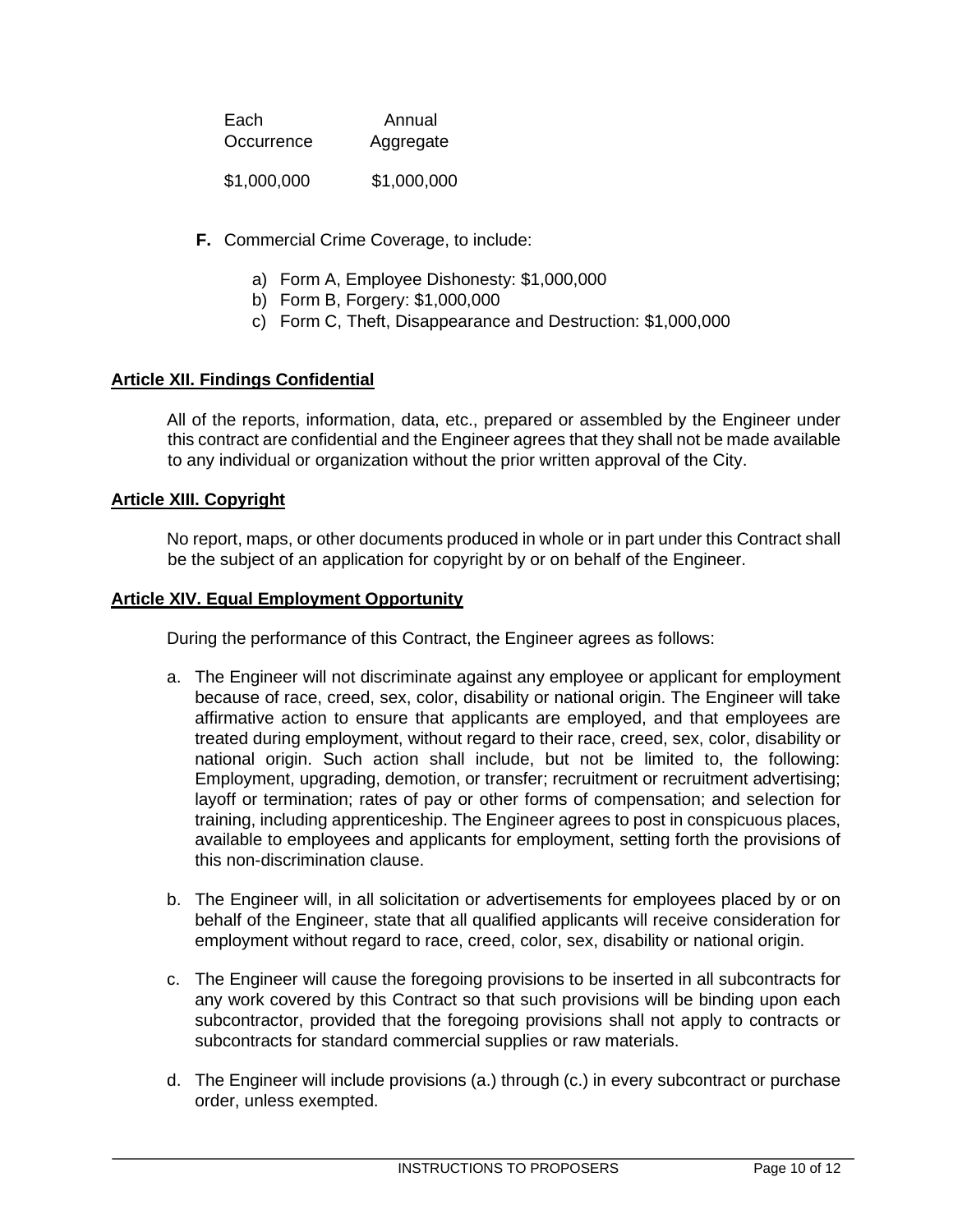### **Article XV. Civil Rights Act of 1964**

Under Title VII of the Civil Rights Act of 1964, no person shall, on the grounds of race, color, or national origin, be excluded from participation in, be denied the benefits of, or be subjected to discrimination under any program or activity receiving Federal financial assistance.

#### **Article XVI. Section 109 of the Housing and Community Development Act of 1974**

No person in the United States shall on the grounds of race, color, national origin, or sex be excluded from participation in, be denied the benefits of, or be subjected to discrimination under any program or activity funded in whole or in part with funds made available under this title.

#### **Article XVII. "Section 3" Compliance in the Provision of Training, Employment and Business Opportunities**

- a. The work to be performed under this contract is on a project assisted under a program providing direct Federal financial assistance from the Office of Housing and Urban Development and is subject to the requirements of Section 3 of the Housing and Urban Development Act of 1968, as amended, 12 U.S.C. 1701u. Section 3 requires that to the greatest extent feasible opportunities for training and employment be given lower income residents of the project area and contracts for work in connection with the project be awarded to business concerns that are located in, or owned in substantial part by persons residing in the area of the project.
- b. The parties to this contract will comply with the provisions of said Section 3 and the regulations issued pursuant thereto by the Secretary of Housing and Urban Development set forth in 24 C.F.R. 135, and all applicable rules and orders of TDA issued thereunder prior to the execution of this Contract. The parties to this Contract certify and agree that they are under no contractual or other disability that would prevent them from complying with these requirements.
- c. The Engineer will include this Section 3 clause in every subcontract for work in connection with the project and will, at the direction of the applicant for or recipient of Federal financial assistance, take appropriate action pursuant to the subcontract upon a finding that the subcontractor is in violation of regulations issued by the Secretary of Housing and Urban Development, 24 C.F.R. Part 135. The Engineer will not subcontract with any subcontractor where it has notice or knowledge that the latter has been found in violation of regulations under 24 C.F.R. Part 135 and will not let any subcontract unless the subcontractor has first provided it with a preliminary statement of ability to comply with the requirements of these regulations.

### **Article XVIII. Section 503 (if \$10,000 or Over) Affirmative Action for Employment of Qualified Individuals with Disabilities (29 USC 793)**

a. The Engineer will not discriminate against any employee or applicant for employment because of physical or mental disability in regard to any position for which the employee or applicant for employment is qualified. The Engineer agrees to take affirmative action to employ, advance in employment and otherwise treat qualified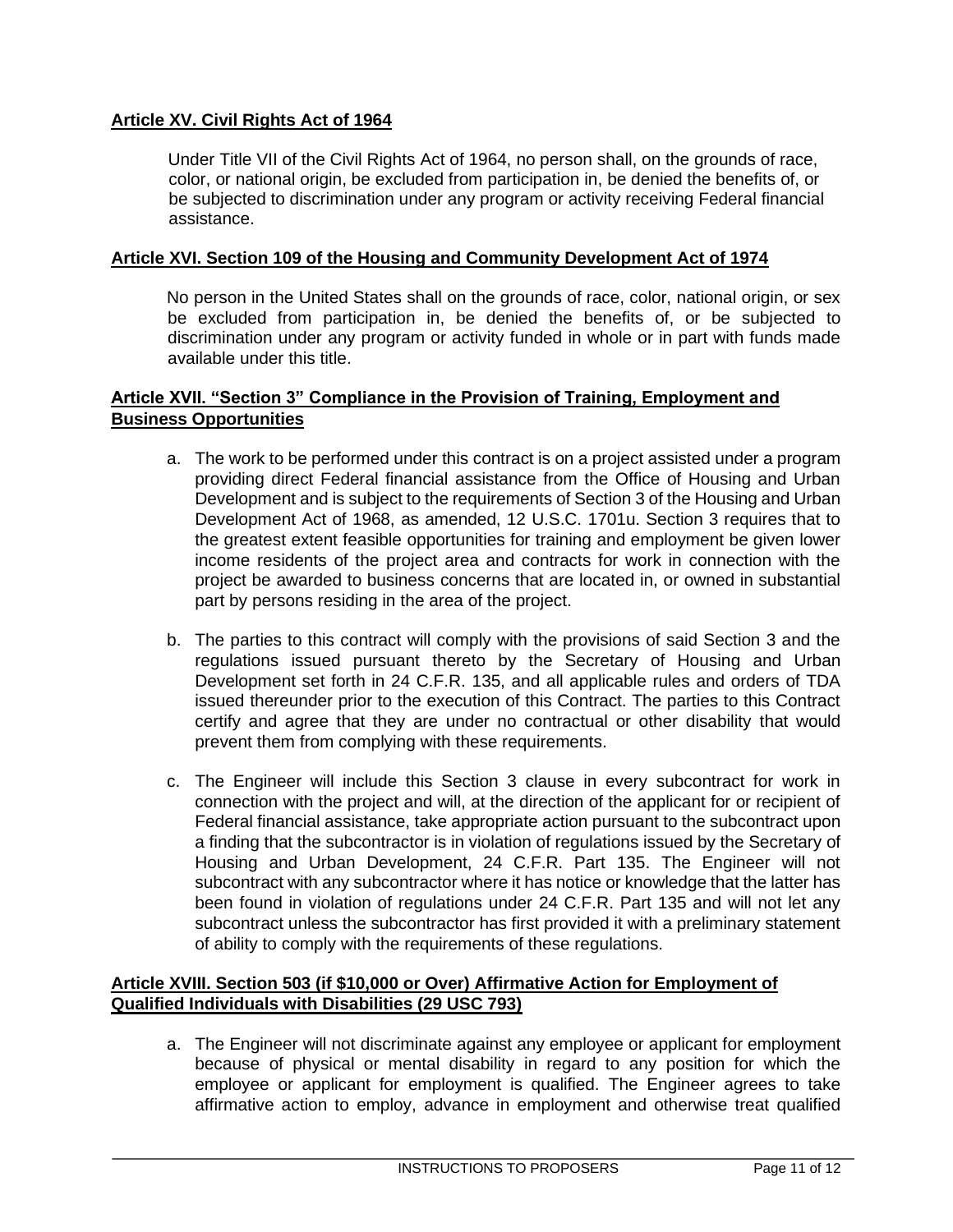individuals with disabilities without discrimination in practices such as the following: employment, upgrading, demotion or transfer, recruitment, advertising, layoff or termination, rates of pay or other forms of compensation, and selection for training, including apprenticeship.

- b. The Engineer agrees to comply with the rules, regulations, and relevant orders of the Secretary of Labor issued pursuant to the Act.
- c. In the event of the Engineer's non-compliance with the requirements of this clause, actions for non-compliance may be taken in accordance with the rules, regulations, and relevant orders of the Secretary of Labor issued pursuant to the Act.
- d. The Engineer will include the provisions of this clause in every subcontract or purchase order of \$10,000 or more unless exempted by rules, regulations, or orders of the Secretary issued pursuant to Section 503 of the Act, so that such provisions will be binding upon each subcontractor with respect to any subcontract or purchase order as the Director of the Office of Federal Contract Compliance Programs may direct to enforce such provisions, including action for non-compliance.

#### **Article XIX. Interest of Engineer and Employees**

The Engineer covenants that it presently has no interest and shall not acquire interest, direct or indirect, in the study area or any parcels therein or any other interest which would conflict in any manner or degree with the performance of his/her services hereunder. The Engineer further covenants that in the performance of this Contract, no person having any such interest shall be employed.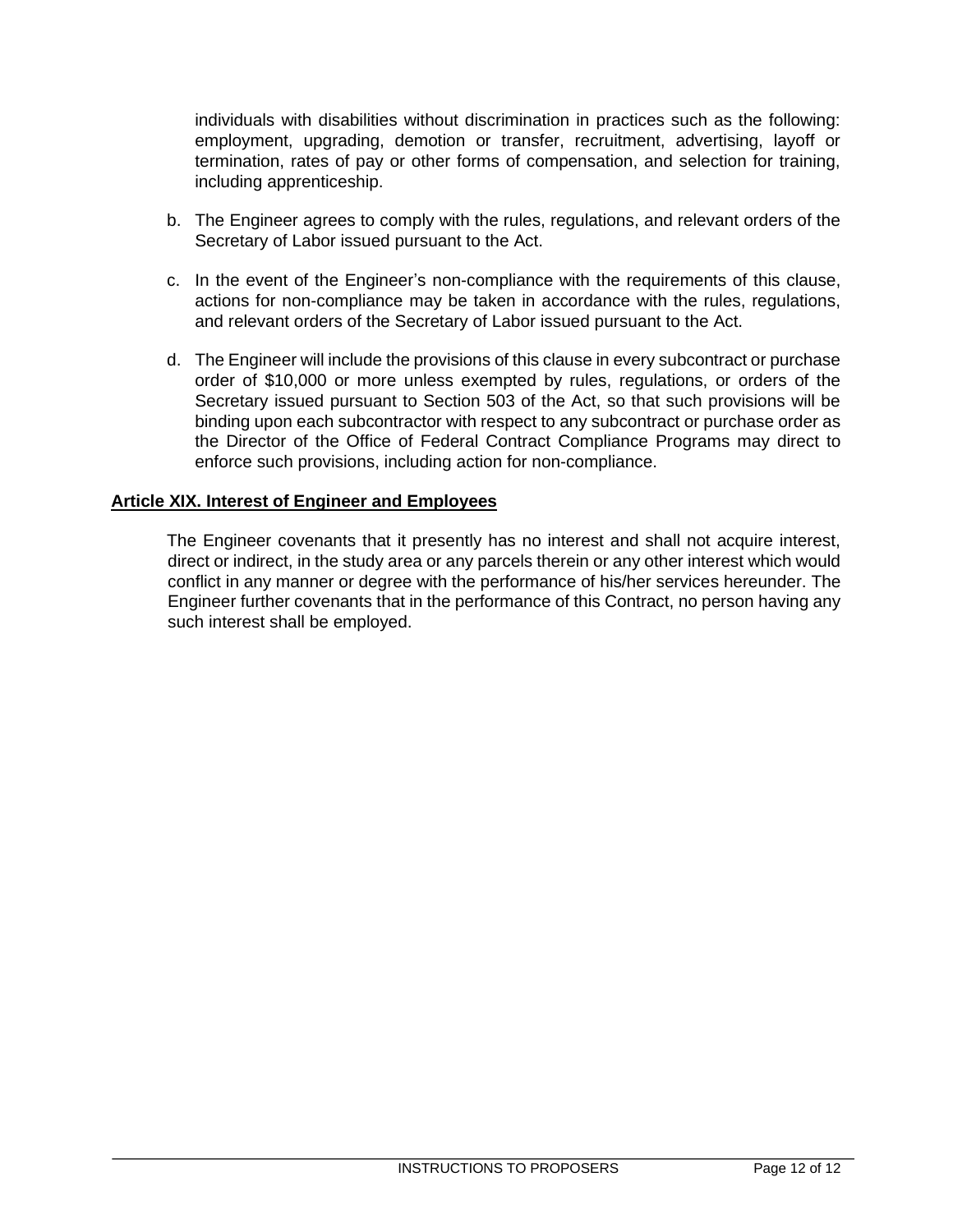#### **CITY OF KINGSVILLE GENERAL REQUIREMENTS**

It is understood that the City of Kingsville Commission, reserves the right to accept or reject in part or in whole any proposal submitted and to waive informalities for the best interest of the City. The award of this contract shall be made to the responsible Proposer, whose proposal is determined to demonstrate competence and qualifications and award the service for a fair and reasonable price resulting from negotiations, taking into consideration the relative importance of evaluation factors set forth in the RFQ, in accordance with the laws of the State of Texas.

City of Kingsville is aware of the time and effort you expend in preparing and submitting proposals to the City. Please let us know of any proposal requirements that are causing you difficulty in responding to our request for proposals. We want to make the process as easy as possible so that all responsible Proposers can compete for the City's business.

City of Kingsville will not be liable for any costs incurred by any Proposer in preparing a response to this RFQ. Proposers submit proposals at their own risk and expense. City of Kingsville makes no guarantee that any services will be purchased as a result of this RFQ, and reserves the right to reject any and all proposals. All proposals and their accompanying documentation will become the property of City of Kingsville.

Proposers shall thoroughly examine the specifications, schedule, instructions and all other contract documents. Proposers shall make all investigations necessary to thoroughly inform themselves regarding facilities for delivery of materials and equipment as required by this solicitation. No plea of ignorance by the Proposer of conditions that exist or that may thereafter exist as a result of failure to fulfill in every detail the requirements of the contract document, will be accepted as a basis for varying the requirements of the City or the compensations to the Proposer.

Oral explanations and oral instructions given during the pre-proposal process are not binding. Only requirements included in the proposal and associated specifications and plans in subsequent City-issued written addenda are binding.

If a Proposer is in doubt as to the meaning of any part of the Specifications or other Contract Documents, or if he discovers what he considers to be a discrepancy, omission or conflict in such Contract Documents, he shall immediately contact **City of Kingsville Purchasing Dept.** via email: csosa@cityofkingsville.com; and advise of such by written notice or request for an interpretation of same. If such written notice or request is delivered to **City of Kingsville Purchasing Department c/o Charlie Sosa, Purchasing Manager, City of Kingsville City of Kingsville City Hall, 400 West King Ave., Kingsville, Texas 78363** prior to five (5) calendar days before the time set for opening proposals, the **City of Kingsville Purchasing Manager** shall issue a written addenda, forwarded to all persons who, to the knowledge of City, are prospective Proposers, setting out any corrections to such Contract Document or City's interpretation thereof, as the case may be.

**ADDENDA**: Any interpretations, corrections or changes to this Request for Qualifications and specifications will be made by addenda. Charlie Sosa, Purchasing Manager, by Order from the City Manager, shall issue all addenda. Addenda's will be mailed to all that are known to have received a copy of this Request for Qualifications. **Proposers must acknowledge receipt of all addenda by including a signed and dated copy in their Qualifications Response packet.**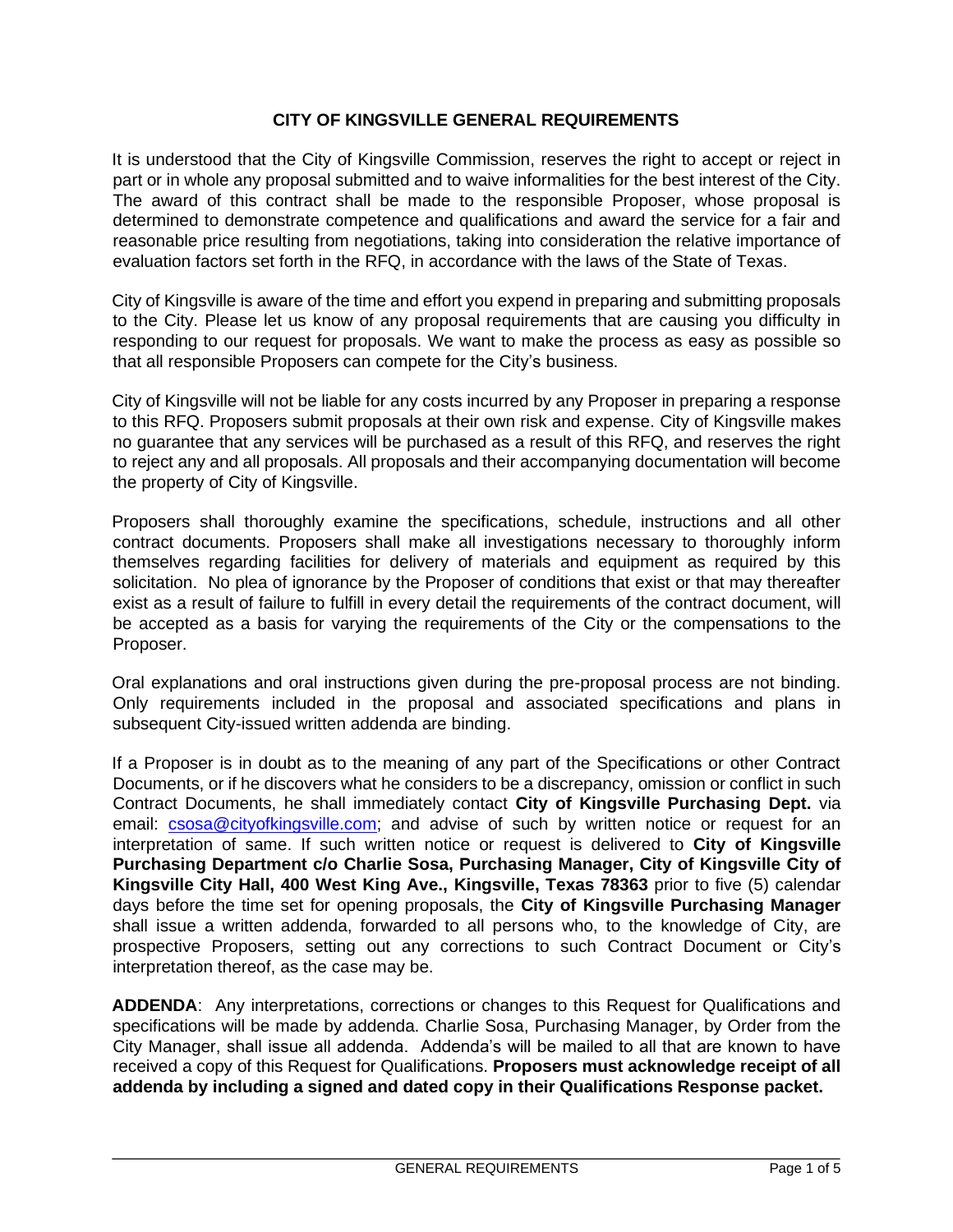**FUNDING**: Funds for payment have been provided through City of Kingsville budget approved by the City of Kingsville City Commissioners for the fiscal year only. State of Texas prohibits the obligation and expenditure of public funds beyond the fiscal year for which the budget has been approved. Therefore, anticipated orders or other obligations that may arise past the end of the current fiscal year shall be subject to budget approval. The Fiscal Year for City of Kingsville extends from October 1<sup>st</sup> of each calendar year to September 30<sup>th</sup> of the next calendar year.

**DELIVERY OF PROPOSALS:** No proposal or modification to a proposal or inclusion of addendum to response proposal shall be made orally or by telephone.

When submitting by mail, place the envelope in another sealed envelope and address as indicated in the official advertisement. Proposals that do not arrive in the hands of the Purchasing Manager at the location described in the official advertisement, on or before the time and date set for the opening, will not be accepted, and will be considered a late proposal.

**LATE PROPOSALS:** City of Kingsville is not responsible for lateness or non-delivery of mail by carrier, etc. Proposers planning to hand deliver proposals are advised that a security screening station operates in the City of Kingsville City Hall and delays may be anticipated in reaching the Purchasing Office. City of Kingsville cannot accept a proposal after the closing hour advertised. Proposals received in the Purchasing Office after submission deadline will be considered nonresponsive. Late proposals will not be opened until a contract is approved, and one copy of the proposal will be filed with the permanent file. City of Kingsville will not be responsible for unmarked/improperly marked proposals or for proposals delivered to the wrong location.

**REVISING PROPOSALS:** Revisions to Proposals will be handled as follows:

- A. **Before Submission and prior to Proposal Opening**. In ink, make desired changes, including interlineations, alterations, or erasures, and initial the changes to guarantee authenticity.
- B. **After Submission and prior to Proposal Opening**. Withdraw the proposal in accordance with "Withdrawing Proposals" below. In ink, make desired changes and initial the changes. Resubmit to the Purchasing Manager in accordance with Article IX, "Delivery of Qualification Proposal", the City will not make revisions to a Proposal on behalf of a Proposer.
- C. **After Proposal Opening**. Proposal revisions are not allowed after the time of proposal opening.

**WITHDRAWAL OF PROPOSALS**: A Proposal may be withdrawn by written fax or telegraphic request received by Purchasing Manager prior to the time fixed for proposal opening. Two (2) signed copies of any such telegraphic or fax withdrawal should be forwarded immediately to City in a sealed envelope properly marked to identify the contents.

**PROPRIETARY MATERIAL**: All *PROPRIETARY* information must be clearly marked and identified as such. Failure to mark it as proprietary information may result in the information being released to the public. The City does not take any responsibility for determining whether information is proprietary. All other information submitted is subject to be released under the Texas Public Information Act or other applicable law.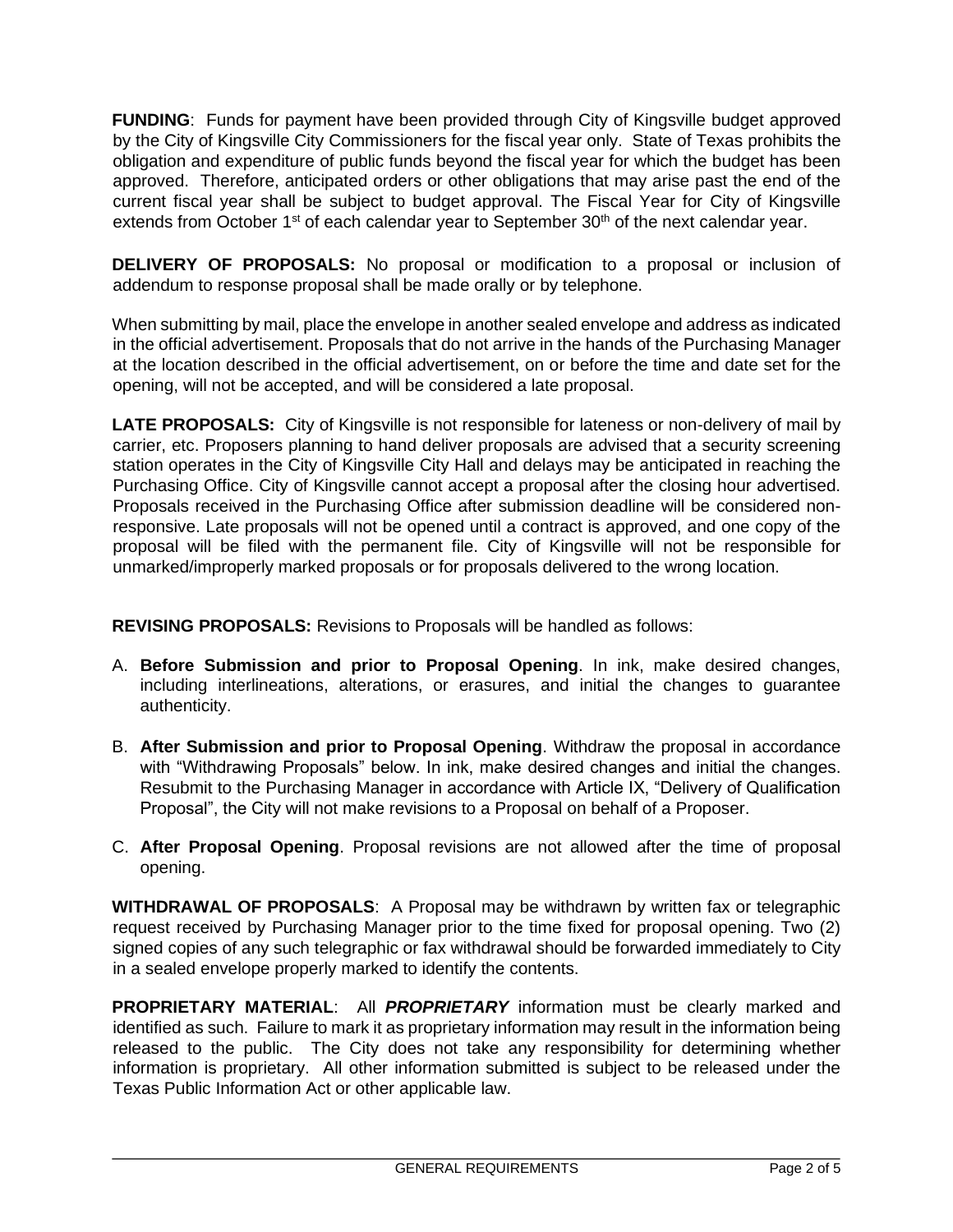**CONFIDENTIAL MATERIAL**: All material that is to be considered confidential in nature must be clearly identified as such and will be treated as confidential by City of Kingsville to the extent allowable in the Texas Public Information Act.

**PROPOSAL PROCESS**: Proposals will be opened so as to avoid disclosure of contents to competing Proposer's and will be kept secret during the process of negotiations. All proposals submitted will be opened for public inspection after the contract has been awarded, **except for trade secrets and confidential information contained in the proposal and clearly identified as such.** Discussions may be had with responsible Proposer's who submit proposals determined reasonably susceptible of being selected for award. Proposers will be accorded fair treatment with respect to an opportunity for discussion and revision of proposals. Revisions may be permitted after submission and before award for the purpose of obtaining the best and final offer.

**NON-RESPONSIVE PROPOSALS:** A proposal that has one or more of the deficiencies listed below is non-responsive and will not be considered.

- A. The proposal is not signed by the person or persons authorized to bind the contract.
- B. The proposal was not in the hands of the Purchasing Manager as per the time and location specified in the advertisement.
- C. The Proposer submits more than one proposal, under the same or different name, for a specific proposed contract. (A Proposer may submit a proposal and participate as a material supplier, **subcontractor**, or both to any or all Proposer's contemplating submitting a proposal for this work).
- D. The Proposer did not attend a specified mandatory pre-proposal conference as required by law.

**AWARD OF CONTRACT:** The City reserves the right to reject any or all proposals, to accept the proposal or proposals it considers most advantageous, to waive irregularities or formalities in proposing, and to hold all proposals for thirty (30) days after the date scheduled for opening such proposals.

The award of this contract shall be made to the responsible Proposer, whose proposal is determined to be the best evaluated offer resulting from negotiation, taking into consideration the relative importance of evaluation factors set forth in the RFQ.

The Proposer whose proposal is accepted by City under the RFQ shall within ten (10) days after receipt of notice that his proposal has been accepted, execute a Contract with City.

**PROTESTS:** Protests before award must be submitted in writing to the Purchasing Manager not later than six (6) calendar days after bid opening, and protests after award must be submitted within ten (10) calendar days after award by City of Kingsville City Commissioners.

The protests must include, at a minimum, the name of protester, bid number of description of goods or services, and a statement of grounds for protests.

Protest received in writing will be forwarded to the City of Kingsville City Secretary's Office for processing. A response will be provided in writing to the protest.

Protests received in writing will be forwarded to the City of Kingsville City Secretary's Office for processing.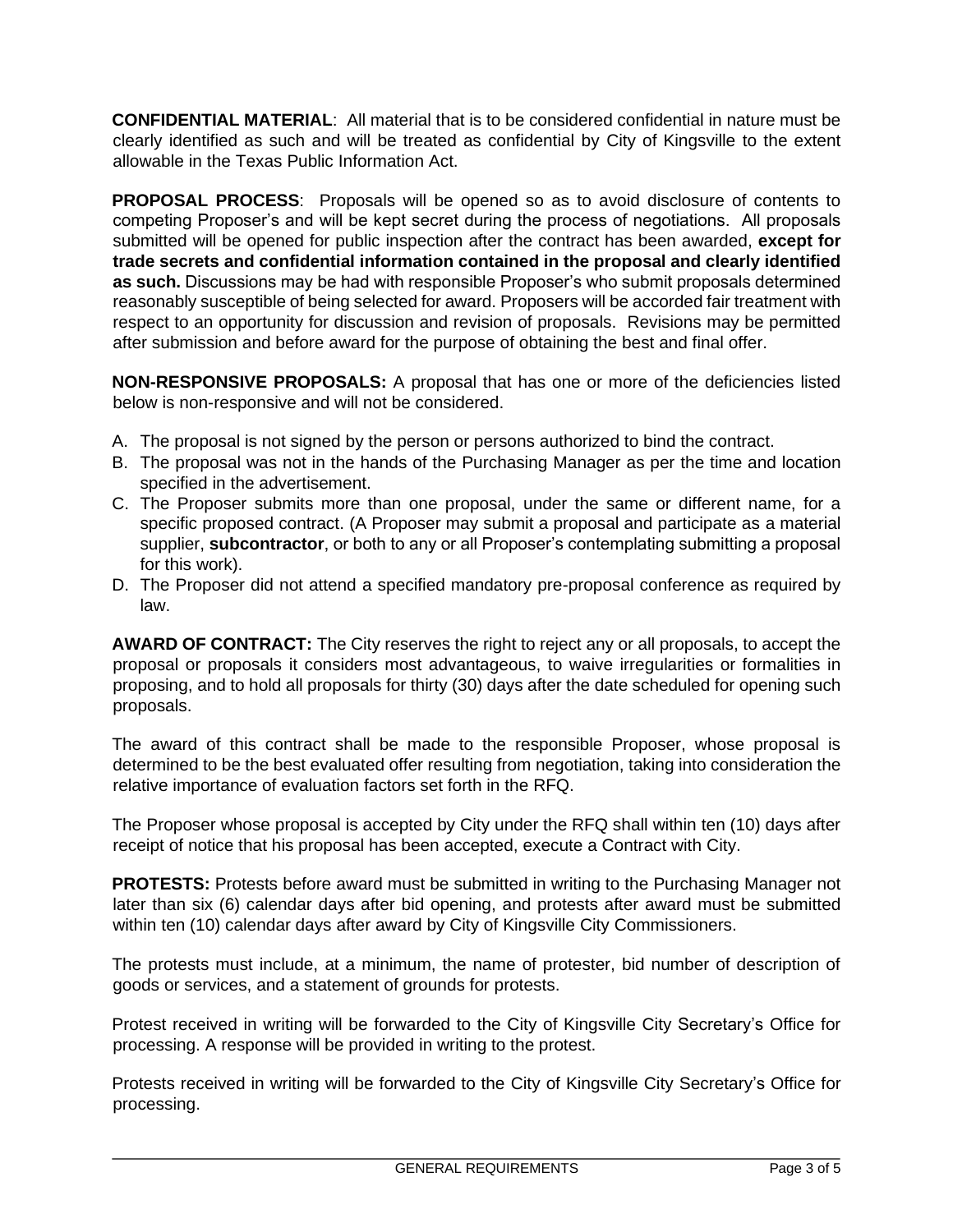**CONTRACT**: The proposal, accompanying documents, and any negotiated terms, when properly executed and signed by City of Kingsville, shall constitute a contract equally binding between the successful Proposer and City of Kingsville.

**CONTRACT CHANGES**: No oral statements of any person shall modify or otherwise change, or affect the terms, conditions or specifications stated in the resulting contract. All change orders to the contract will be made in writing and approved by the City of Kingsville City Commissioners.

**ASSIGNMENT OF CONTRACT:** The services to be performed by the Proposer shall not be sold, assigned, sublet, or transferred nor shall the Proposer assign any monies due or to become due to him/her under any contract entered, in whole or in part, without the written consent of the City pursuant to these specifications.

**TERMINATION FOR DEFAULT**: City of Kingsville reserves the right to enforce the performance of this contract in any manner prescribed by law or deemed to be in the best interest of the City of Kingsville in the event of breach or default of this contract. City of Kingsville reserves the right to terminate the contract immediately in the event the successful Proposer fails to perform in accordance with the accepted proposal. Breach of contract or default authorizes the City to award to another Proposer, retain services elsewhere and charge the full increase in cost to the defaulting Proposer.

**EXCEPTIONS AND SUBSTITUTIONS**: All proposals meeting the intent of this request for proposal will be considered for negotiations. Proposer taking exception to the specifications or offering substitutions shall state these exceptions by attachment as part of the proposal. The absence of such a list shall indicate that the Proposer shall be responsible for performing in strict accordance with the specifications of the Request for Qualifications. City of Kingsville City Commission reserves the right to accept any and all or none of the exceptions and/or substitutions deemed to be in the best interest of the City.

**SILENCE OF SPECIFICATIONS:** The apparent silence of these specifications as to any detail or to the apparent omission from it of a detailed description concerning any point shall be regarded as meaning that only the best commercial practices are to prevail. All interpretations of these specifications shall be made on the basis of this statement.

**ETHICS**: The Proposer shall not offer or accept gifts or anything of value nor enter into any business arrangement with any employee, elected or appointed official or agent of the City of Kingsville

**GRATUITIES:** Do not offer City employees benefits, gifts, or favors. Failure to honor this policy may result in the termination of the Contract. Termination of the Contract will be in accordance with the General Conditions.

No Public Official shall have interest in this contract except in accordance with Vernon's Texas Codes Annotated, Local Government Code Title 5, Subtitle C, Chapter 171.

**APPLICABLE LAWS AND VENUE**:The successful firm agrees, during the performance of the work, to comply with all applicable codes and ordinances of the appropriate city, county or state of Texas as they may apply, as these laws may now read or as they may hereafter be changed or amended. The parties herein agree that this contract shall be enforceable in Kleberg County Texas.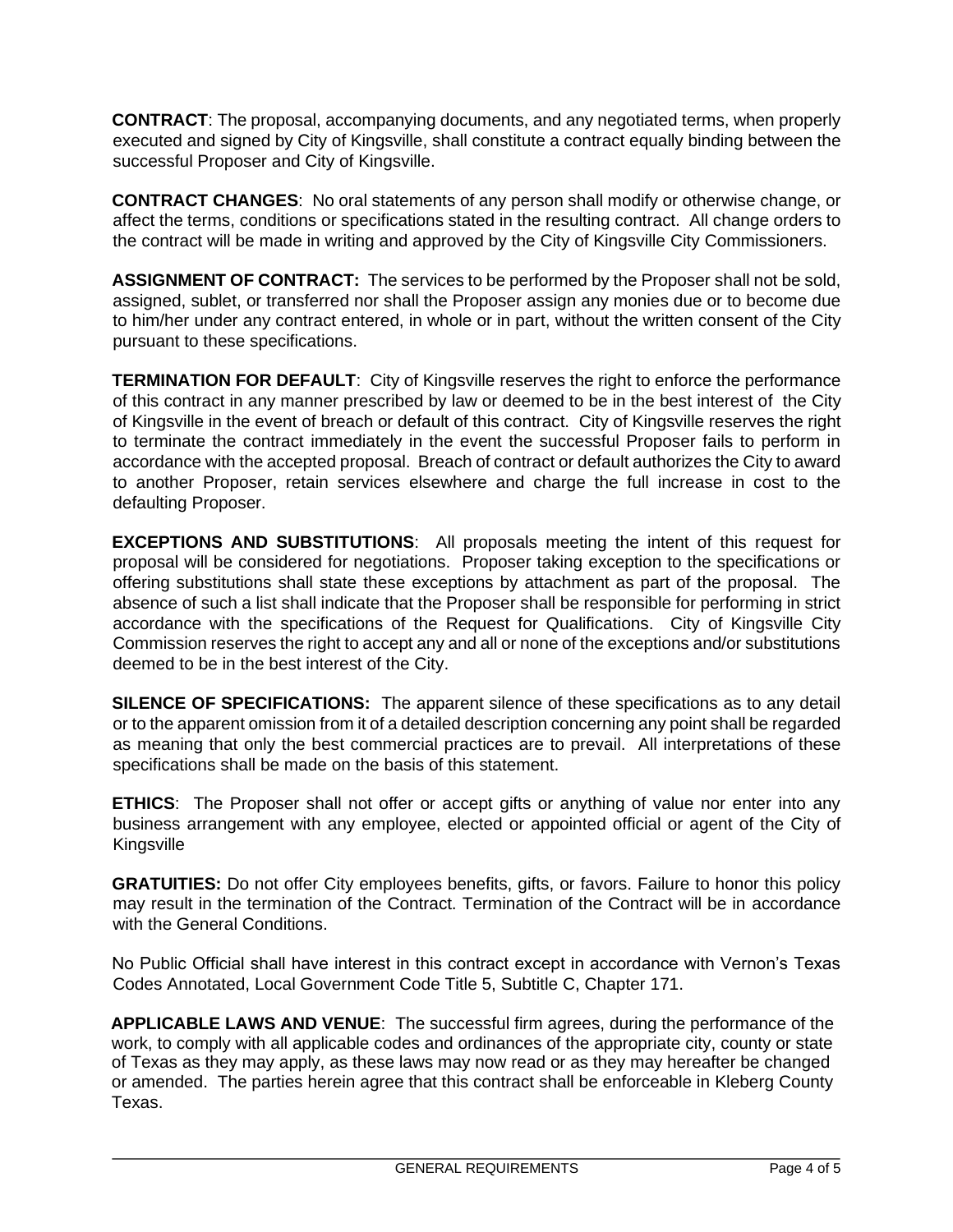**HOLD HARMLESS AGREEMENT**: Successful Proposer shall defend, indemnify and save harmless City of Kingsville and all its officers, elected officials, agents and employees from all suits, actions or other claims of any character, and description brought for or on account of any injuries or damages received or sustained by any person or property on account of any negligent act or fault of the successful Proposer, or of any agent, employee, subcontractor or supplier in the execution of, or performance under any contract which may result from proposal award. Successful Proposer shall pay any judgement with cost that may be obtained against City of Kingsville growing out of such injuries.

**LAWS, REGULATIONS AND PERMITS:** The Proposer's attention is directed to the fact that all applicable State laws, municipal ordinances, and the rules and regulations of all authorities having jurisdiction over construction of the Project shall apply to the Contract throughout, and they will be deemed to be included in the Contract the same as though herein written out in full.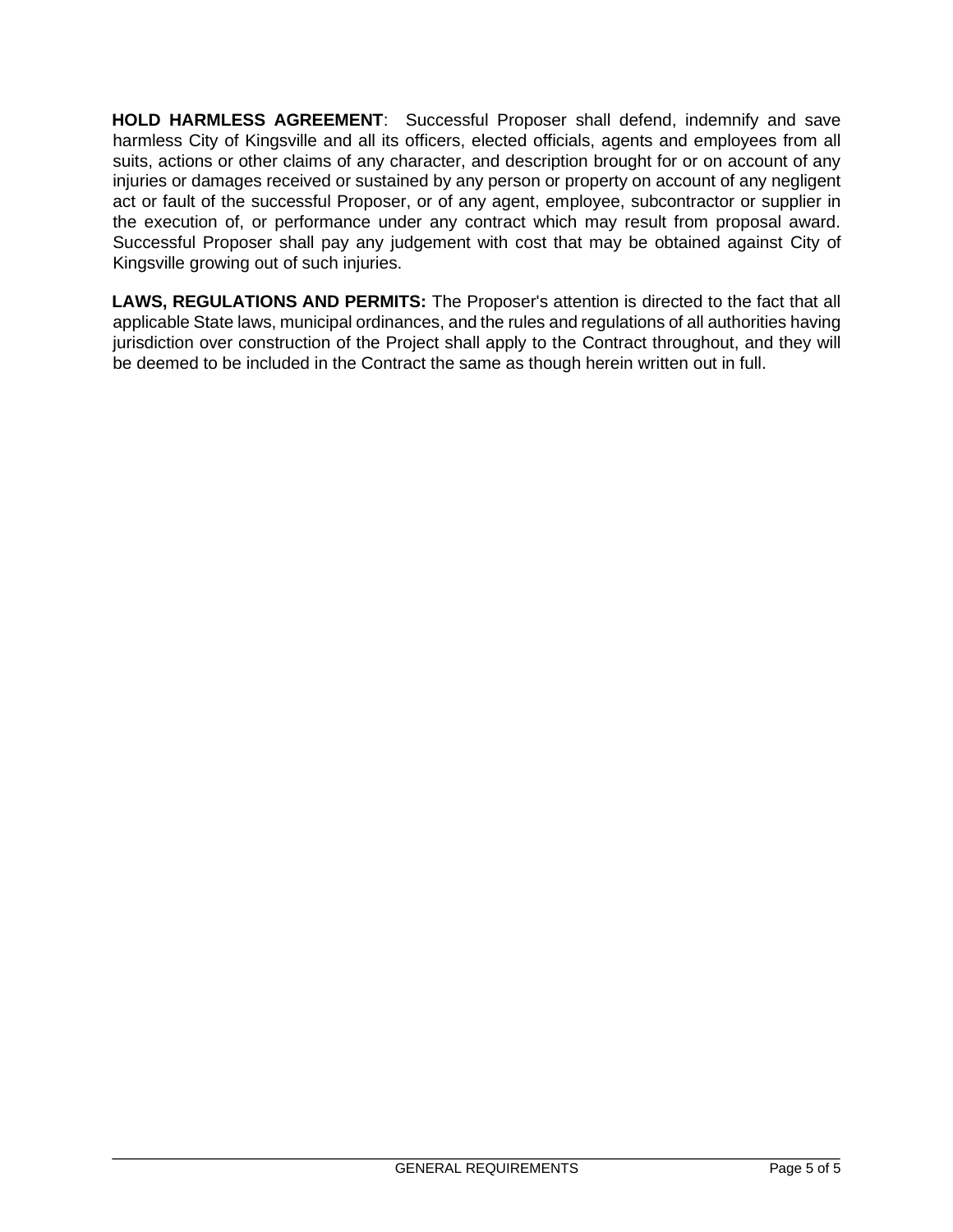## **NON-COLLUSION AFFIDAVIT OF PROPOSER**

| State of Texas    |                                          |
|-------------------|------------------------------------------|
| County of Kleberg |                                          |
|                   | being duly sworn, deposes and says that: |
| 1. He/She is      | οf                                       |
|                   | the offeror submitting the               |

attached Proposal;

- 2. He/She is full informed respecting the preparation and contents of the attached proposal and any and all appurtenances thereof;
- 3. Such proposal is genuine and is not a collusive proposal;
- 4. Neither the said offeror nor any of its officers, partners, owners, agents, representatives, employees or parties in interest, including this affiant, has in any way colluded, conspired, connived or agreed, directly or indirectly with another Proposer, firm or person to submit a collusive proposal in connection with the Contract for which the attached Proposal has been submitted or to refrain from proposing in connection with such contract, or has in any manner, directly or indirectly, sought by agreement or collusion or communication or conference with any other Proposer, firm or person to fix the price or prices in the attached proposal or of any other Proposer, or to fix an overhead, profit or cost element of the proposal price or the proposal price of any other Proposer, or to secure through any collusion, conspiracy, connivance or unlawful agreement any advantage against the City or any other person interested in the proposed contract; and
- 5. The price or prices quoted in the attached proposal are fair and proper and are not tainted by any, conspiracy, connivance or unlawful agreement on the part of the Proposer or any of its agents, representatives, owners, employees, or parties in interest, including this affiant.

(Name)

\_\_\_\_\_\_\_\_\_\_\_\_\_\_\_\_\_\_\_\_\_\_\_\_\_\_\_\_\_\_\_

(Title) (Date)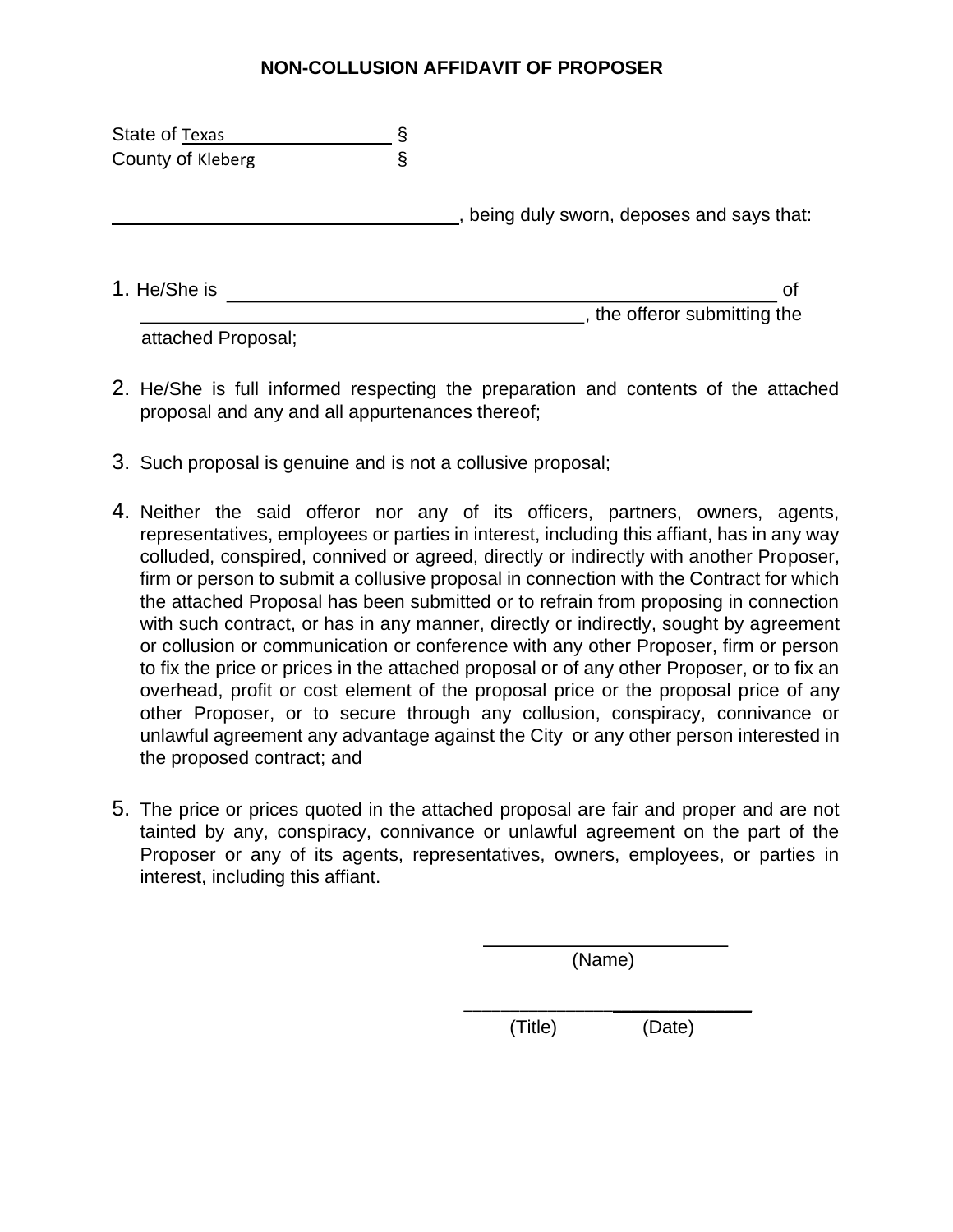| NON COLLUSION AFFIDAVIT OF PROPOSER            |               | Page 1 of 2 |
|------------------------------------------------|---------------|-------------|
| <b>Subscribed and sworn to me this By:</b>     | day of        | 20          |
| Notary Public in and for <u>secondary</u><br>N | County, Texas |             |
| My commission expires _____                    |               |             |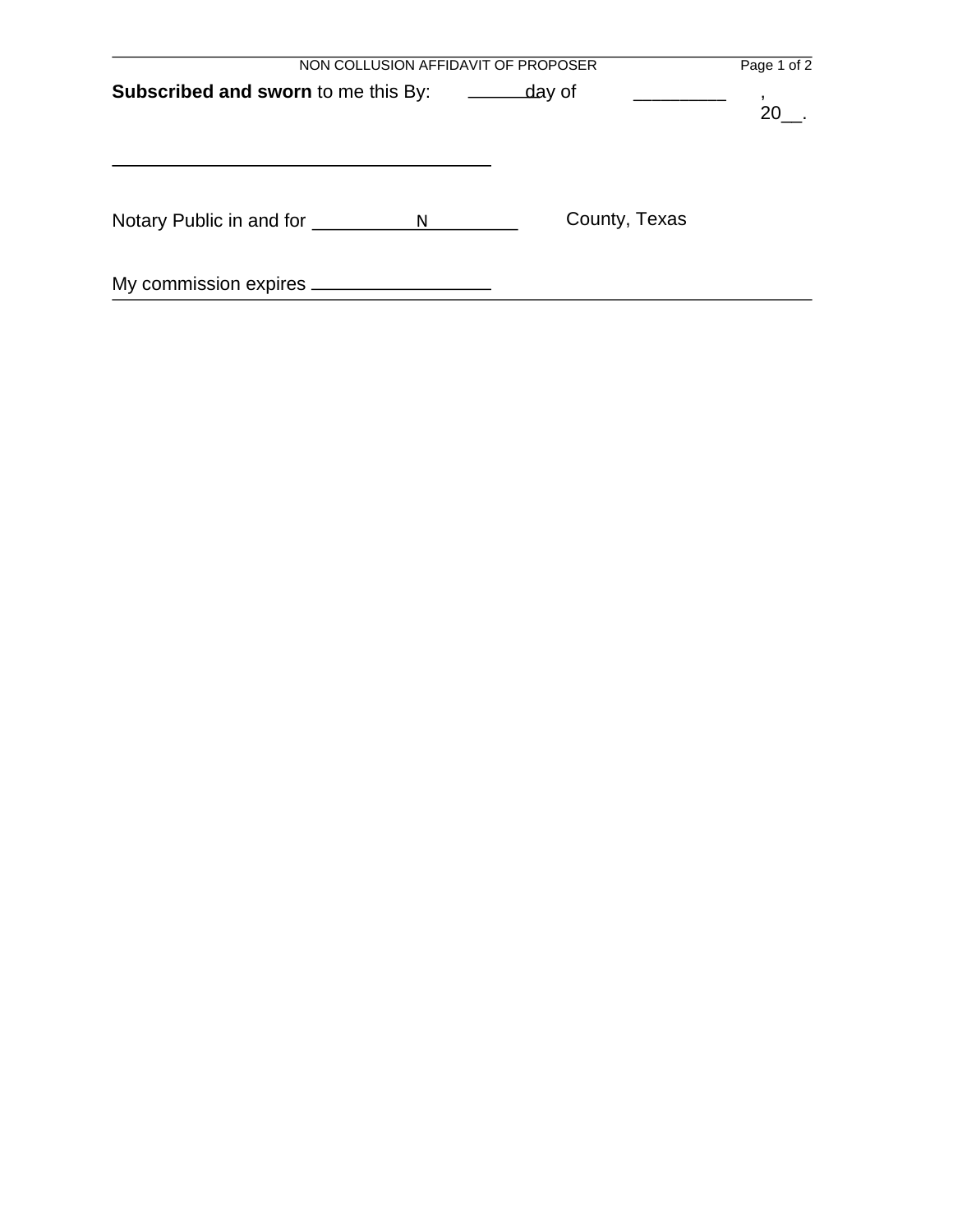| <b>CONFLICT OF INTEREST QUESTIONNAIRE</b><br>For vendor or other person doing business with local governmental entity                                                                                                                                                                  | <b>FORM CIQ</b>        |
|----------------------------------------------------------------------------------------------------------------------------------------------------------------------------------------------------------------------------------------------------------------------------------------|------------------------|
|                                                                                                                                                                                                                                                                                        | <b>OFFICE USE ONLY</b> |
| This questionnaire reflects changes made to the law by H.B. 1491, 80th Leg., Regular Session.                                                                                                                                                                                          | Date Received          |
| This questionnaire is being filed in accordance with Chapter 176, Local Government Code by a person who<br>has a business relationship as defined by Section 176.001(1-a) with a local governmental entity and the person<br>meets requirements under Section 176.006(a).              |                        |
| By law this questionnaire must be filed with the records administrator of the local governmental entity not later<br>than the 7th business day after the date the person becomes aware of facts that require the statement to be<br>filed. See Section 176.006, Local Government Code. |                        |
| A person commits an offense if the person knowingly violates Section 176.006, Local Government Code. An<br>offense under this section is a Class C misdemeanor.                                                                                                                        |                        |
| Name of person who has a business relationship with local governmental entity.<br>1.                                                                                                                                                                                                   |                        |
|                                                                                                                                                                                                                                                                                        |                        |
| $\mathbf{2}$<br>Check this box if you are filing an update to a previously filed questionnaire.                                                                                                                                                                                        |                        |
| (The law requires that you file an updated completed questionnaire with the appropriate filing authority not later than the 7th business day<br>after the date the originally filed questionnaire becomes incomplete or inaccurate.)                                                   |                        |
| 3 <br>Name of local government officer with whom filer has employment or business relationship.                                                                                                                                                                                        |                        |
|                                                                                                                                                                                                                                                                                        |                        |
| Name of Officer                                                                                                                                                                                                                                                                        |                        |
| This section (item 3 including subparts A, B, C & D) must be completed for each officer with whom the filer has an employment or other<br>business relationship as defined by Section 176.001(1-a), Local Government Code. Attach additional pages to this Form CIQ as necessary.      |                        |
| А.<br>Is the local government officer named in this section receiving or likely to receive taxable income, other than investment income, from the<br>filer of the questionnaire?                                                                                                       |                        |
| <b>No</b><br>Yes                                                                                                                                                                                                                                                                       |                        |
| В.<br>Is the filer of the questionnaire receiving or likely to receive taxable income, other than investment income, from or at the direction of the<br>local government officer named in this section AND the taxable income is not received from the local governmental entity?      |                        |
| Yes<br>No                                                                                                                                                                                                                                                                              |                        |
| C.<br>Is the filer of this questionnaire employed by a corporation or other business entity with respect to which the local government officer serves<br>as an officer or director, or holds an ownership of 10 percent or more?                                                       |                        |
| No<br>Yes                                                                                                                                                                                                                                                                              |                        |
| D.<br>Describe each employment or business relationship with the local government officer named in this section.                                                                                                                                                                       |                        |
|                                                                                                                                                                                                                                                                                        |                        |
|                                                                                                                                                                                                                                                                                        |                        |
|                                                                                                                                                                                                                                                                                        |                        |
| 4                                                                                                                                                                                                                                                                                      |                        |

Г

٦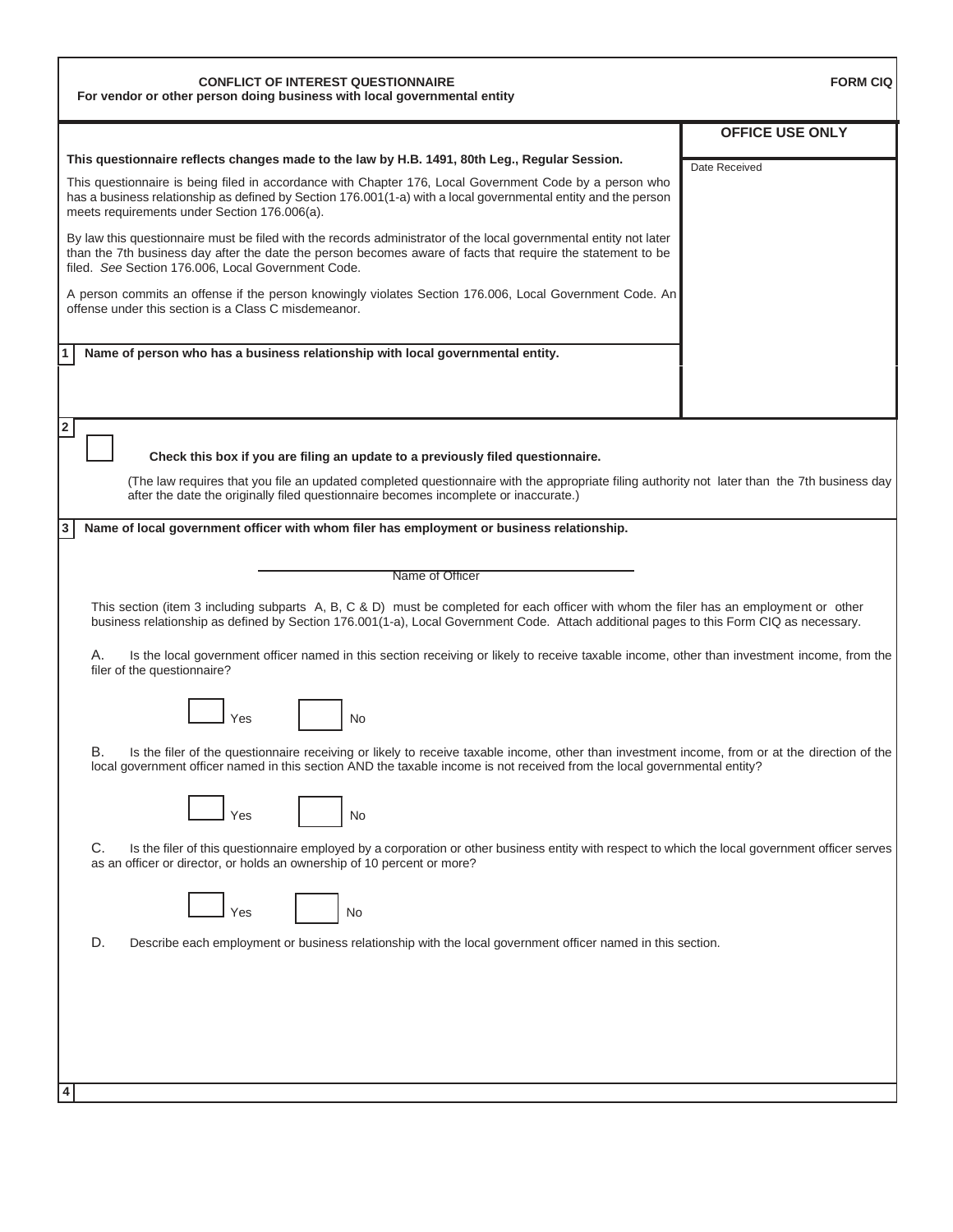Adopted 06/29/2007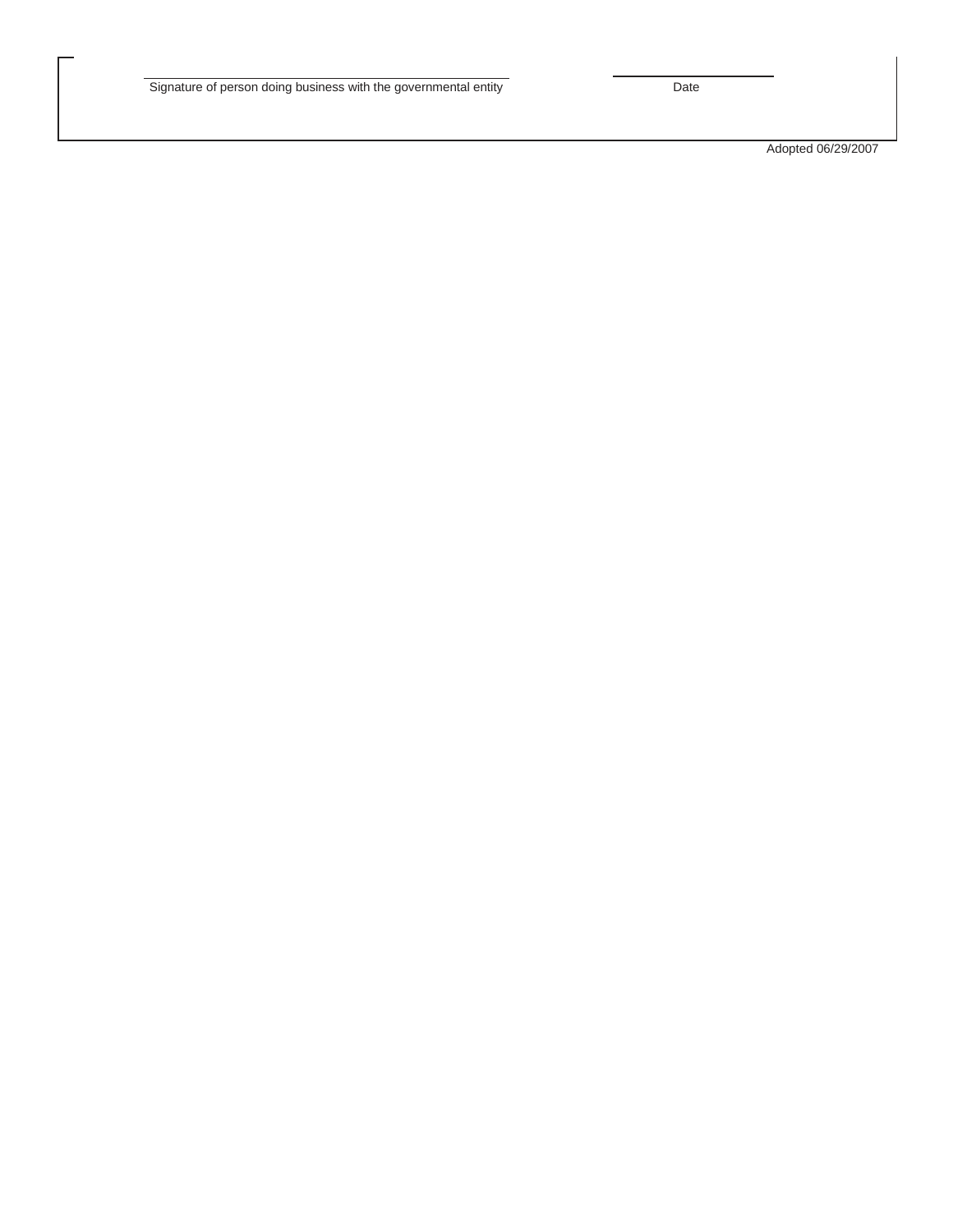## **STATEMENT OF CREDENTIALS**

**1. GENERAL:** In order to assist the City in determining the ability of each Proposer to properly fulfill the requirements of this proposed contract, the Proposer will complete the following items. All questions must be answered and the data given must be clear and comprehensive. **This statement must be notarized.** If necessary, questions may be answered on separate attached sheets. The Proposer may submit any additional information he desires.

|                                                                           | Date Organized: ____________________________ Date Incorporated: ________________                                                                                                                                |
|---------------------------------------------------------------------------|-----------------------------------------------------------------------------------------------------------------------------------------------------------------------------------------------------------------|
|                                                                           |                                                                                                                                                                                                                 |
| Number of years in business under present name: ____________________      |                                                                                                                                                                                                                 |
|                                                                           | Have you ever failed to complete any work awarded to you? _____________________                                                                                                                                 |
|                                                                           |                                                                                                                                                                                                                 |
|                                                                           | Attach resumes for the principal members of your organization, including the officers                                                                                                                           |
| as well as the proposed superintendent for the project. Credit available: | \$                                                                                                                                                                                                              |
| completed within the last seven (7) years.<br>1. Owner:                   | <u> 1989 - Johann Stein, marwolaethau a bhann an t-Amhain an t-Amhain an t-Amhain an t-Amhain an t-Amhain an t-A</u><br><b>EXPERIENCE:</b> The Proposer will give below a list of similar projects which he has |
| Address:                                                                  | <u> 1988 - Johann John Stein, marwolaethau (b. 1988)</u>                                                                                                                                                        |
|                                                                           |                                                                                                                                                                                                                 |
|                                                                           |                                                                                                                                                                                                                 |
|                                                                           |                                                                                                                                                                                                                 |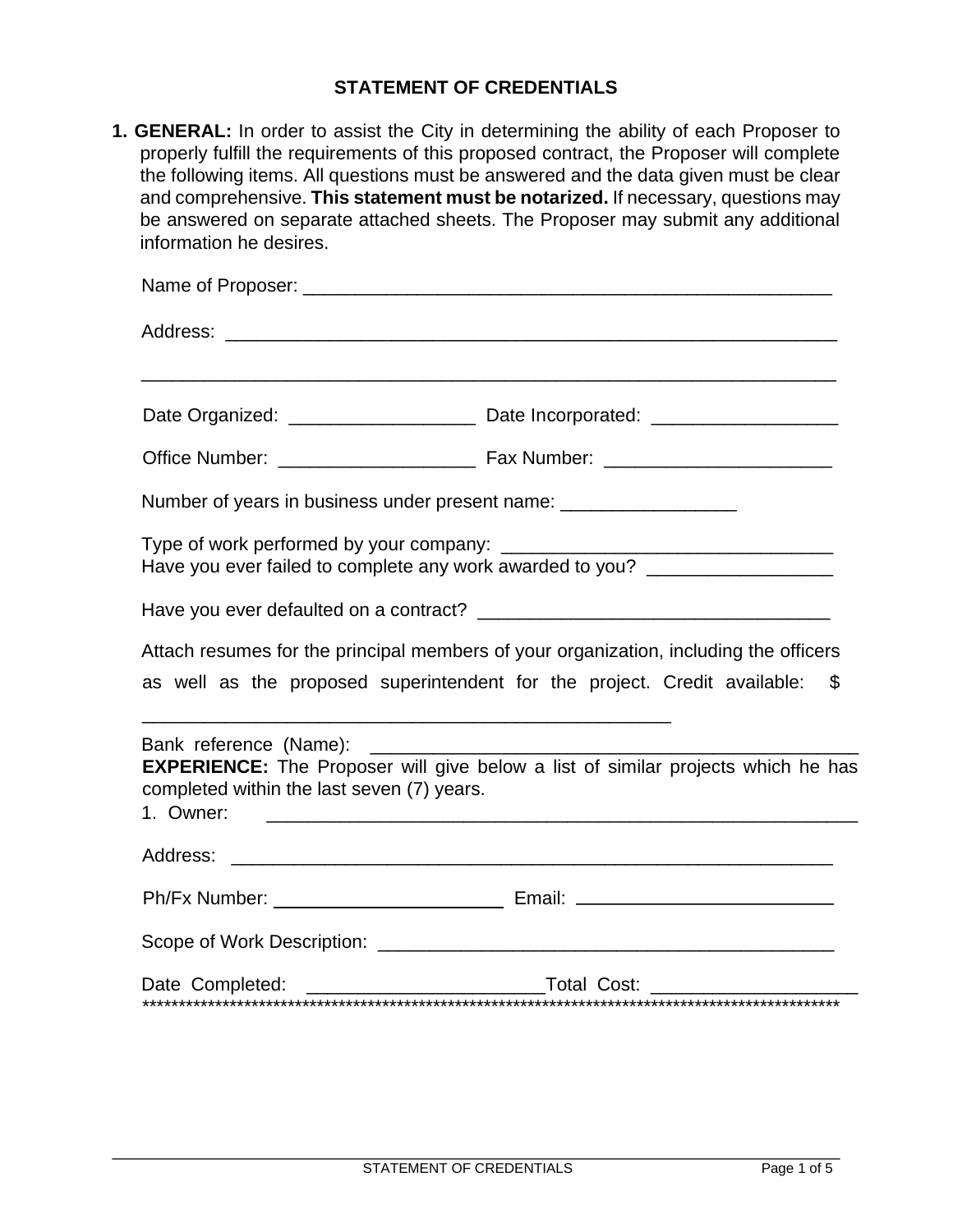| 2. Owner: 2. Owner: 2. Owner: 2. Owner: 2. Owner: 2. Owner: 2. Owner: 2. Owner: 2. Owner: 2. Owner: 2. Owner: 2. Owner: 2. Owner: 2. Owner: 2. Owner: 2. Owner: 2. Owner: 2. Owner: 2. Owner: 2. Owner: 2. Owner: 2. Owner: 2. |                                                                                  |
|--------------------------------------------------------------------------------------------------------------------------------------------------------------------------------------------------------------------------------|----------------------------------------------------------------------------------|
|                                                                                                                                                                                                                                |                                                                                  |
|                                                                                                                                                                                                                                |                                                                                  |
|                                                                                                                                                                                                                                |                                                                                  |
|                                                                                                                                                                                                                                |                                                                                  |
|                                                                                                                                                                                                                                |                                                                                  |
|                                                                                                                                                                                                                                |                                                                                  |
|                                                                                                                                                                                                                                |                                                                                  |
|                                                                                                                                                                                                                                |                                                                                  |
|                                                                                                                                                                                                                                |                                                                                  |
|                                                                                                                                                                                                                                |                                                                                  |
|                                                                                                                                                                                                                                |                                                                                  |
| 4. Owner: 2008. 2009. 2009. 2009. 2010. 2010. 2010. 2010. 2010. 2010. 2010. 2010. 2010. 2010. 2010. 2010. 2010                                                                                                                 |                                                                                  |
|                                                                                                                                                                                                                                |                                                                                  |
|                                                                                                                                                                                                                                |                                                                                  |
|                                                                                                                                                                                                                                |                                                                                  |
|                                                                                                                                                                                                                                |                                                                                  |
|                                                                                                                                                                                                                                |                                                                                  |
| 5. Owner:                                                                                                                                                                                                                      |                                                                                  |
|                                                                                                                                                                                                                                |                                                                                  |
|                                                                                                                                                                                                                                |                                                                                  |
|                                                                                                                                                                                                                                |                                                                                  |
|                                                                                                                                                                                                                                | Date Completed: _________________________________Total Cost: ___________________ |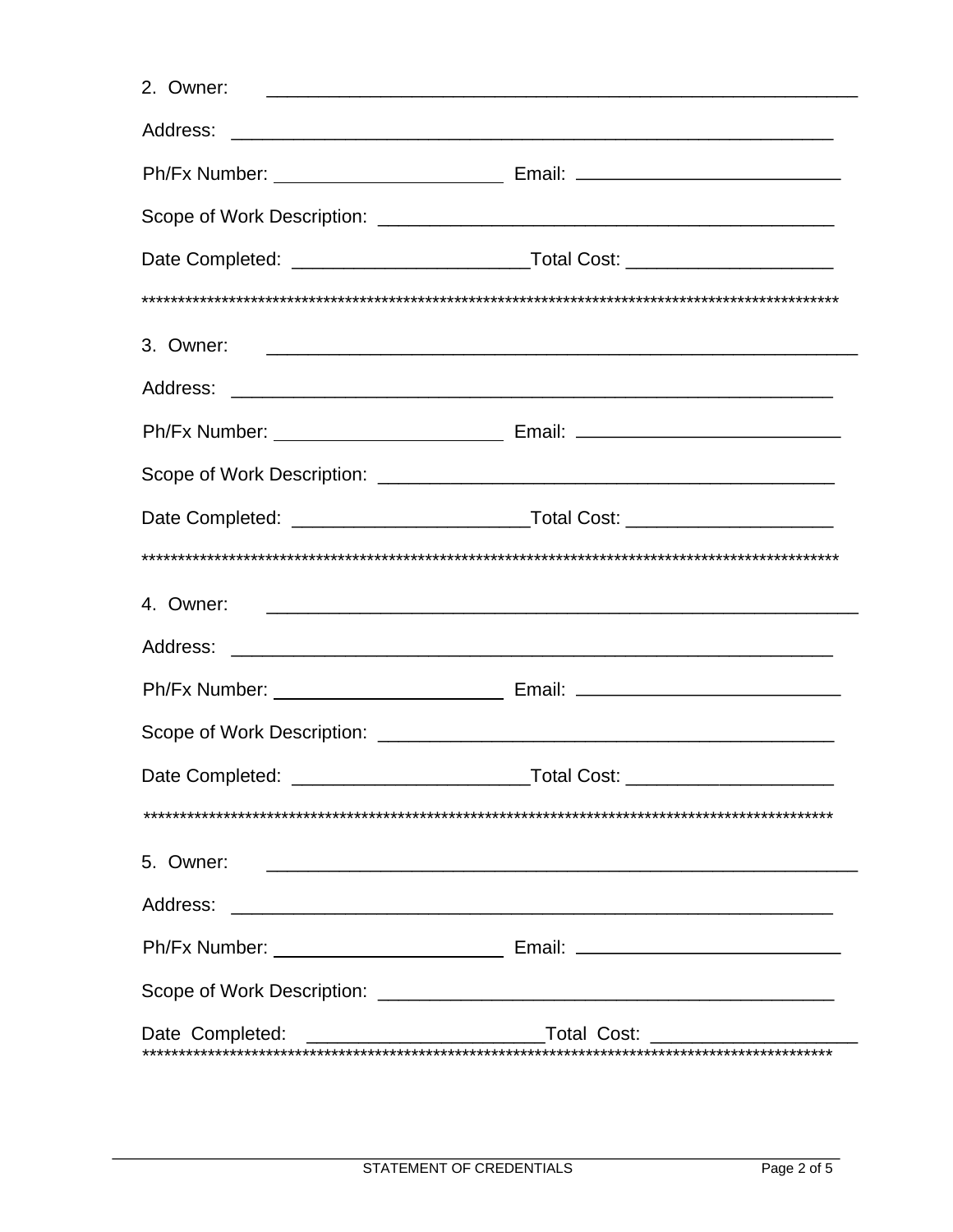| 8. Owner: 2008. Communication of the contract of the contract of the contract of the contract of the contract of the contract of the contract of the contract of the contract of the contract of the contract of the contract |  |
|-------------------------------------------------------------------------------------------------------------------------------------------------------------------------------------------------------------------------------|--|
|                                                                                                                                                                                                                               |  |
|                                                                                                                                                                                                                               |  |
|                                                                                                                                                                                                                               |  |
|                                                                                                                                                                                                                               |  |
|                                                                                                                                                                                                                               |  |
| 9. Owner:<br><u> 1980 - Andrea Station, amerikansk politik (d. 1980)</u>                                                                                                                                                      |  |
|                                                                                                                                                                                                                               |  |
|                                                                                                                                                                                                                               |  |
|                                                                                                                                                                                                                               |  |
| Date Completed: ___________________________________Total Cost: _________________                                                                                                                                              |  |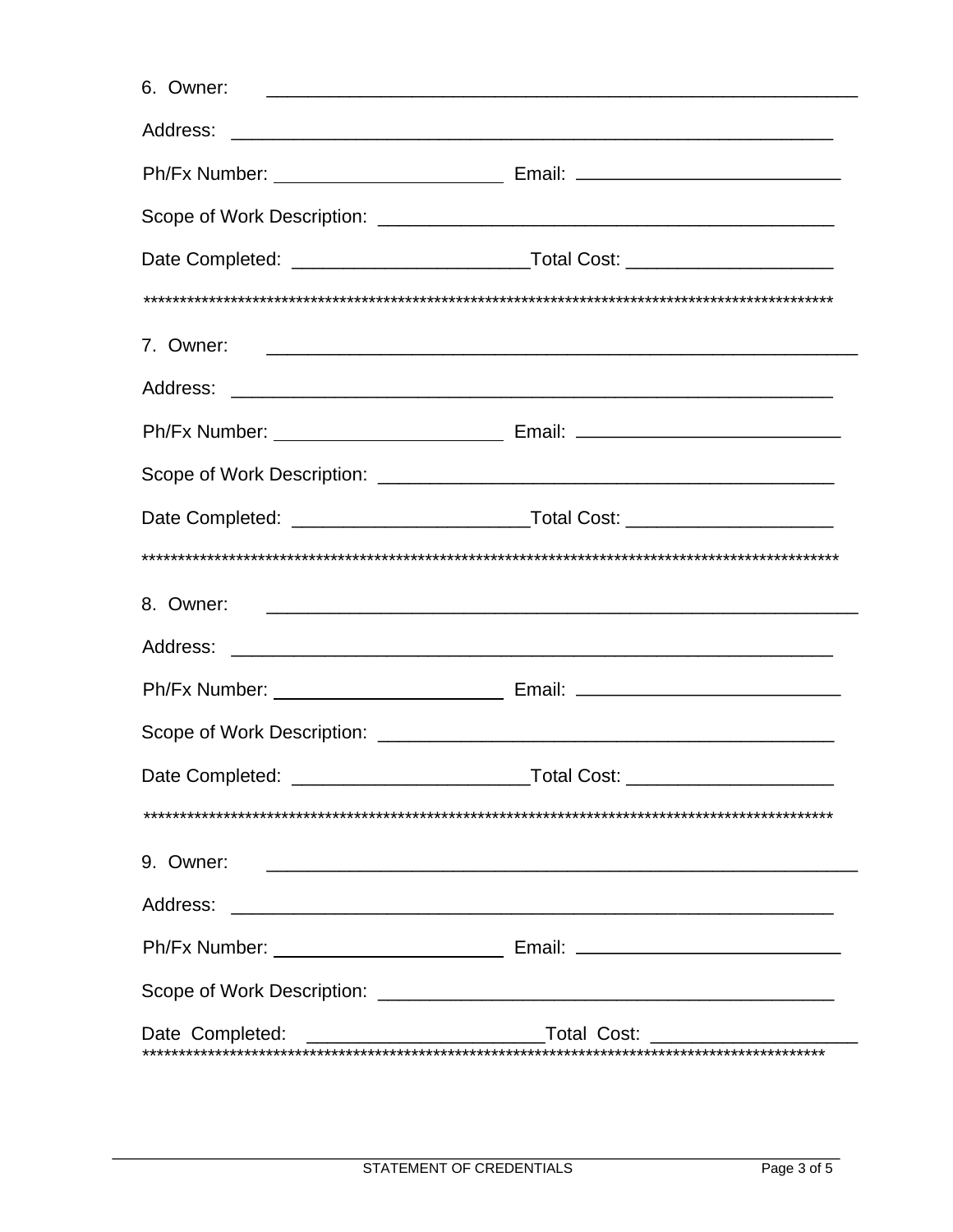| 10.Owner: |  |
|-----------|--|
|           |  |
|           |  |
|           |  |
|           |  |
|           |  |

3. CONTRACTS ON HAND: The Proposer shall provide below a list of any contracts/projects he currently has on hand:

4. EQUIPMENT AVAILABLE FOR THIS CONTRACT/PROJECT ON HAND (if applicable): The Proposer shall provide below a list of equipment available for use on this contract/project:

|          | will | provide all | equipment | needed | upon |
|----------|------|-------------|-----------|--------|------|
| request. |      |             |           |        |      |
|          |      |             |           |        |      |
|          |      |             |           |        |      |
|          |      |             |           |        |      |
|          |      |             |           |        |      |
|          |      |             |           |        |      |
|          |      |             |           |        |      |
|          |      |             |           |        |      |
|          |      |             |           |        |      |
|          |      |             |           |        |      |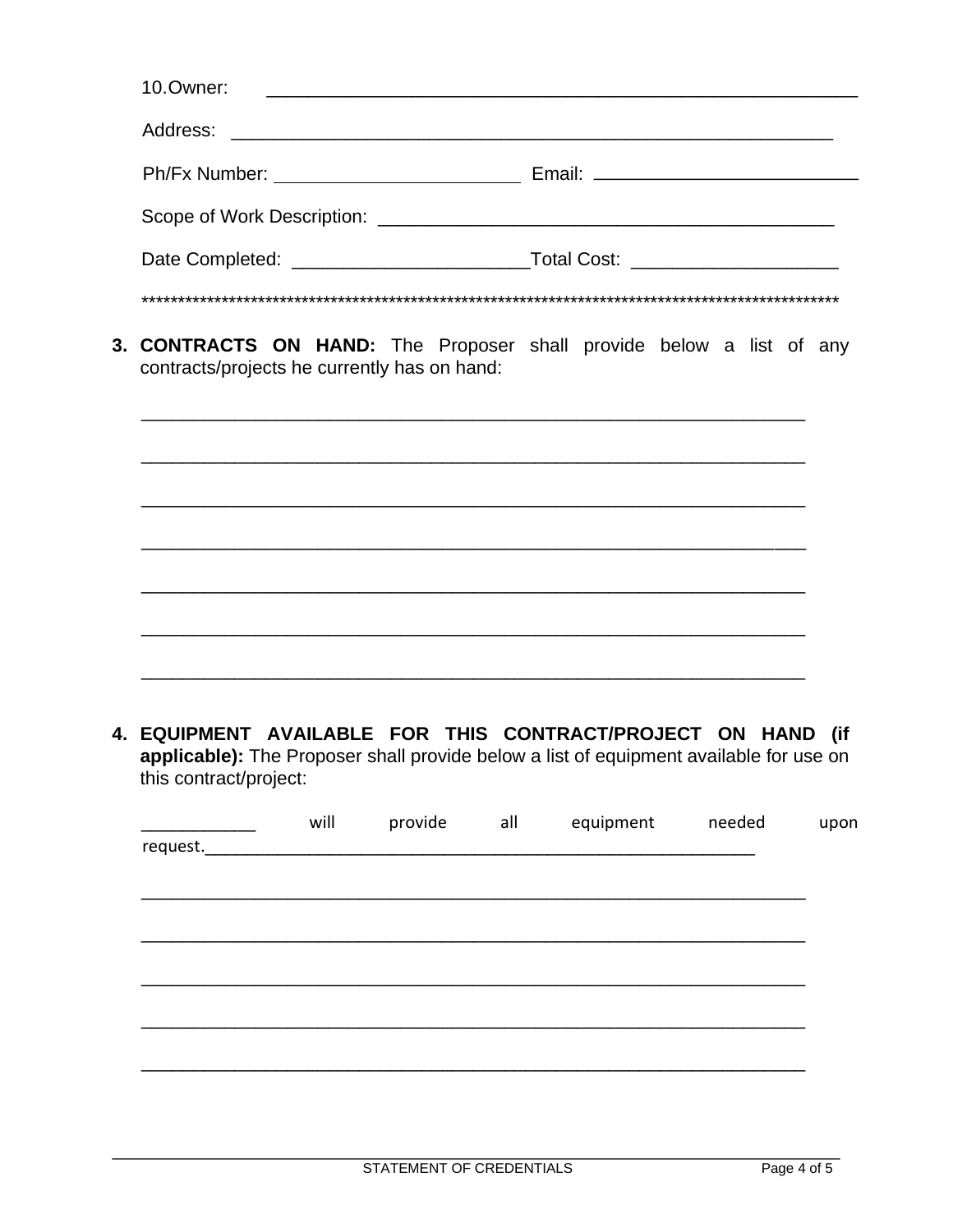**5. SUBCONTRACTORS:** The Proposer shall provide below a tentative list of subcontractors proposed to work on this contract/project, and the portion of work to be performed by each.

|                                                      |                                                              | <u> 1989 - Johann Harry Harry Harry Harry Harry Harry Harry Harry Harry Harry Harry Harry Harry Harry Harry Harry</u> |                                                                                                                                                                      |
|------------------------------------------------------|--------------------------------------------------------------|-----------------------------------------------------------------------------------------------------------------------|----------------------------------------------------------------------------------------------------------------------------------------------------------------------|
|                                                      |                                                              |                                                                                                                       |                                                                                                                                                                      |
| comprising this Statement of Credentials.            |                                                              |                                                                                                                       | The undersigned hereby authorizes and requests any person, firm, or corporation to<br>furnish any information requested by the owner in verification of the recitals |
| Executed this ________ day of ________________, 20_. |                                                              |                                                                                                                       |                                                                                                                                                                      |
|                                                      |                                                              |                                                                                                                       |                                                                                                                                                                      |
|                                                      |                                                              |                                                                                                                       |                                                                                                                                                                      |
|                                                      |                                                              |                                                                                                                       |                                                                                                                                                                      |
|                                                      |                                                              |                                                                                                                       |                                                                                                                                                                      |
|                                                      |                                                              |                                                                                                                       |                                                                                                                                                                      |
|                                                      |                                                              |                                                                                                                       |                                                                                                                                                                      |
| Subscribed and sworn to me this ____day of           |                                                              |                                                                                                                       | , 20                                                                                                                                                                 |
|                                                      |                                                              |                                                                                                                       |                                                                                                                                                                      |
|                                                      | Notary Public in and for ______________________County, Texas |                                                                                                                       |                                                                                                                                                                      |
|                                                      |                                                              |                                                                                                                       |                                                                                                                                                                      |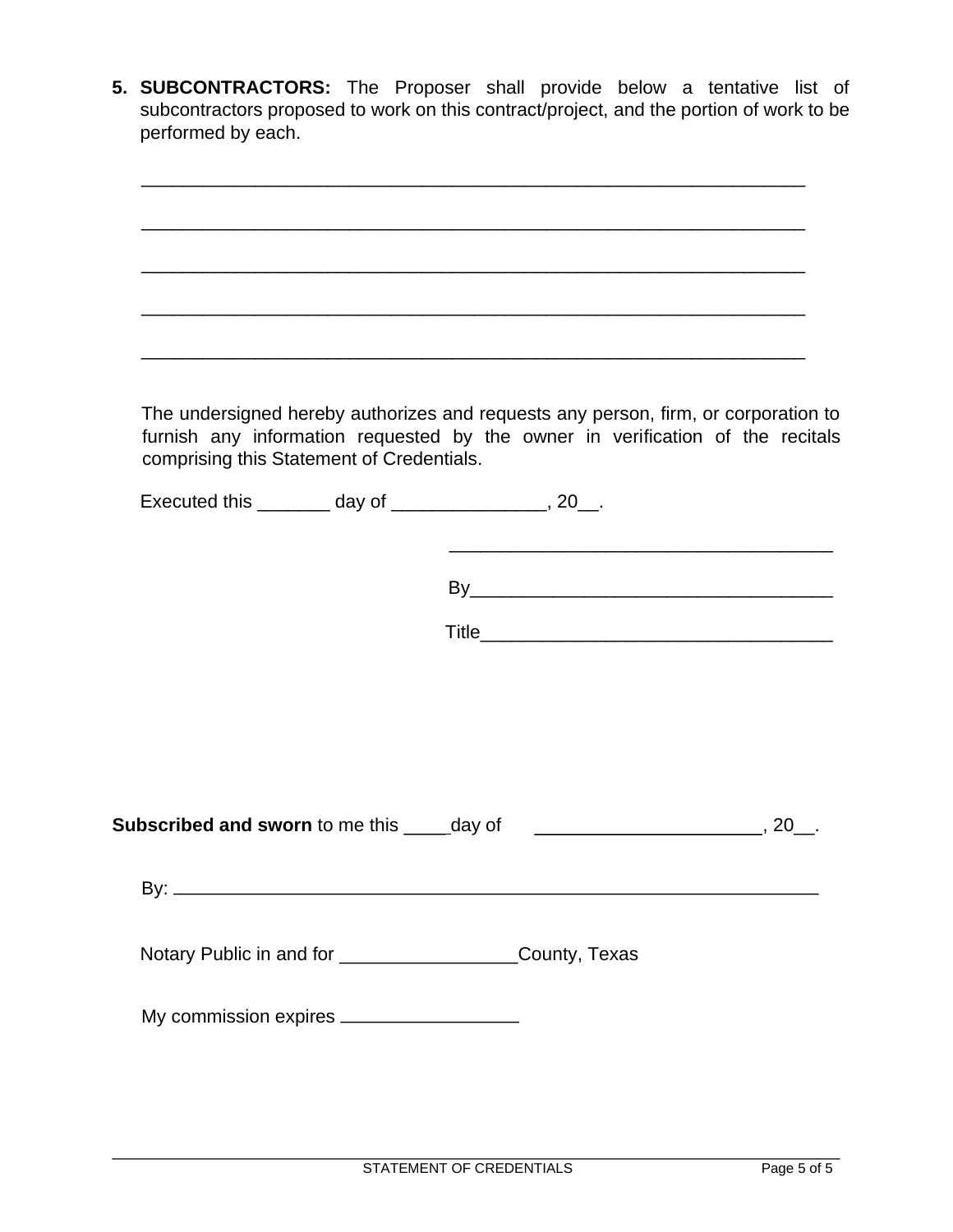### **ENGINEERING SERVICES CONTRACT**

## **STATE OF TEXAS**

## **COUNTY OF KLEBERG**

THIS CONTRACT FOR ENGINEERING SERVICES is made by and between the City of Kingsville, hereinafter called "City" and  $\blacksquare$  hereinafter called "Engineer" for the purpose of contracting for engineering services.

### **WITNESSETH**

**WHEREAS,** Government Code, Chapter 2254, Subchapter A, "Professional Services Procurement Act" provides for the procurement of professional services of engineers; and

**WHEREAS**, the City desires to contract for engineering services described as follows:

*Professional Engineering Services necessary for the implementation of 2021City of Kingsville Drainage Improvements .* 

**NOW, THEREFORE**, the City and the Engineer, in consideration of the mutual covenants and agreements herein contained, do hereby mutually agree as follows:

## **AGREEMENT ARTICLE 1 SCOPE OF SERVICES TO BE PROVIDED BY CITY**

The City will furnish items and perform those services for fulfillment of the contract as identified in Attachment A – Services To Be Provided By The City, attached hereto and made a part thereof this contract.

## **ARTICLE 2 SCOPE OF SERVICES TO BE PROVIDED BY ENGINEER**

The Engineer shall perform those engineering services for the fulfillment of the contract as identified in Attachment B – Services To Be Provided By The Engineer, attached hereto and made a part thereof this contract.

The Engineer shall prepare a schedule of work, identified as Attachment C– Work Schedule, attached hereto and made a part thereof this contract. The work schedule shall contain a complete schedule by task such that the Engineer's Scope of Services under this contract can be accomplished within the specified time and contract cost. Attachment  $C - Work$  Schedule shall identify the task, the total maximum dollar amount payable for each task, and time allotted to complete the job by date or working days. Attachment  $D -$  Payment Schedule shall identify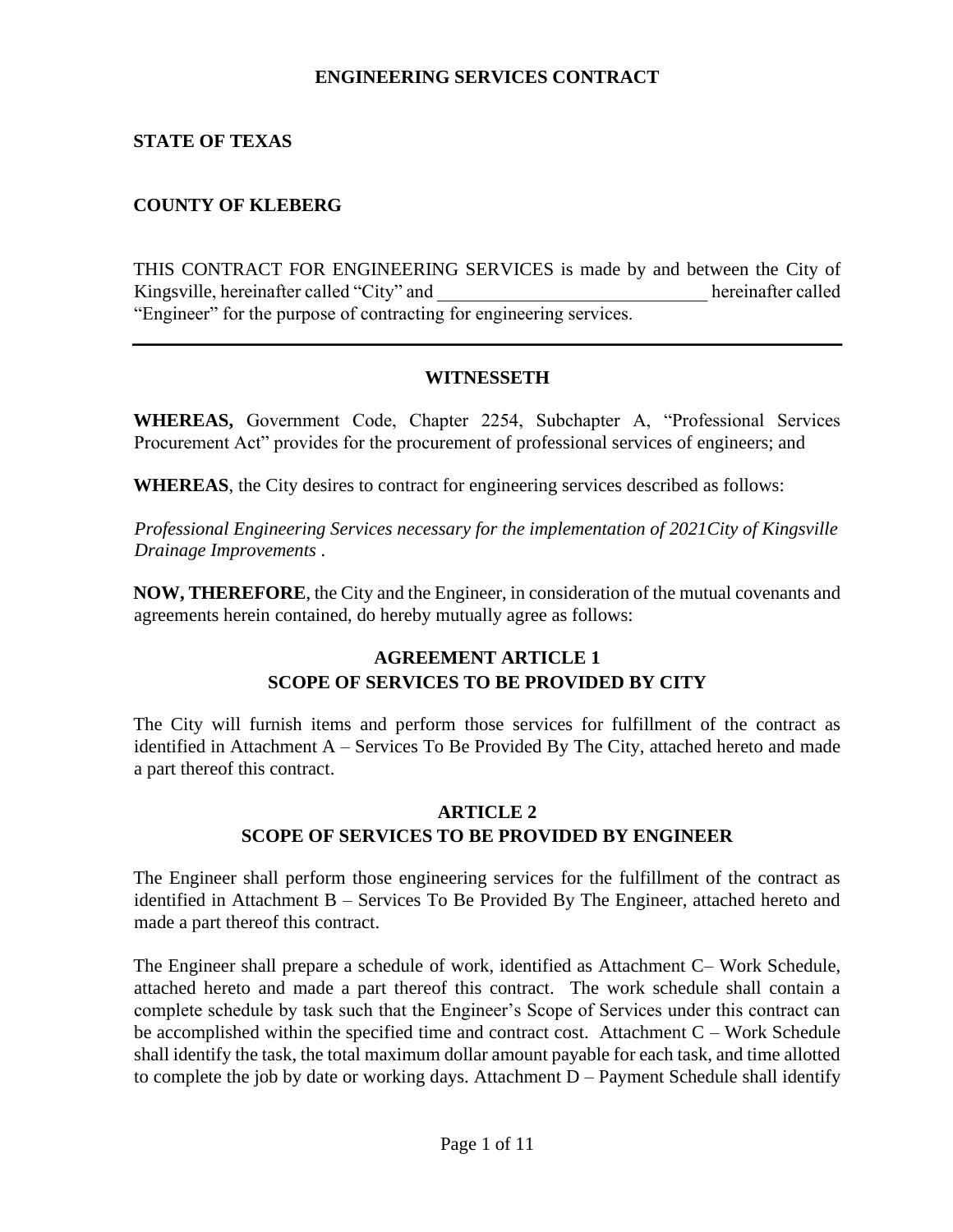the hourly rates for each job title, total number of hours for each job title, and the maximum dollar amount payable for each job title.

Unless specifically excluded in Attachment B – Services To Be Provided By The Engineer, it shall be the Engineer's responsibility to prepare, submit, or arrange for any and all permits, approvals, or inspections required for the work. The permits, approvals or inspections shall include, but not be limited to, the following:

- 1. Building permits
- 2. Floodplain development permits
- 3. Access driveway permits
- 4. Utility permits
- 5. Americans with disabilities submissions and approvals
- 6. Asbestos inspections

## **ARTICLE 3 CONTRACT PERIOD**

After execution of this contract, the Engineer shall not proceed with the work until authorized in writing by the City to proceed, as provided in Article 5 – Work Authorizations. This contract shall terminate at the close of business on \_\_\_\_\_\_\_\_\_\_\_\_\_\_\_\_\_\_, unless extended by supplement agreement duly executed by the Engineer and the City prior to the date of termination, as provided in Article 10 – Supplemental Agreements, or otherwise terminated, as provided in Article 19 – Termination. Any work performed or cost incurred after the date of termination shall be ineligible for reimbursement.

#### **ARTICLE 4**

## **COMPENSATION AND METHOD OF PAYMENT**

The maximum amount payable under this contract is  $\frac{1}{2}$  \_\_\_\_\_\_\_\_, unless modified as provided in Article 10 – Supplemental Agreements. Payment to (person/firm) shall be based on satisfactory completion of identified milestones established in Attachment D – Payment Schedule.

The Engineer shall prepare and submit to the City, no more frequently than once per month, an invoice and a progress report stating the percent completion of the work accomplished during the billing period. The invoice and progress report shall contain sufficient detail such that the billing can be reviewed for compliance with both the work schedule and fee schedule.

The City reserves the right to withhold payment pending verification of satisfactory work.

**The City assumes no liability for work performed or costs incurred prior to the date authorized by the City to begin work, during periods when work is suspended, or subsequent to the contract completion date.**

## **ARTICLE 5**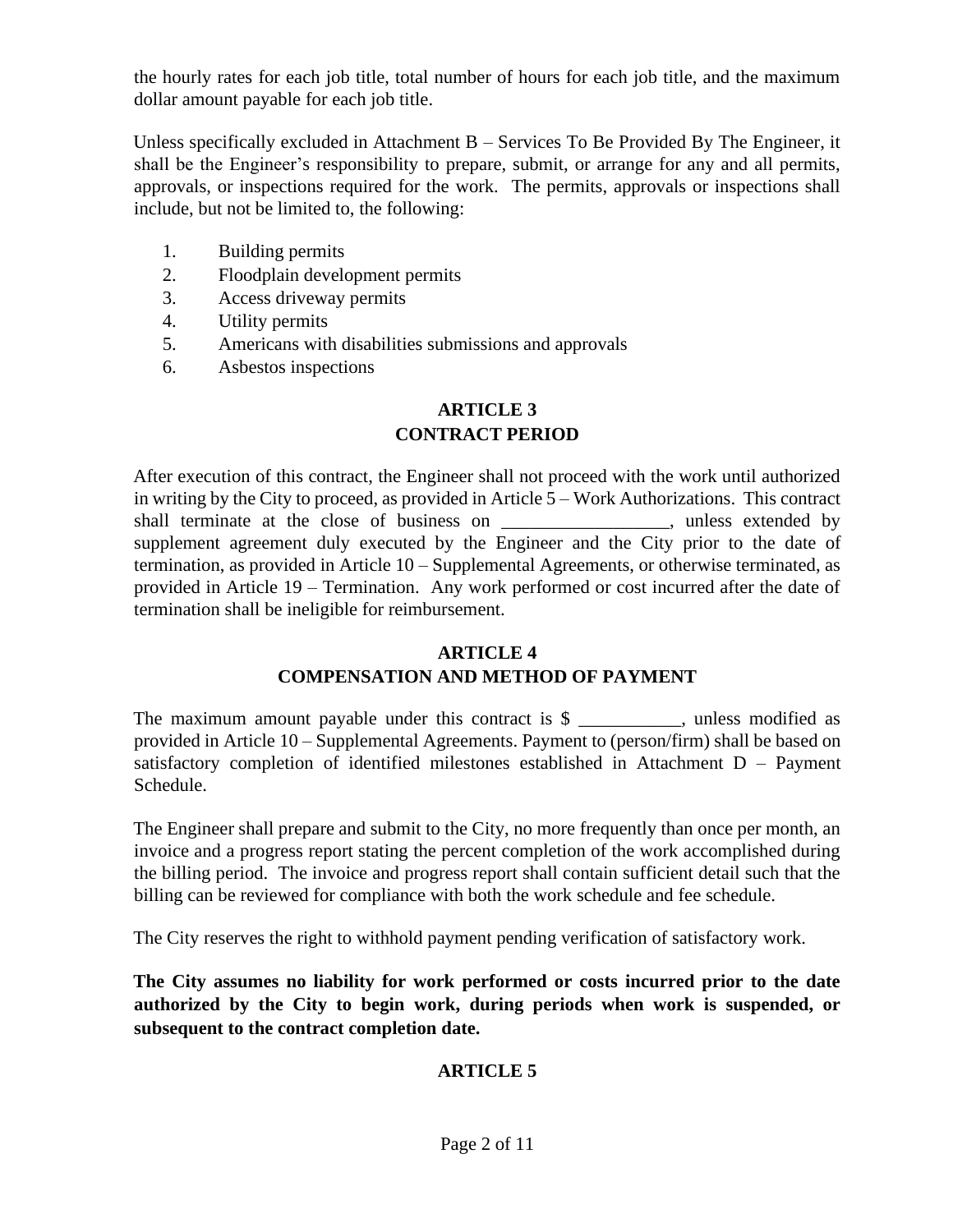## **WORK AUTHORIZATIONS**

The City will issue work authorizations, in the form identified and attached hereto as Attachment E – Work Authorization, to authorize the Engineer to perform one or more tasks. The amount payable for a work authorization shall be supported by the estimated cost of each work task as described in the work authorization. The work authorization will not waive the City's or Engineer's responsibilities and obligations established in this contract. The work authorization will be issued by the City of Kingsville Director of Public Works. The executed work authorization(s) shall become a part of this contract.

Upon satisfactory completion of the work authorization, the Engineer shall submit to the City for review and acceptance the deliverables as specified in the executed work authorization.

Work included in a work authorization shall not begin until the City and the Engineer have signed the work authorization. All work must be completed on or before the completion date specified in the work authorization. The Engineer shall promptly notify the City of any event which will affect completion of the work authorization.

## **ARTICLE 6 PROGRESS**

The Engineer shall, from time to time during the progress of the work, confer with the City. The Engineer shall prepare and present such information as may be pertinent and necessary, or as may be requested by the City, in order to evaluate features of the work. Upon request by the City, the Engineer shall make presentations to the City of Kingsville City Commissioners.

At the request of the City or the Engineer, conferences shall be held at the Engineer's office, the City's office, or at other locations designated by the City. These conferences shall also include an evaluation of the Engineer's services and work when requested by the City.

Should the City determine that the progress in production of the work does not satisfy the work schedule, the City will review the work schedule with the Engineer to determine corrective action needed.

The Engineer shall promptly advise the City in writing of events which have a significant impact upon the progress of work, including:

- (1) problems, delays, or adverse conditions which will materially affect the ability to attain contract objectives, prevent the meeting of time schedules and goals, or preclude the attainment of project work units by established time periods; this disclosure will be accompanied by a statement of the action taken, or contemplated, and any City assistance needed to resolve the situation; and
- (2) favorable developments or events which would enable meeting the work schedule goals sooner than anticipated.

## **ARTICLE 7**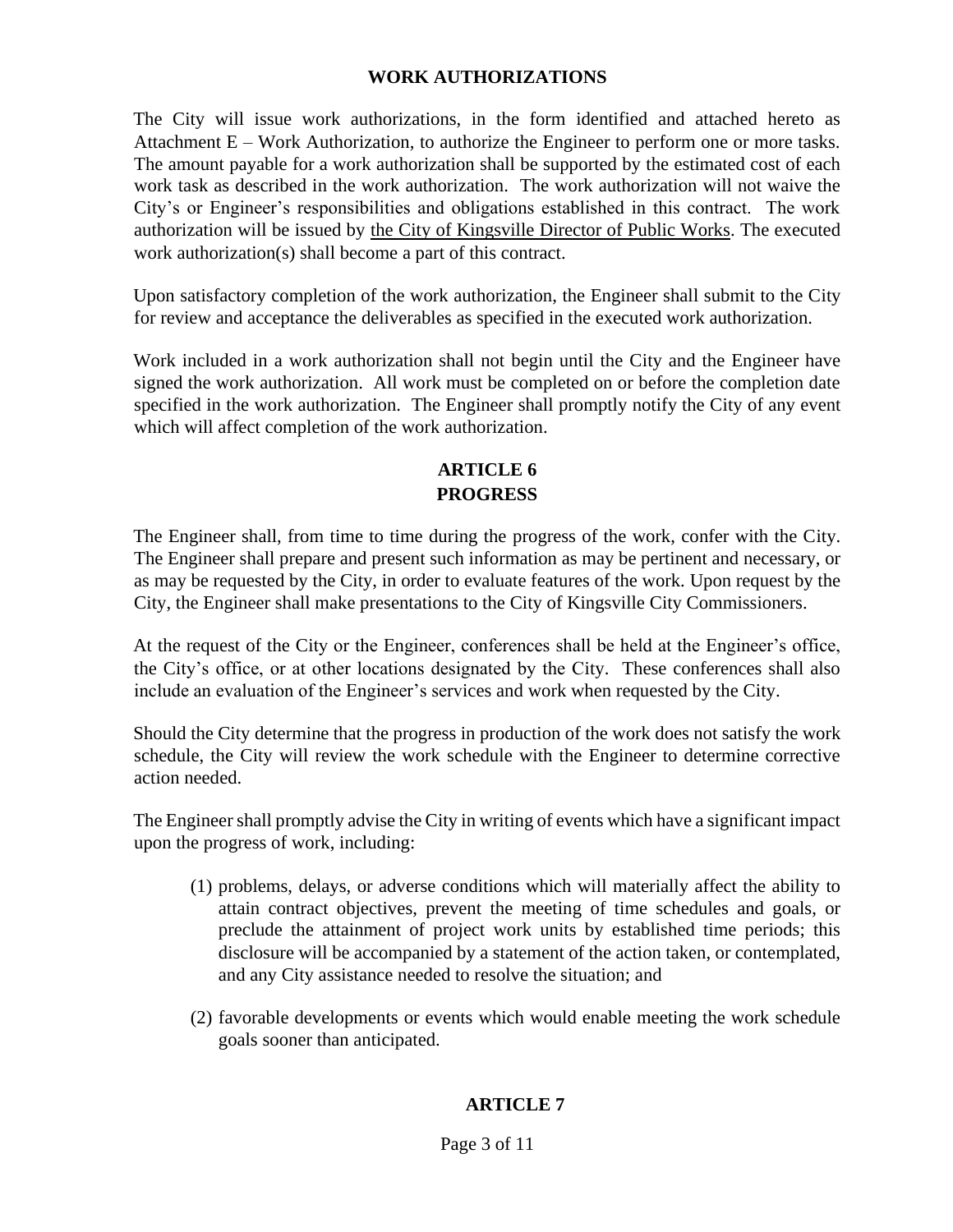#### **SUSPENSION**

The City may suspend the work, but not terminate the contract, by giving written notice a minimum of thirty (30) calendar days prior to the date of suspension. The thirty (30) day notice may be waived if approved in writing by both parties.

The work will be reinstated and resumed in full force and effect within sixty (60) calendar days of receipt of written notice from the City to resume the work. The sixty (60) day notice may be waived if approved in writing by both parties.

If the City suspends the work, the contract period, as determined in Article 3 – Contract Period, is not affected and the contract will terminate on the date specified unless the contract is amended as provided in Article 10 – Supplemental Agreements.

## **ARTICLE 8 ADDITIONAL WORK**

If the Engineer determines that any work it has been directed to perform is beyond the scope of this agreement and constitutes extra work, it shall promptly notify the City in writing. In the event the City determines that such work constitutes extra work and exceeds the maximum amount payable, the City shall so advise the Engineer and a supplemental agreement may be executed, as provided in Article 10 – Supplemental Agreements.

The Engineer shall not perform any additional work or incur any additional costs prior to the execution, by both parties, of a supplemental agreement. The City shall not be responsible for actions by the Engineer or any costs incurred by the Engineer relating to additional work not directly associated with the performance of the work authorized in this contract or as amended.

### **ARTICLE 9 CHANGES IN WORK**

If the City finds it necessary to request changes to previously satisfactorily completed work or parts thereof which involve changes to the original scope of services or character of work under the contract, the Engineer shall make such revisions if requested and as directed by the City. This will be considered additional work and paid for as specified under Article 8 – Additional Work.

The Engineer shall make such revisions to the work to correct errors appearing therein, when required to do so by the City. No additional compensation will be paid for the correction of errors.

## **ARTICLE 10 SUPPLEMENTAL AGREEMENTS**

The terms of this contract may be modified by supplemental agreement if the City determines that there has been a significant change in the scope, complexity, or character of the service to be performed, or the duration of the work. Additional compensation, if appropriate, shall be identified as provided in Article 4 – Compensation and Method of Payment.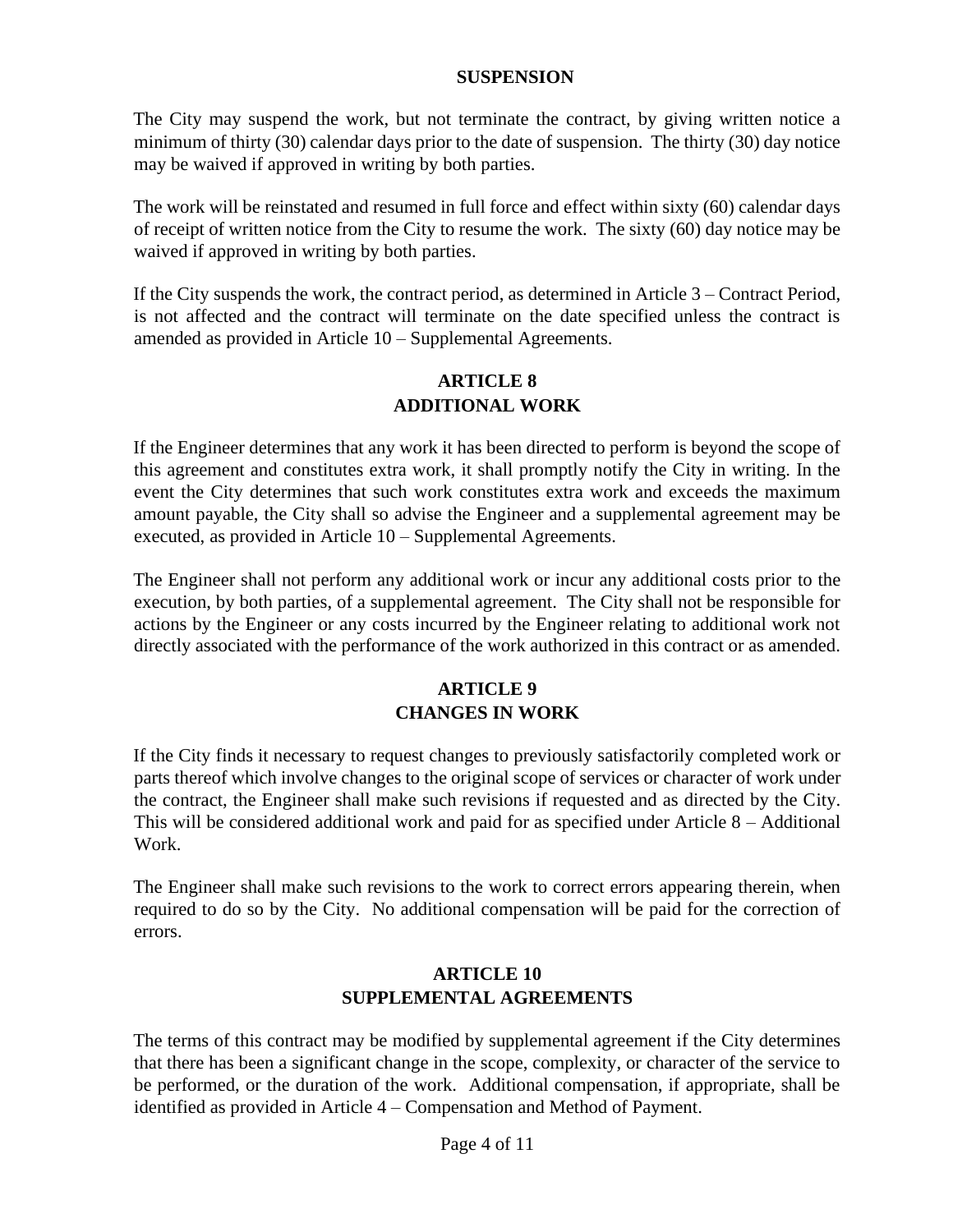Any supplement agreement must be executed by both parties within the contract period specified in Article 3 – Contract Period.

**No claim for extra work done or materials furnished shall be made by the Engineer until full execution of the supplemental agreement and authorization to proceed is issued by the City. The City reserves the right to withhold payment pending verification of satisfactory work performed.** 

## **ARTICLE 11 PUBLIC INFORMATION ACT**

All data, basic sketches, charts, calculations, plans, specifications, and other documents created or collected under the terms of this contract are the exclusive property of the City and shall be furnished to the City upon request. All documents prepared by the Engineer and all documents furnished to the Engineer by the City shall be delivered to the City upon completion or termination of this contract. The Engineer, at its own expense, may retain copies of such documents or any other data which it has furnished the City under this contract. Release of information will be in accordance with the Texas Public Information Act.

## **ARTICLE 12 PERSONNEL, EQUIPMENT AND MATERIAL**

The Engineer shall furnish and maintain, at its own expense, office space for the performance of all services, and adequate and sufficient personnel and equipment to perform the services as required. All employees of the Engineer shall have such knowledge and experience as will enable them to perform the duties assigned to them.

The City may instruct the Engineer to remove any employee from association with the work authorized in this contract if, in the sole opinion of the City, the work of the employee does not comply with the terms of this contract or if the conduct of the employee is detrimental to the work.

The Engineer certifies that it presently has adequate qualified personnel in its employment for performance of the services required under this contract. The Engineer may not change the project manager without prior consent of the City.

## **ARTICLE 13 SUBCONTRACTING**

The Engineer shall not assign, subcontract or transfer any portion of the work under this contract without prior written approval of the City. All subcontracts shall include the provisions required in this contract and shall be approved as to form, in writing, by the City prior to work being performed under the subcontract.

## **ARTICLE 14**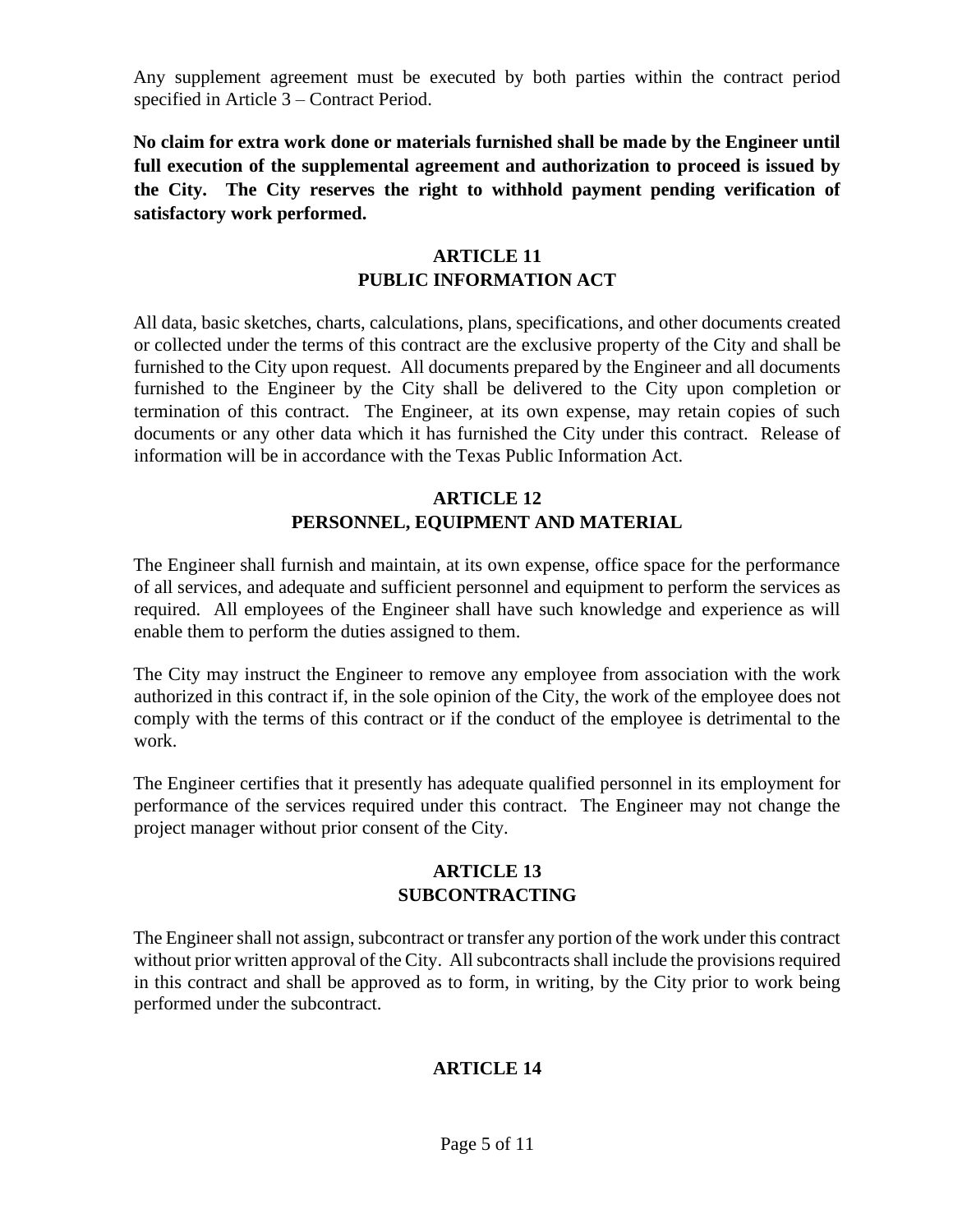## **EVALUATION OF WORK**

The City and its authorized representatives shall have the right at all reasonable times to review or otherwise evaluate the work performed or being performed hereunder and the premises in which it is being performed. If a review or evaluation is being made on the premises of the Engineer or a subcontractor, the Engineer shall provide and require its subcontractor to provide all reasonable facilities and assistance for the safety and convenience of the City representatives in the performance of their duties. If funds by other agencies or entities are to be used for payment of the services under this contract or for any construction project as a consequence of this contract, the Engineer's services and work may be subject to periodic review and approval by other agencies or entities, including city, county, state, and/or federal agencies.

#### **ARTICLE 15 SUBMISSION OF REPORTS**

All applicable study reports shall be submitted in preliminary form for review by the City before a final report is issued. The City's comments on the Engineer's preliminary report shall be addressed in the final report.

## **ARTICLE 16 SUBMISSION OF PLANS AND SPECIFICATIONS**

Unless otherwise directed, preliminary plans and any supporting documentation submitted for review shall be in triplicate.

The submission of plans and specifications for letting shall consist of two, original paper copies of all documents, along with a compact disc (CD).

Plan Sheet size shall be 24" X 36", unless otherwise directed.

## **ARTICLE 17 COMPUTER DOCUMENTS AND INFORMATION EXCHANGE**

All computer files must be compatible with the City's computer systems without conversion or modifications and must plot consistent with any reproducible plots submitted.

All plots and graphics media provided by the Engineer shall be delivered to the City. Final payment for the work associated with this contract will not be made until the files furnished by the Engineer have been demonstrated to be usable in the required formats.

## **ARTICLE 18 VIOLATION OF CONTRACT TERMS / BREACH OF CONTRACT**

Violation of the contract terms or breach of contract by the Engineer shall be grounds for termination of the contract and any increased cost arising from the Engineer's default, breach of contract, or violation of contract terms shall be paid by the Engineer. This agreement shall not be considered as specifying the exclusive remedy for any default, but all remedies existing at law and in equity may be availed of by either party and shall be cumulative.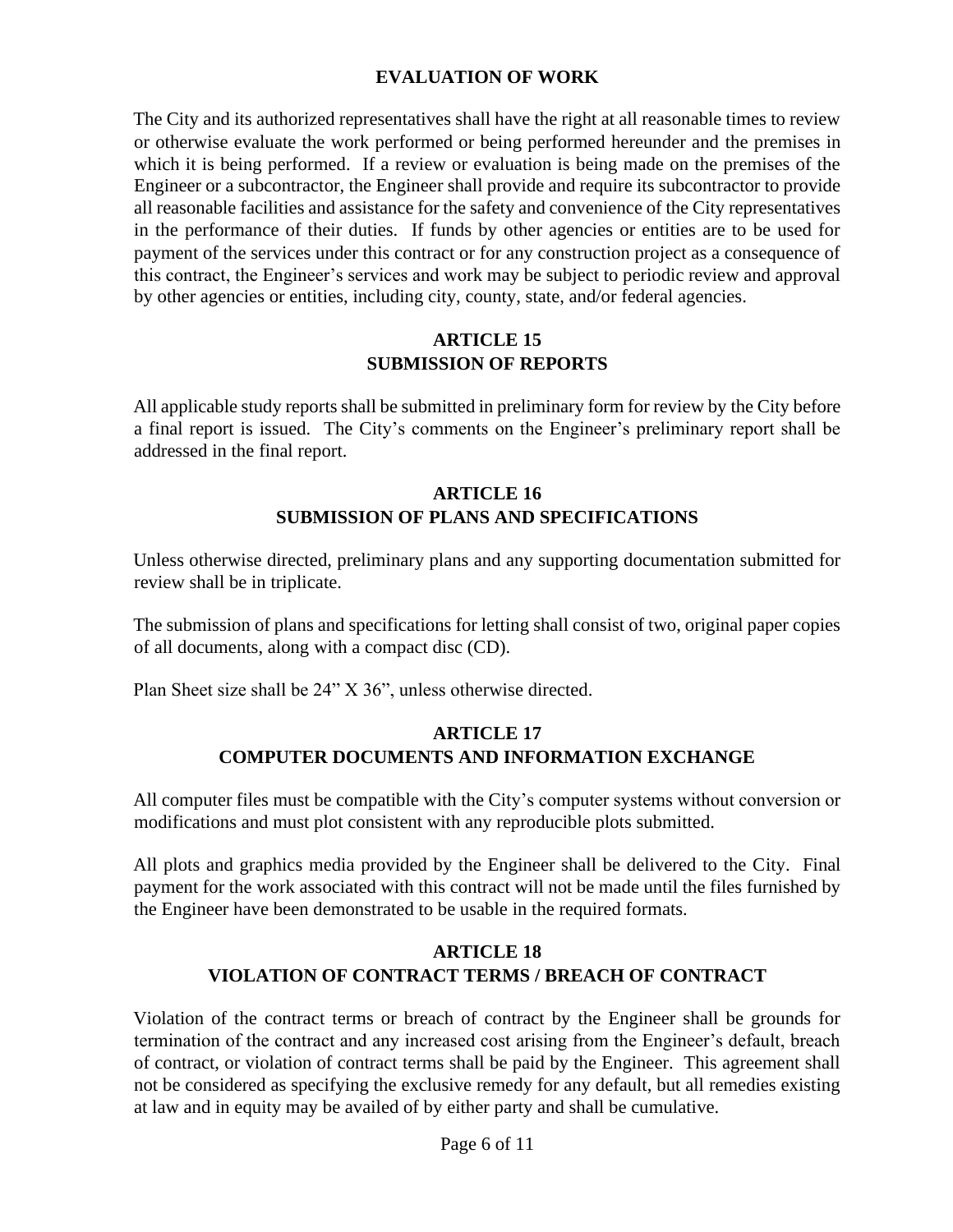## **ARTICLE 19 TERMINATION**

This contract shall terminate at the close of business on \_\_\_\_\_\_\_\_\_\_\_\_, unless extended as provided in Article 10 – Supplemental Agreements.

This contract may be terminated before the stated termination date by any of the following conditions:

- 1. By mutual agreement and consent, in writing, of both parties;
- 2. By the City, by notice in writing to the Engineer as a consequence of failure by the Engineer to perform the services set forth herein in a satisfactory manner;
- 3. By either party, upon the failure of the other party to fulfill its obligations as set forth herein;
- 4. By the City, for reasons of its own and not subject to the mutual consent of the Engineer upon not less than thirty (30) calendar days written notice to the Engineer; and
- 5. By written notice from the City upon satisfactory completion of all services and obligations described herein.

Should the City terminate this contract as herein provided, no fees other than fees due and payable at the time of termination shall thereafter be paid to the Engineer. In determining the value of the work performed by the Engineer prior to termination the City shall be the sole judge. Compensation for work at termination will be based on a percentage of the work completed at that time. Should the City terminate this contract under Item 4 of the above paragraph, the amount charged during the thirty (30) calendar day notice period shall not exceed the amount charged during the preceding thirty (30) calendar days.

If the Engineer defaults in the performance of this contract or if the City terminates this contract for fault on the part of the Engineer, the City will give consideration to the actual costs incurred by the Engineer in performing the work to the date of default, the amount of work which was satisfactorily completed to the date of default, the value of the work which is usable to the City, the cost to the City of employing another firm to complete the work required and the time required to do so, and other factors which affect the value to the City of the work performed at the time of default.

The termination of this contract and payment of an amount in settlement as prescribed above shall extinguish all rights, duties, and obligations of the City and the Engineer under this contract except the obligations set forth in Articles 11, 14, 19, 20, 21 and 23 of this contract. If the termination of this contract is due to the failure of the Engineer to fulfill its contract obligations, the City may take over the project and prosecute the work to completion. In such case, the Engineer shall be liable to the City for any additional cost occasioned to the City.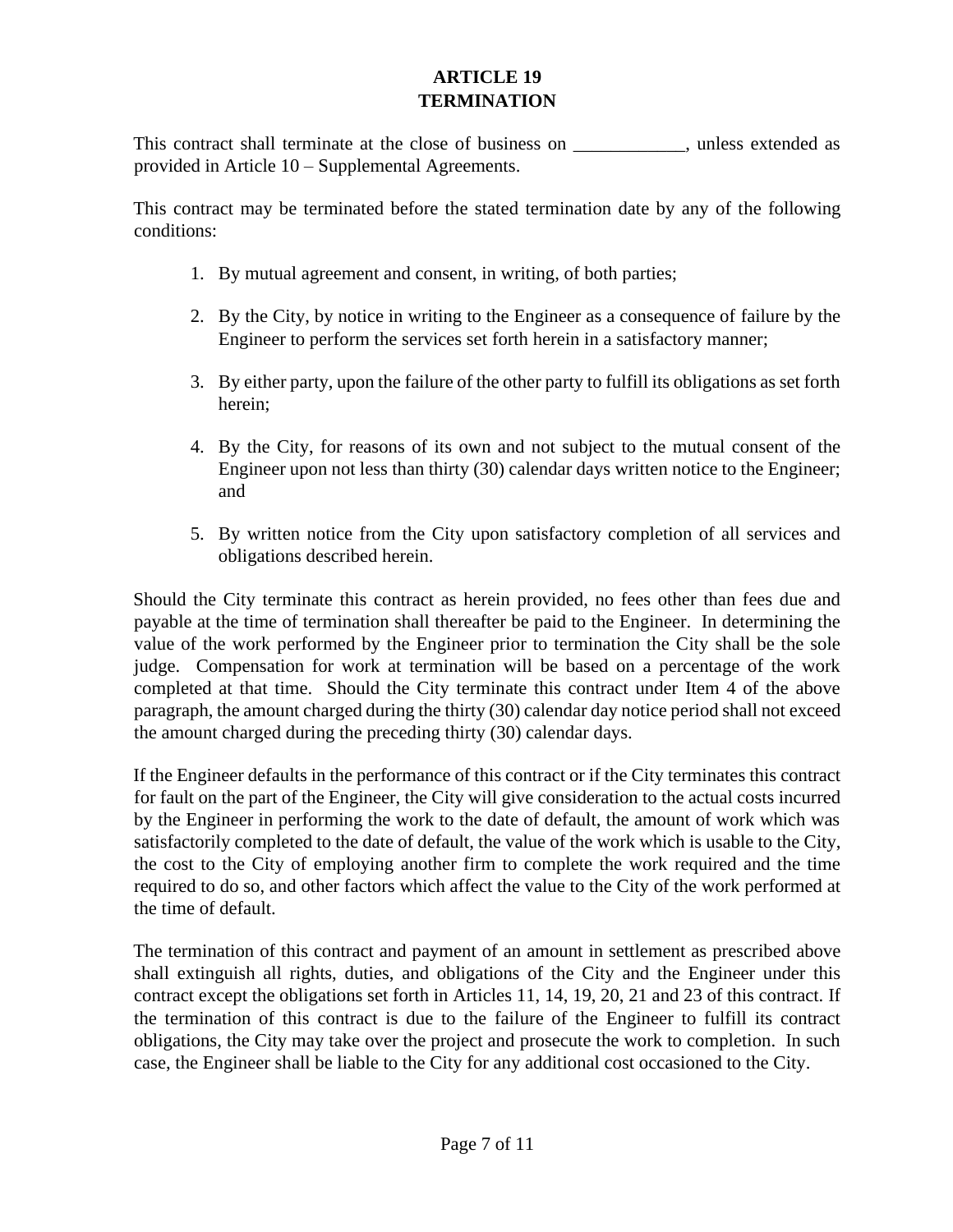#### **ARTICLE 20 COMPLIANCE WITH LAWS**

The Engineer shall comply with all applicable Federal, State, and local laws, statutes codes, ordinances, rules, and regulations, and the orders and decrees of any court, or administrative bodies or tribunals, in any manner affecting the performance of this contract, including, without limitation, worker's compensation laws, minimum salary and wage statues and regulations, and licensing laws and regulations. When required, the Engineer shall furnish the City with satisfactory proof of its compliance.

#### **ARTICLE 21 INDEMNIFICATION**

**THE ENGINEER SHALL SAVE HARMLESS THE CITY AND ITS OFFICERS AND EMPLOYEES FROM ALL CLAIMS AND LIABILITY DUE TO ACTIVITIES OF THE ENGINEER, ITS AGENTS, OR EMPLOYEES PERFORMED UNDER THIS CONTRACT AND WHICH ARE CAUSED BY OR RESULT FROM ERROR, OMISSION, OR NEGLIGENT ACT OF THE ENGINEER OR OF ANY PERSON EMPLOYED BY THE ENGINEER. THE ENGINEER SHALL ALSO SAVE HARMLESS THE CITY FROM ANY AND ALL EXPENSE, INCLUDING, BUT NOT LIMITED TO, ATTORNEY FEES WHICH MAY BE INCURRED BY THE CITY IN LITIGATION OR OTHERWISE RESISTING SAID CLAIM OR LIABILITIES WHICH MAY BE IMPOSED ON THE CITY AS A RESULT OF SUCH ERROR, OMISSION, OR NEGLIGENT ACTIVITY BY THE ENGINEER, ITS AGENTS, OR EMPLOYEES.** 

## **ARTICLE 22 ENGINEER'S RESPONSIBILITY**

The Engineer shall be responsible for the accuracy of its work and shall promptly make necessary revisions or corrections resulting from its errors, omissions, or negligent acts without compensation. The Engineer will not be relieved of the responsibility for subsequent correction of any such errors or omissions or for clarification of any ambiguities until after the construction phase of the project has been completed.

### **ARTICLE 23 ENGINEER'S SEAL**

The responsible Engineer shall sign, seal, and date all appropriate engineering submissions to the City in accordance with the Texas Engineering Practice Act and the rules of the State Board of Registration for Professional Engineers.

### **ARTICLE 24 RETENTION, AVAILABILITY OF RECORDS AND AUDIT REQUIREMENTS**

The Engineer shall maintain all books, documents, papers, accounting records, and other evidence pertaining to cost incurred and shall make such materials available at its office during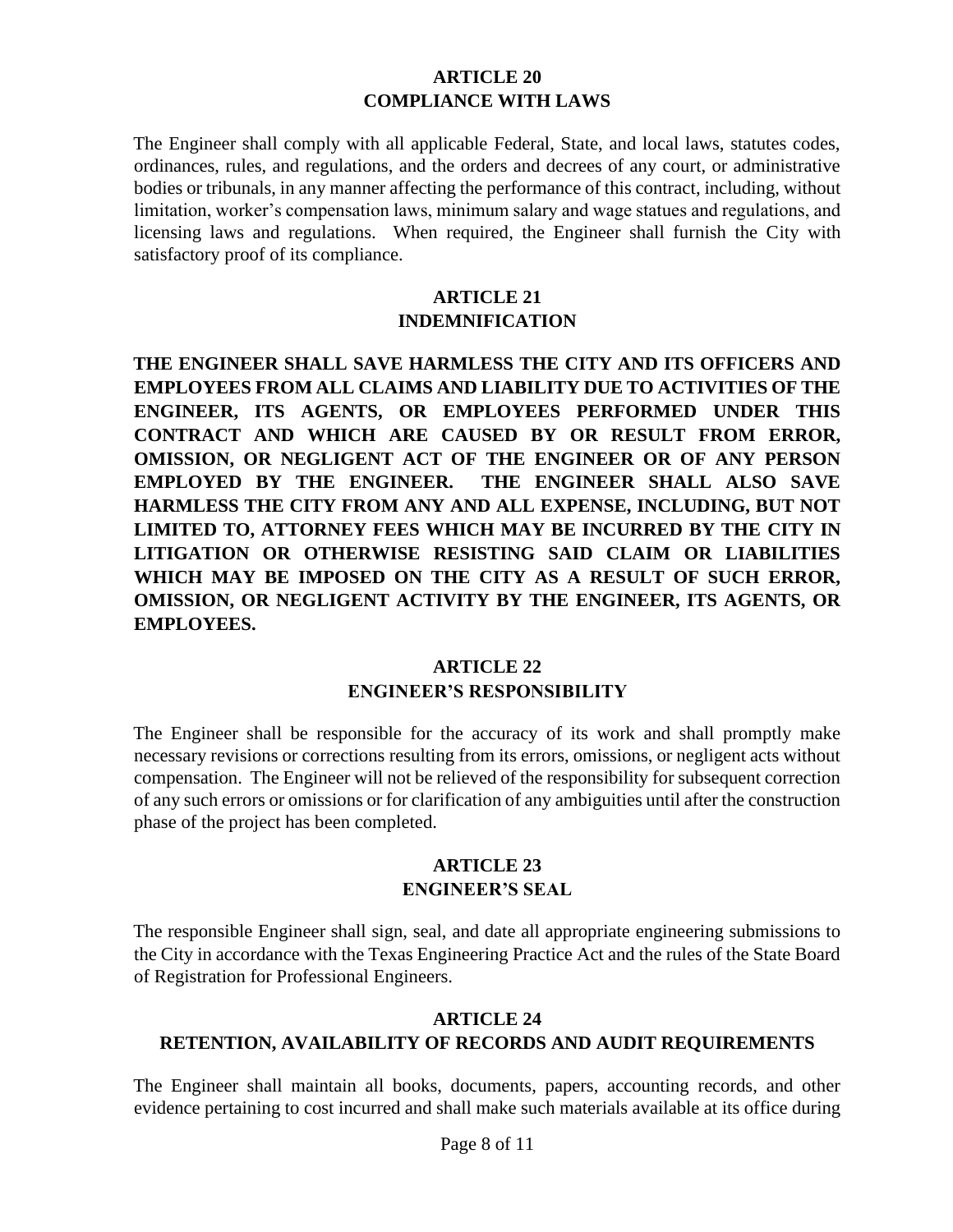the contract period and for four (4) years from the date of final payment under this contract or until pending litigation has been completely and fully resolved, whichever occurs last. The City or any of its duly authorized representatives shall have access during normal business hours to any and all books, documents, papers, and records of the Engineer which are directly pertinent to this contract for the purpose of making audits, examinations, excerpts, transcriptions, and for checking the amount of work performed by the Engineer.

## **ARTICLE 25 INSURANCE**

The Engineer shall obtain and maintain insurance in the limits of liability for each of the types of insurance coverage identified as follows:

- 1. Workers' Compensation, endorsed with a waiver of subrogation in favor of City of Kingsville in the amount of the statutory obligations imposed under the Texas Workers' Compensation Law ("Statutory Texas").
- 2. Commercial General Liability, endorsed with the City as an additional insured and endorsed with a waiver of subrogation in favor of City of Kingsville, in limits of liability not less than one million dollars (\$1,000,000) combined single limit each occurrence and in the aggregate for bodily injury and property damage.
- 3. Texas Business Automobile Policy, endorsed with the City as an additional insured and endorsed with a waiver of subrogation in favor of City of Kingsville, in limits of liability not less than two hundred fifty thousand dollars (\$250,000) each person for bodily injury, five hundred thousand dollars (\$500,000) each occurrence for bodily injury, and one hundred thousand dollars (\$100,000) each occurrence for property damage.
- 4. Professional Liability in limits of one million dollars (\$1,000,000) each occurrence and in the aggregate.

The work shall not be commenced by Engineer until after policy, or policies evidencing the insurance coverage herein required, or certificates of such insurance, providing that the insurer shall give City thirty (30) days written notice prior to cancellation, material revision or intention not to renew, have been submitted to the City. In the event the Insurer refuses to provide the City with notice as detailed, the Engineer agrees to provide notice in writing immediately, and shall suspend all work until insurance is restored and proof, in a form acceptable to the City, is provided.

The Engineer, at his/her expense, shall purchase and maintain in force at all times during the term of this Contract the insurance with limits not less than indicated above. The Engineer will be considered in breach of contract should the Engineer fail to maintain the required insurance coverage during the contract period of this contract. The termination of this contract resulting from failure to maintain the required insurance will be carried out in accordance with Article 19-Termination.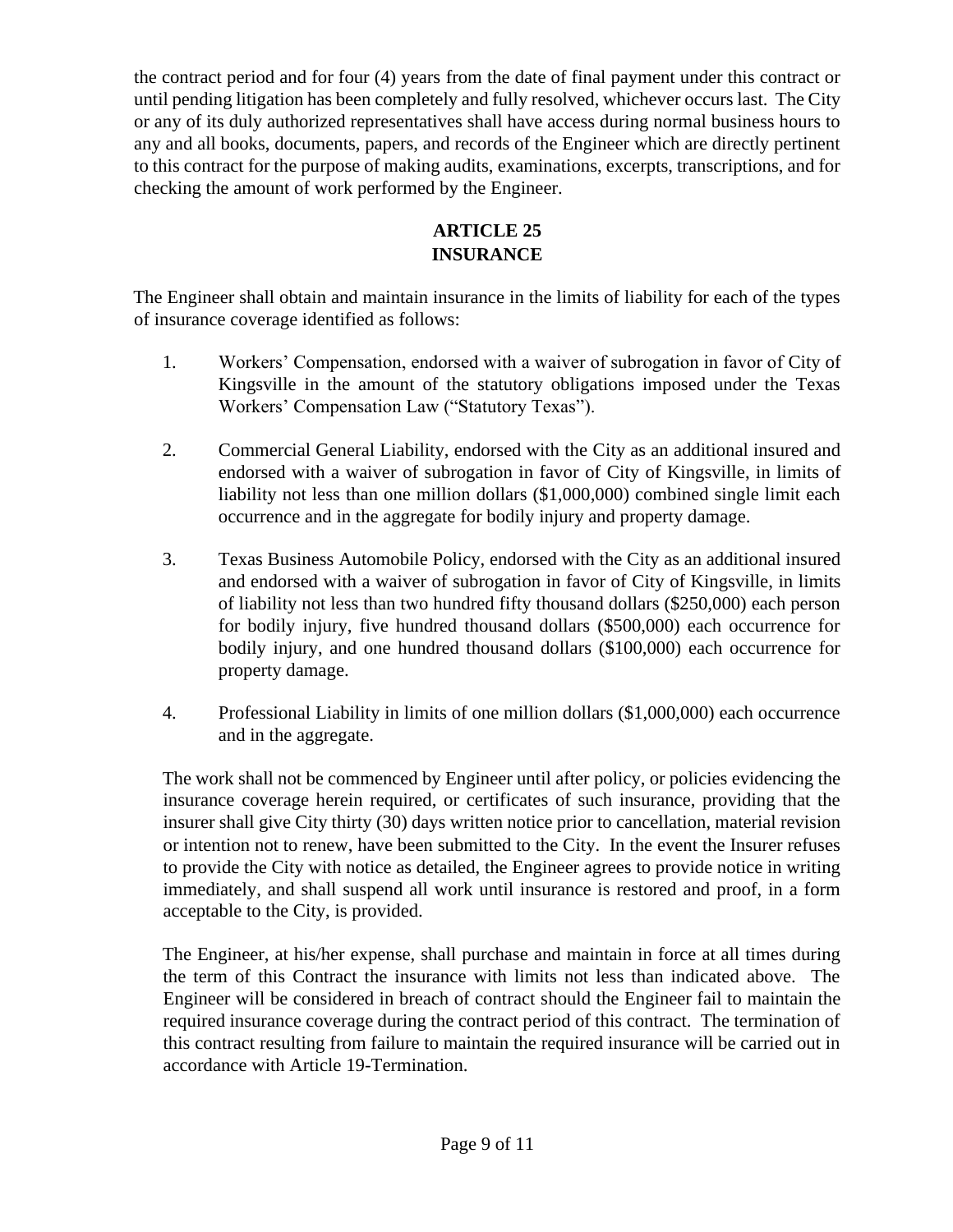## **ARTICLE 26 SUCCESSORS AND ASSIGNS**

The Engineer and the City do hereby bind themselves, their successors, executors, administrators, and assigns to each other party of this agreement and to the successors, executors, administrators, and assigns of such other party in respect to all covenants of this contract.

The Engineer shall not assign, subcontract, or transfer its interest in this contract without the prior written consent of the City.

### **ARTICLE 27 SEVERABILITY**

In the event any one or more of the provisions contained in this contract, for any reason, shall be held to be invalid, illegal, or unenforceable in any respect, such invalidity, illegality, or unenforceability shall not affect any other provision thereof and; this contract shall be construed as if such invalid, illegal, or unenforceable provision had never been contained herein.

## **ARTICLE 28 CONTRIBUTIONS**

It is expressly understood by the City and the Engineer, that from the award date of the contract to one year after termination or expiration of contract term, it is prohibited for any city official or employee thereof, to receive gifts described by Section 5.02 of the City Personnel or Civil Service Rules, and/or campaign or political contributions regardless of amount from the Engineer or principal owners of said Engineering firm. City Official is defined as those individuals described as city and precinct officers in Subchapter B of Chapter 152 of the Local Government Code. The Engineer is furthermore prohibited from making political campaign or personal contributions to candidates for city from the date of award of contract to one year after termination or expiration of contract term. It is also prohibited for the Engineer to contribute to employee associations or for the benefit of groups of employees.

## **ARTICLE 29 NOTICES**

All notices to either party by the other, required under this contract, shall be personally delivered or mailed to such party at the following respective address:

#### **CITY ENGINEER**

**City of Kingsville Mayor**

Page 10 of 11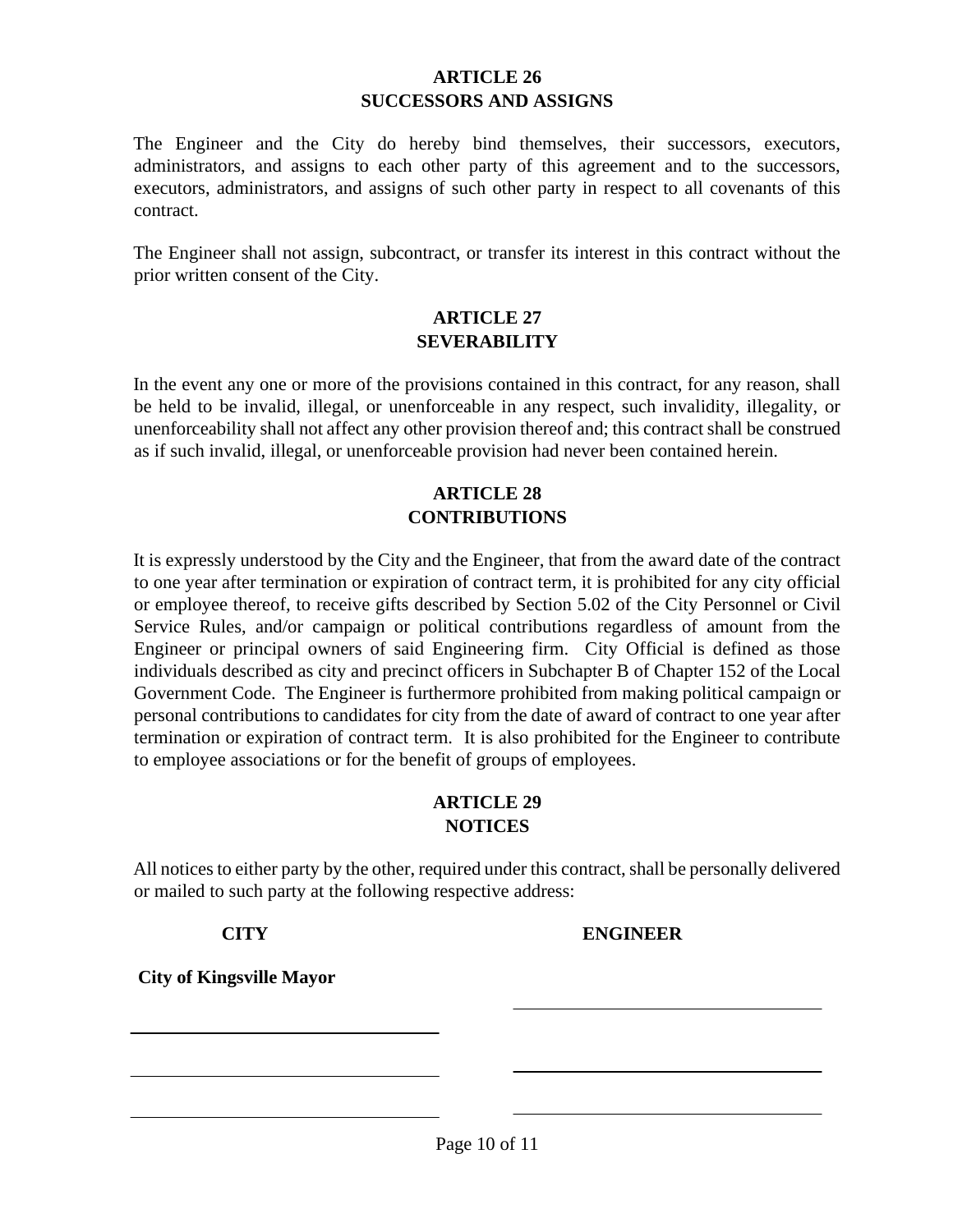## **ARTICLE 30 SIGNATORY WARRANTY**

The undersigned signatory for the Engineer hereby represents and warrants that the signatory is an officer of the organization for which he or she has executed this contract on behalf of the firm.

IN WITNESS WHEREOF, the City and the Engineer have executed these presents in duplicate.

CITY OF KINGSVILLE **ENGINEER**:

By: \_\_\_\_\_\_\_\_\_\_\_\_\_\_\_\_\_\_\_ By: \_\_\_\_\_\_\_\_\_\_\_\_\_\_\_\_\_\_\_\_\_\_\_\_\_\_\_\_\_\_\_\_

| ּ ש                      |  |  |
|--------------------------|--|--|
| $T_{\rm 1}$ itle $\cdot$ |  |  |

Date: \_\_\_\_\_\_\_\_\_\_\_\_\_\_\_\_\_\_ Date: \_\_\_\_\_\_\_\_\_\_\_\_\_\_\_\_\_\_\_\_\_\_\_\_\_\_\_\_\_\_\_

**ATTEST:** 

City Secretary

### **List of Attachments**

Attachment A – Services To Be Provided By The City

**\_\_\_\_\_\_\_\_\_\_\_\_\_\_\_\_\_\_\_\_\_\_\_\_\_\_** 

Attachment B – Services To Be Provided By The Engineer

Attachment C – Work Schedule

Attachment D – Payment Schedule

Attachment E – Work Authorization

Attachment F – Status Report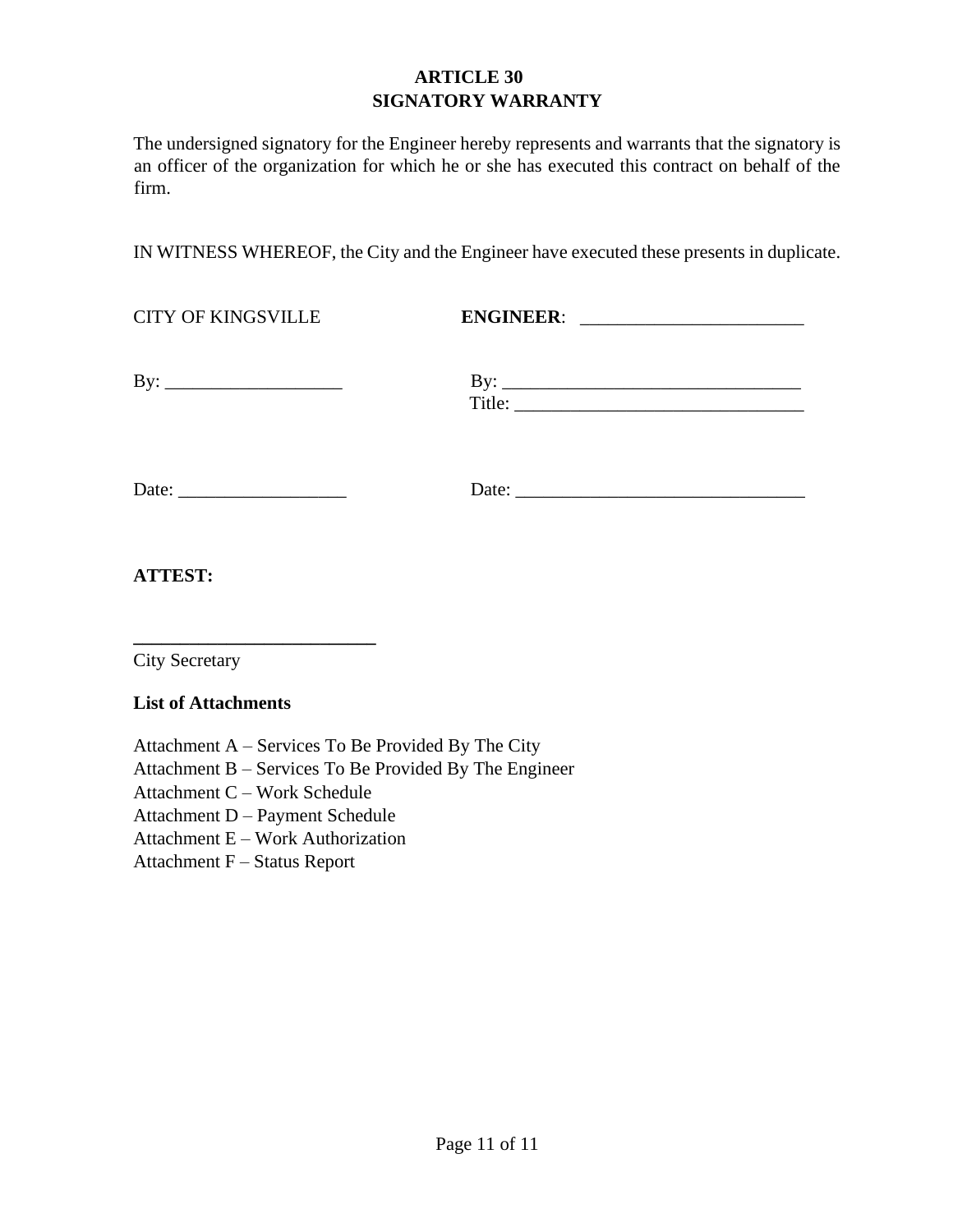# **ATTACHMENT A SERVICES TO BE PROVIDED BY THE CITY**

- 1. Provide any relevant drawings of the project.
- 2. Provide copies of all current permits, plans, surveys, and drawings applicable to the projects upon request.
- 3. Provide any additional documentation related to the project upon request.
- 4. Provide access to the project area for the duration of the project.
- 5. Provide contact information for key personnel involved with this project.
- 6. Provide any relevant historical environmental or engineering data upon request.
- 7. Provide assistance as necessary with schedules.
- 8. Make ten (10) day call to confirm prevailing wage decision.
- 9. Incorporate any and all wage rate modifications or supersedes via bid addendum (if applicable).
- 10. Conduct bid opening and prepare minutes.
- 11. Tabulate, analyze, and review bids for completeness and accuracy.
- 12. Accomplish Construction Contractor eligibility verification.
- 13. Participate in pre-construction conference and prepare copy of report/minutes.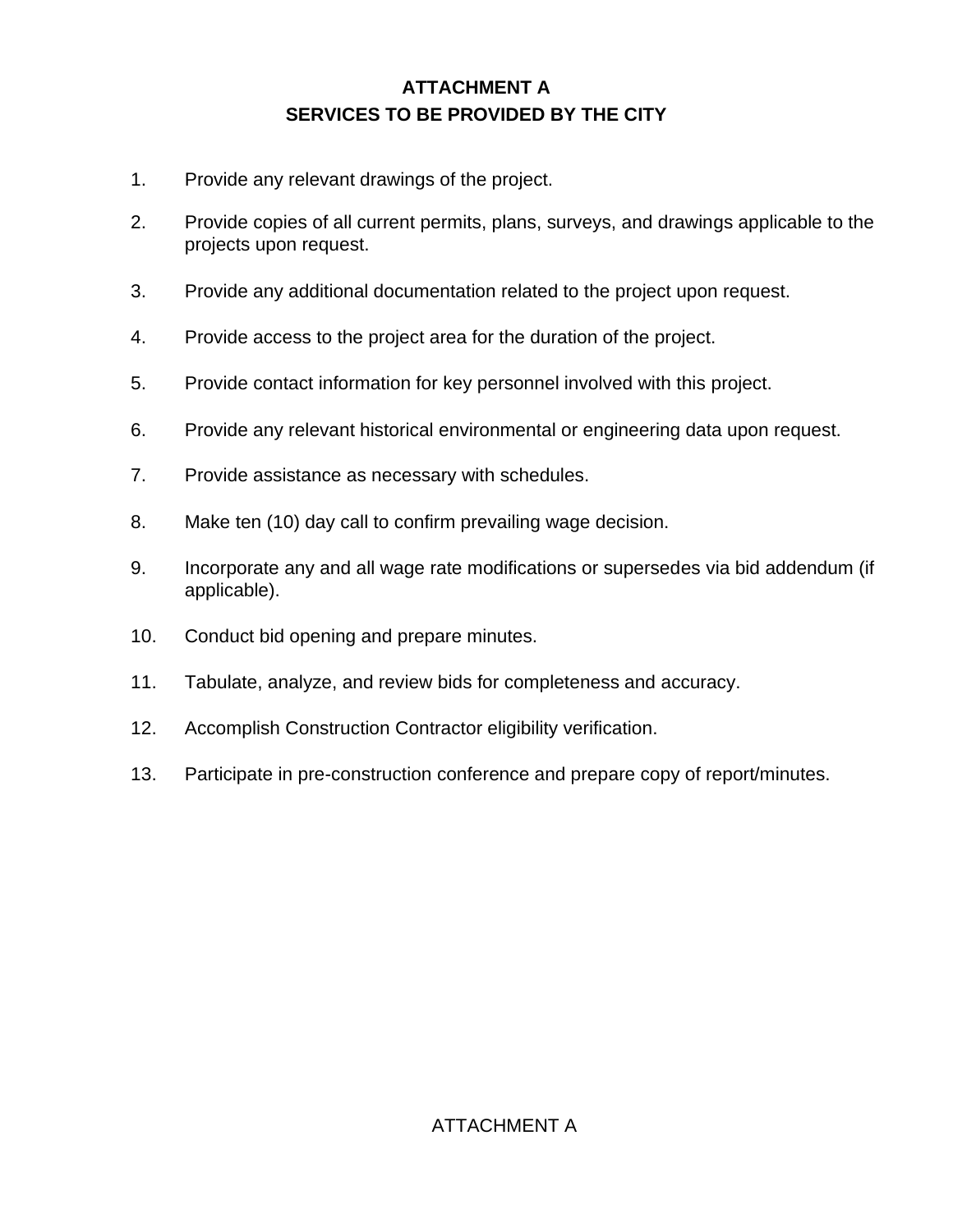## ATTACHMENT B

## SERVICES TO BE PROVIDED BY THE ENGINEER

The Engineering Firm shall render the following professional services necessary for the development of the Project:

## **SCOPE OF SERVICES**

- 1. Attend preliminary conferences with the City regarding the requirements of the project.
- 2. Determine necessity for acquisition of any additional real property/easements/ROW's for the TWBD project and, if applicable, furnish to the City:
	- Name and address of property owners;
	- Legal description of parcels to be acquired; and
	- Map showing entire tract with designation of part to be acquired.
- 3. Make any necessary surveys of existing rights-of-way, topography, utilities, or other field data required for proper design of the project. Provide consultation and advice as to the necessity of the City providing or obtaining other services such as auger borings, core borings, soil tests, or other subsurface explorations; laboratory testing and inspecting of samples or materials; other special consultations. The Engineer will review any tests required and act as the City's representative in connection with any such services.
- 4. Prepare railroad/highway permits.
- 5. Prepare preliminary engineering/architectural study and report on the project in sufficient detail to indicate clearly the problems involved and the alternate solutions available to the City, to include preliminary layouts, sketches and cost estimates for the project, and to set forth clearly the Engineer's recommendations; to be completed within days of contract execution.
- 6. Furnish the City copies of the preliminary report, if applicable (additional copies will be furnished to the City at direct cost of reproduction).
- 7. Furnish the City a written status report upon request (Attachment F).
- 8. Submit detailed drawings and plans/specifications to appropriate regulatory agency(ies) and obtain clearance.
- 9. Assist in the preparation of the bid packet/contract documents/advertisement for bids. At the time the bid packet is completed, the Engineering Firm shall also furnish to the City an updated written Estimate of Probable Costs for the project.
- 10. Provide in all proposed construction contracts deductive alternatives where feasible, so that should the lowest responsive base bid for construction exceed the funds available, deductive alternatives can be taken to reduce the bid price.

## ATTACHMENT B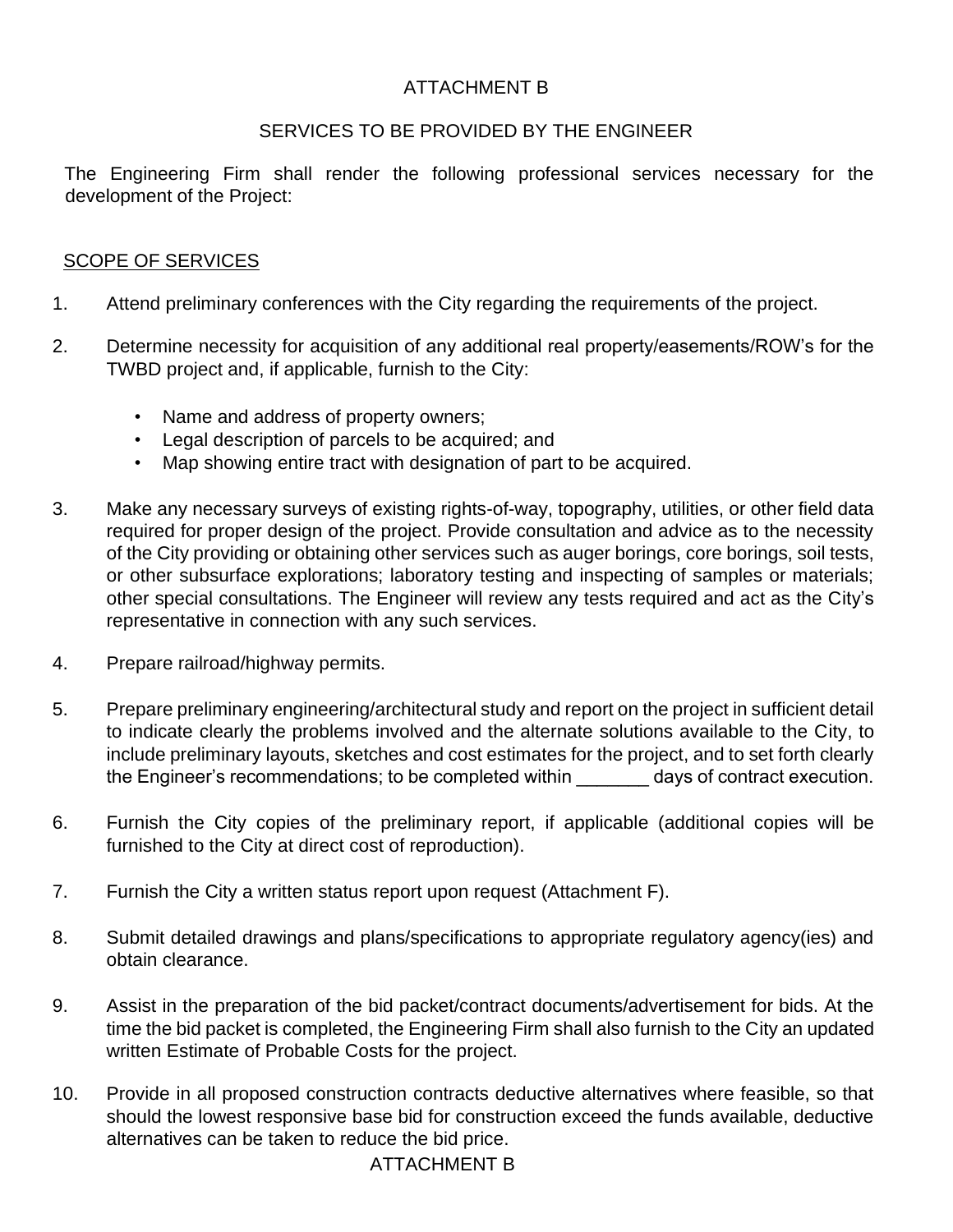- 11. Design for access by persons with disabilities to facilities to be used by the public in accordance with Public Law 504.
- 12. Make periodic visits, no less than every thirty (10) days during the construction period, to the site to observe the progress and quality of the work, and to determine in general if the work is proceeding in accordance with the Contract.
- 13. Consult with and advise the City during construction; issue to Contractors all instructions requested by the City; and prepare routine change orders if required, at no charge for engineering services to the City when the change order is required to correct errors or omissions by the Engineer; provide price analysis for change orders; process change orders approved by City and the Project Engineer and submit to TDA for approval prior to execution with the Construction Contractor.
- 14. Review shop and working drawings furnished by Contractors for compliance with design concept and with information given in contract documents (Contractors will be responsible for dimensions to be confirmed and correlated at job site).
- 15. Resolve all payment requests within thirty (30) days of receipt of signed pay request from the Construction Contractor.
- 16. Based on the Engineer's on-site observations and review of the Contractor's applications for payment, determine the amount owed to the Contractor in such amounts; such approvals of payment to constitute a representation to the City, based on such observations and review, that the work has progressed to the point indicated and that the quality of work is in accordance with the plans, specifications and contract documents.
- 17. Recommend that a 10% retainage is withheld from all payments on construction contracts until final acceptance by the City and approval by TWDB, unless State or Local law provides otherwise.
- 18. Prepare Certificate of Construction Completion and Clean Lien Certificate. A Clean Lien Certificate may be prepared for each of the Prime Contractor(s) and each of the subcontractor(s).
- 19. Conduct interim/final inspections.
- 20. Revise contract drawings to show the work as actually constructed, and furnish the City with a set of "record drawings" plans.
- 21. The Engineer will provide a copy of the final project record drawing(s) engineering schematic(s), as constructed using funds under this contract. These maps shall be provided in digital format containing the source map data (original vector data) and the graphic data in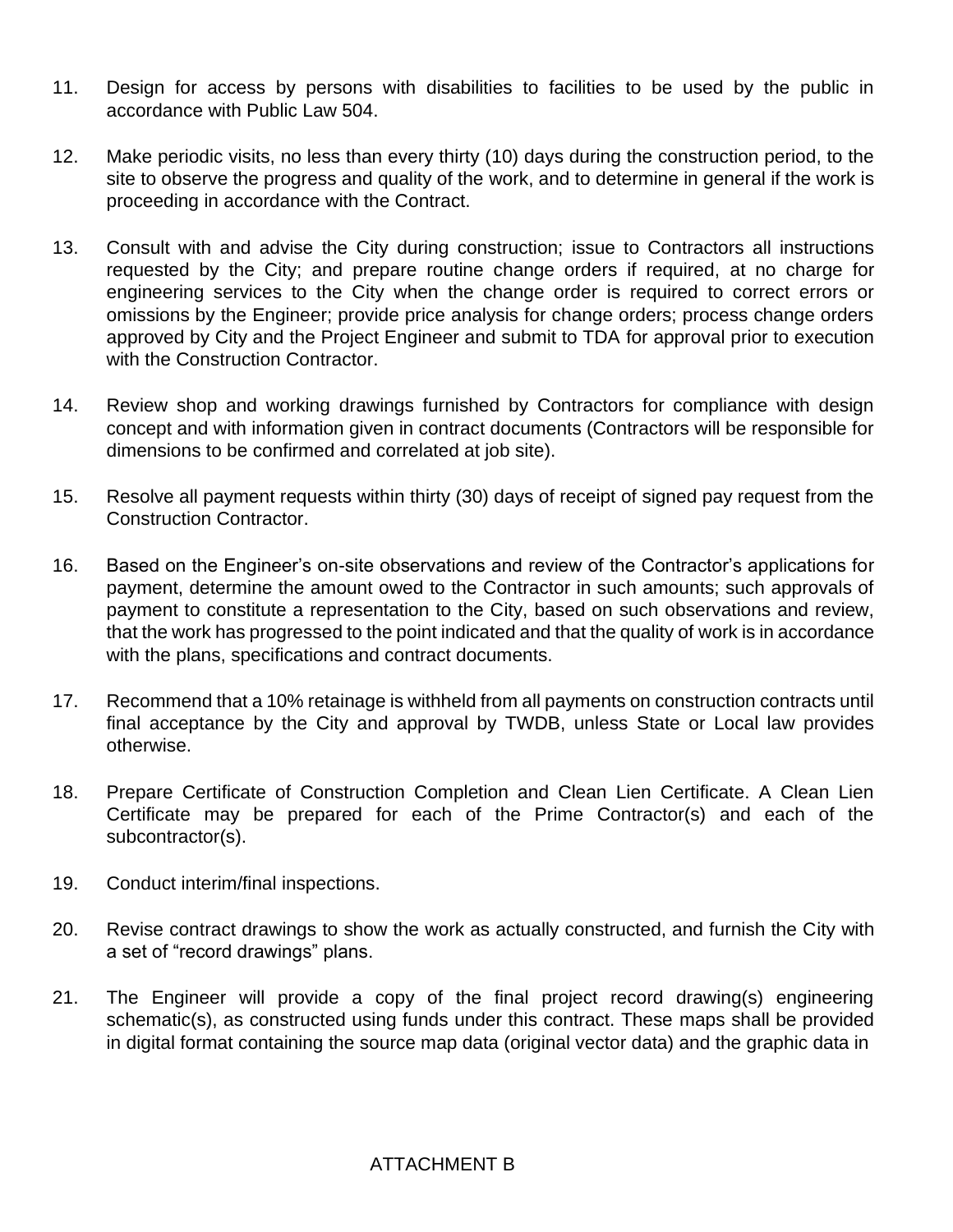files on machine readable media, such as compact disc (CD), which are compatible with computer systems owned or readily available to the City. The digital copy provided shall not include a digital representation of the Engineer's seal but the accompanying documentation from the Engineer shall include a signed statement of when the map was authorized, that the digital map is a true representation of the original sealed document, and that a printed version with the seal has been provided to the City. In addition, complete documentation as to the content and layout of the data files and the name of the software package(s) used to generate the data and maps shall be provided to the City in written form.

## SUBCONTRACTORS

- 1. No work under this contract shall be subcontracted by Engineer without prior approval, in writing, from the City.
- 2. The Engineer shall, prior to proceeding with the work, notify City in writing of the name of any subcontractors proposed for the work, including the extent and character of the work to be done by each.
- 3. If any time during progress of the work, the City determines that any subcontractor is incompetent or undesirable, the City will notify the Engineer who shall take reasonable and immediate steps to satisfactorily cure the problem, substitute performance, or cancel such subcontract. Subletting by subcontractors shall be subject to the same regulations. Nothing contained in this contract shall create any contractual relation between any subcontractors and City.
- 4. The Engineer will include in all contracts and subcontracts of amounts in excess of \$100,000 a provision which requires compliance with all applicable standards, orders or requirements issued under Section 306 of the Clean Air Act [42 U.S.C 7606], Section 508 of the Clean Water Act (33 U.S.C. 1368), Executive Order 11738, and Environmental Protection Agency regulations (40 CFR 31.35 and 31.36), which prohibit the use under non-exempt Federal contracts, grants or loans of facilities included on the EPA List of Violating Facilities. The provisions shall require reporting of violations to TDA and to the U.S. Environmental Protection Agency Assistant Administrator for Enforcement.
- 5. The Engineer will include in all contracts and subcontracts other than for small purchases (less than \$10,000), provisions or conditions which will allow for administrative, contractual or legal remedies in instances which violate or breach contract terms, and provide for such sanctions and penalties as may be appropriate.
- 6. The Engineer will include in all contracts and subcontracts in excess of \$10,000 suitable provisions for termination by the City including the manner by which it will be affected and the basis for settlement. In addition, such contracts shall describe conditions under which the contract may be terminated for default as well as conditions where the contract may be terminated because of circumstances beyond the control of the Engineer.
- 7. The Engineer will include in all contracts and subcontracts in excess of \$10,000 provisions requiring compliance with the following:

## ATTACHMENT B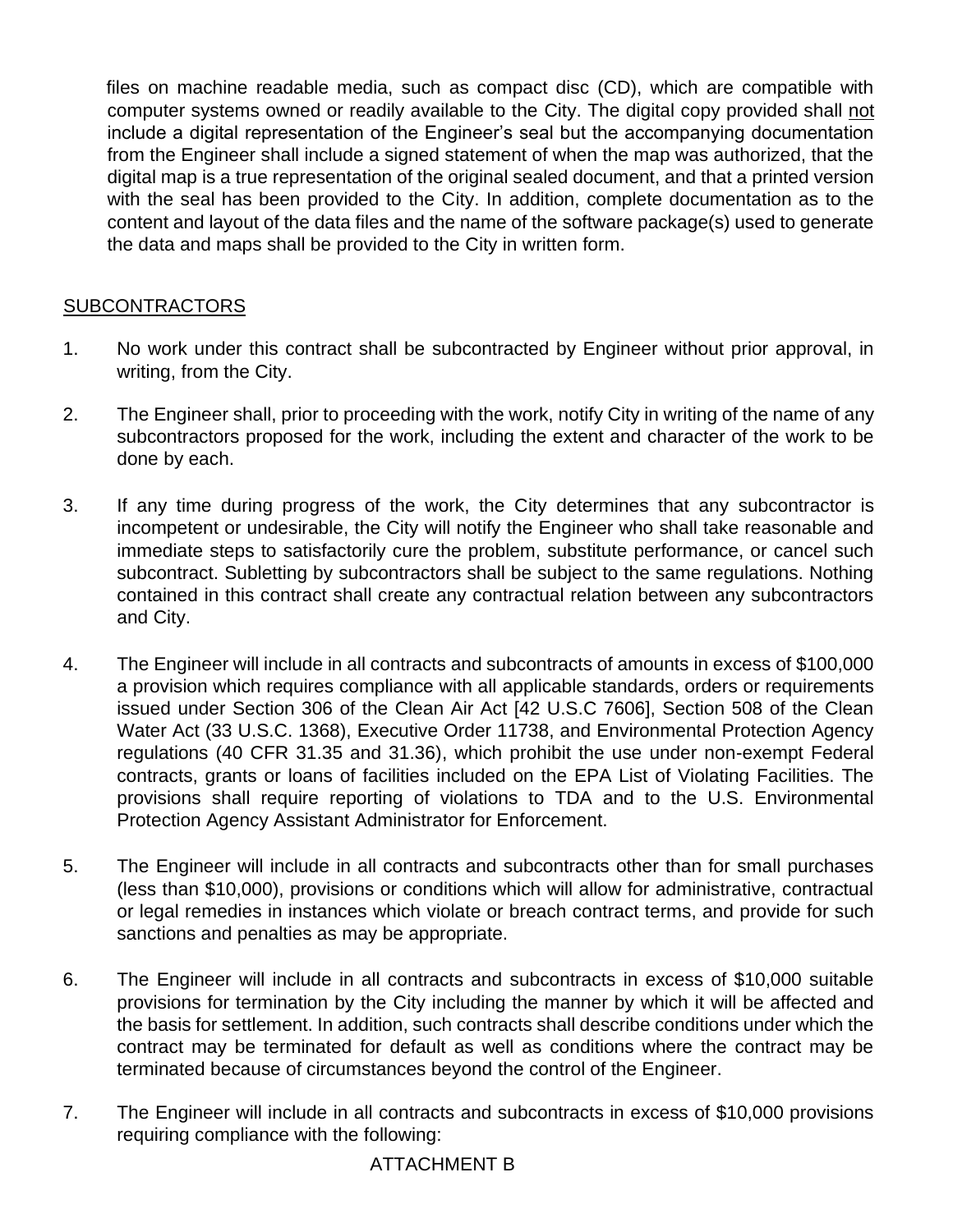- The Engineer will not discriminate against any employee or applicant for employment because of race, creed, sex, color, national origin, physical or mental disability, marital status, parenthood, or age.
- Executive Order 11246-Equal Employment Opportunity.
- Copeland Anti-Kickback Act.
- Davis-Bacon Act prime contractor contracts in excess of \$2,000.
- Section 103 and 107 of the Contract Work Hours and Safety Standards Act contracts in excess of \$2,000.
- A provision recognizing mandatory standards and policies relating to energy efficiency that are contained in the State energy conservation plan issued in compliance with the Energy Policy and Conservation Act.
- Section 3 of the Housing and Urban Development Act of 1969.
- Title VI of the Civil Rights Act of 1964.
- 8. The Engineer will include in all negotiated contracts and subcontracts a provision which indicates that funds will not be awarded under this contract to any party which is debarred, suspended, or otherwise excluded from or ineligible for participation in federal assistance programs under Executive Order 12549 and 24 CFR Part 24. A certification shall be provided and received from each proposed subcontractor under this contract and its principals.
- 9. The Engineer will include in all negotiated contracts and subcontracts a provision to the effect that the City, TWDB, the Comptroller General of the State of Texas, or any of their dully authorized representatives, shall have access to any books, documents, papers and records of the Contractor which are directly pertinent to that specific contract, for the purpose of making audit, examination, excerpts, and transcriptions.
- 10. The Engineer will include in all contracts and subcontracts a requirement that the Contractor maintain all relevant records for three (3) years after the City has made final payment to the Contractor and all other pending matters are closed.

## STANDARD OF PERFORMANCE AND DEFICIENCIES

- 1. All services of the Engineer and its independent professional associates, consultants and subcontractors will be performed in a professional, reasonable and prudent manner in accordance with generally accepted professional practice. The Engineer represents that it has the required skills and capacity to perform work and services to be provided under this Contract.
- 2. The Engineer represents that services provided under this Contract shall be performed within the limits prescribed by the City in a manner consistent with that level of care and skill ordinarily exercised by other professional consultants under similar circumstances.
- 3. Any deficiency in Engineer's work and services performed under this contract shall be subject to the provisions of applicable state and federal law. Any deficiency discovered shall be corrected upon notice from City and at the Engineer's expense if the deficiency is due to Engineer's negligence. The City shall notify the Engineer in writing of any such deficiency and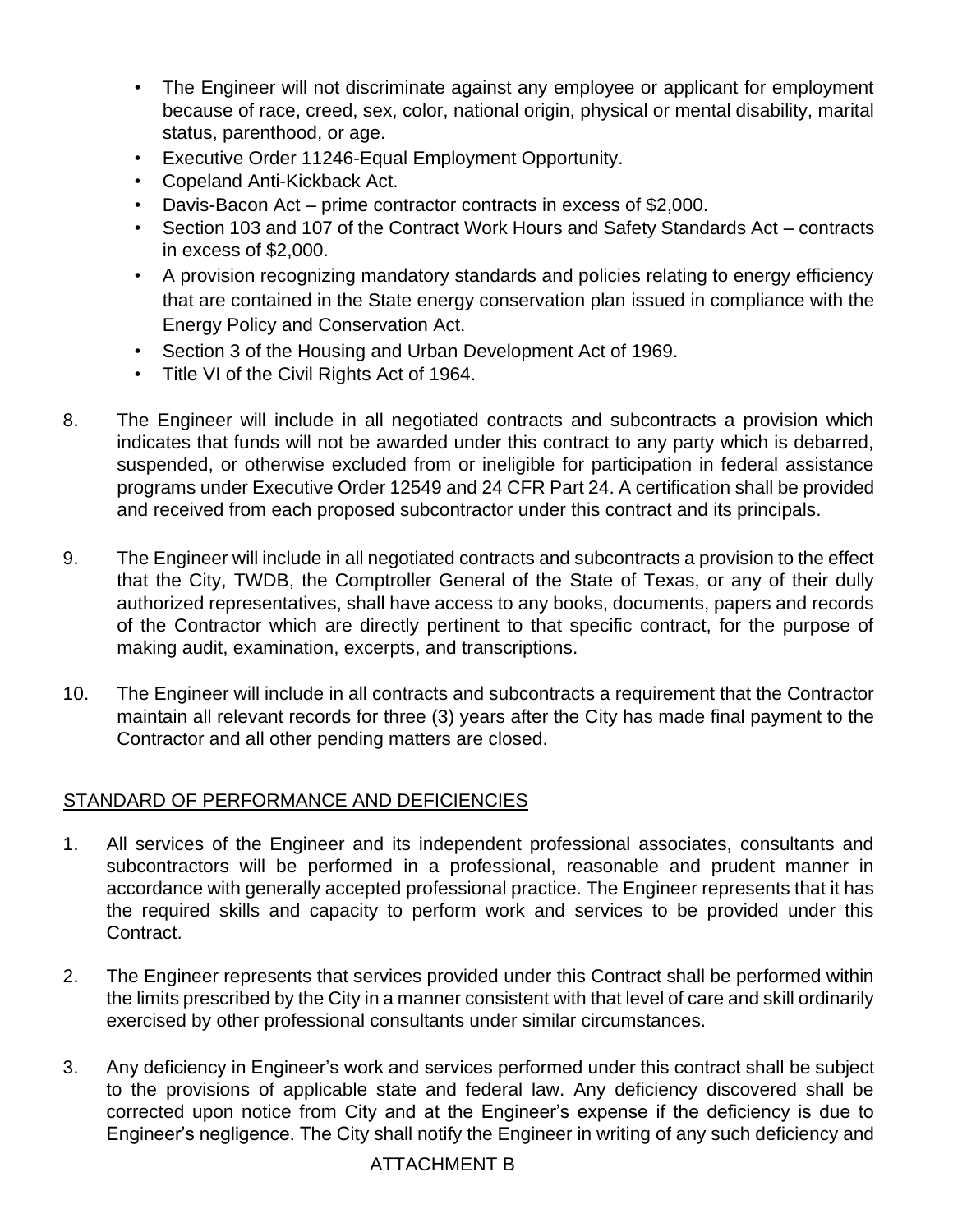provide an opportunity for mutual investigation and resolution of the problem prior to pursuit of any judicial remedy. In any case, this provision shall in no way limit the judicial remedies available to the City under applicable state or federal law.

4. The Engineer agrees to and shall hold harmless the City, its officers, employees, and agents from all claims and liability of whatsoever kind or character due to or arising solely out of the negligent acts or omissions of the Engineer, its officers, agents, employees, subcontractors, and others acting for or under the direction of the Engineer doing the work herein contracted for or by or in consequence of any negligence in the performance of this contract, or by or on account of any omission in the performance of this contract.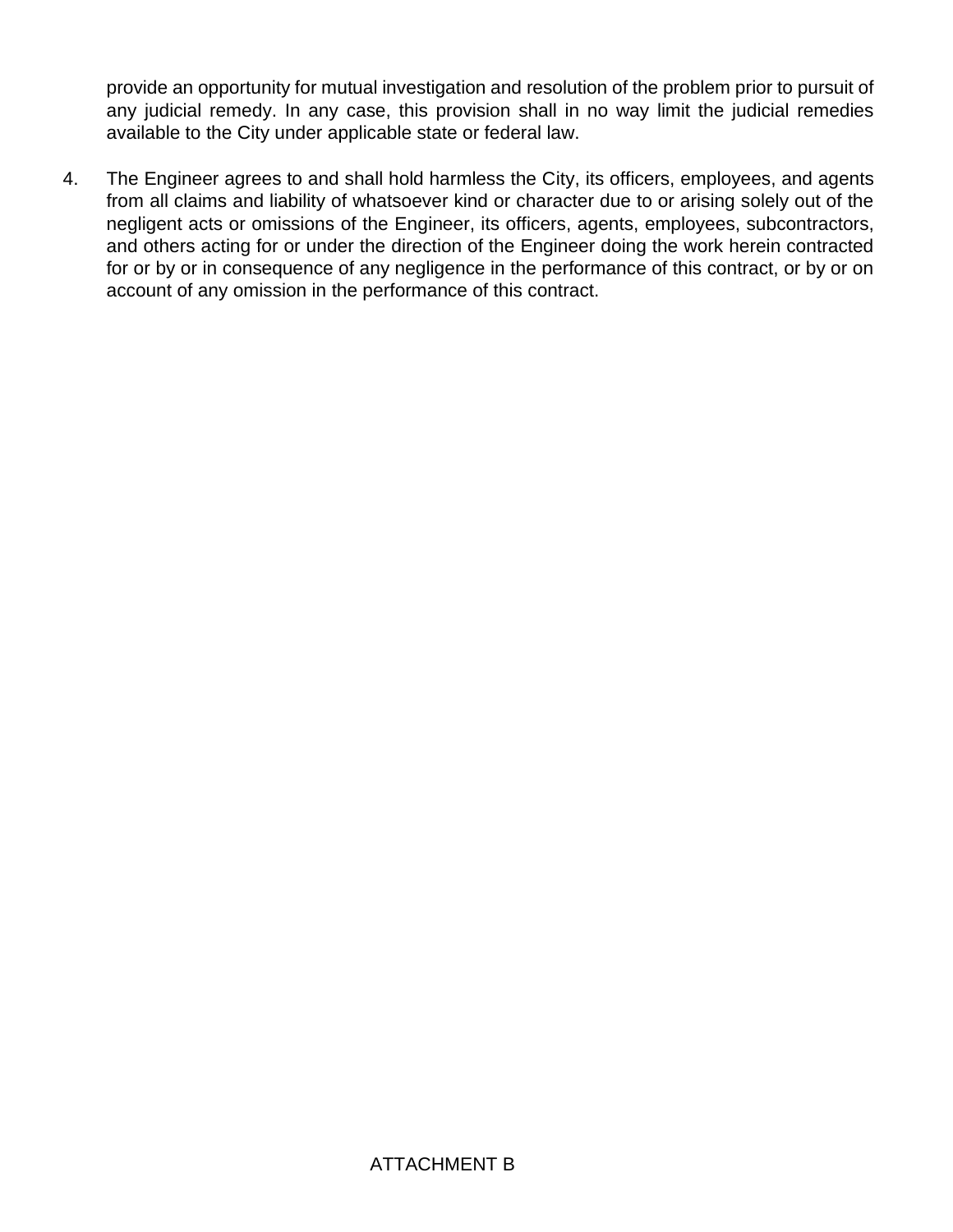# **ATTACHMENT C WORK SCHEDULE**

# **Project Schedule (Estimated):**

| Preparation of Environmental Information Document (EID) | Date TBD |            |
|---------------------------------------------------------|----------|------------|
| Agency Coordination, Public Hearing(s), Field Survey(s) | Date     | <b>TBD</b> |
| <b>Preliminary Review of EID</b>                        | Date     | TBD        |
| Submission of Complete EID                              | Date     | <b>TBD</b> |
| Issuance of Finding of No Significant Impact            | Date     | <b>TBD</b> |
| <b>FONSI Comment Period</b>                             | Date     | TBD        |
| <b>Completion of Planning</b>                           | Date     | TBD        |

ATTACHMENT C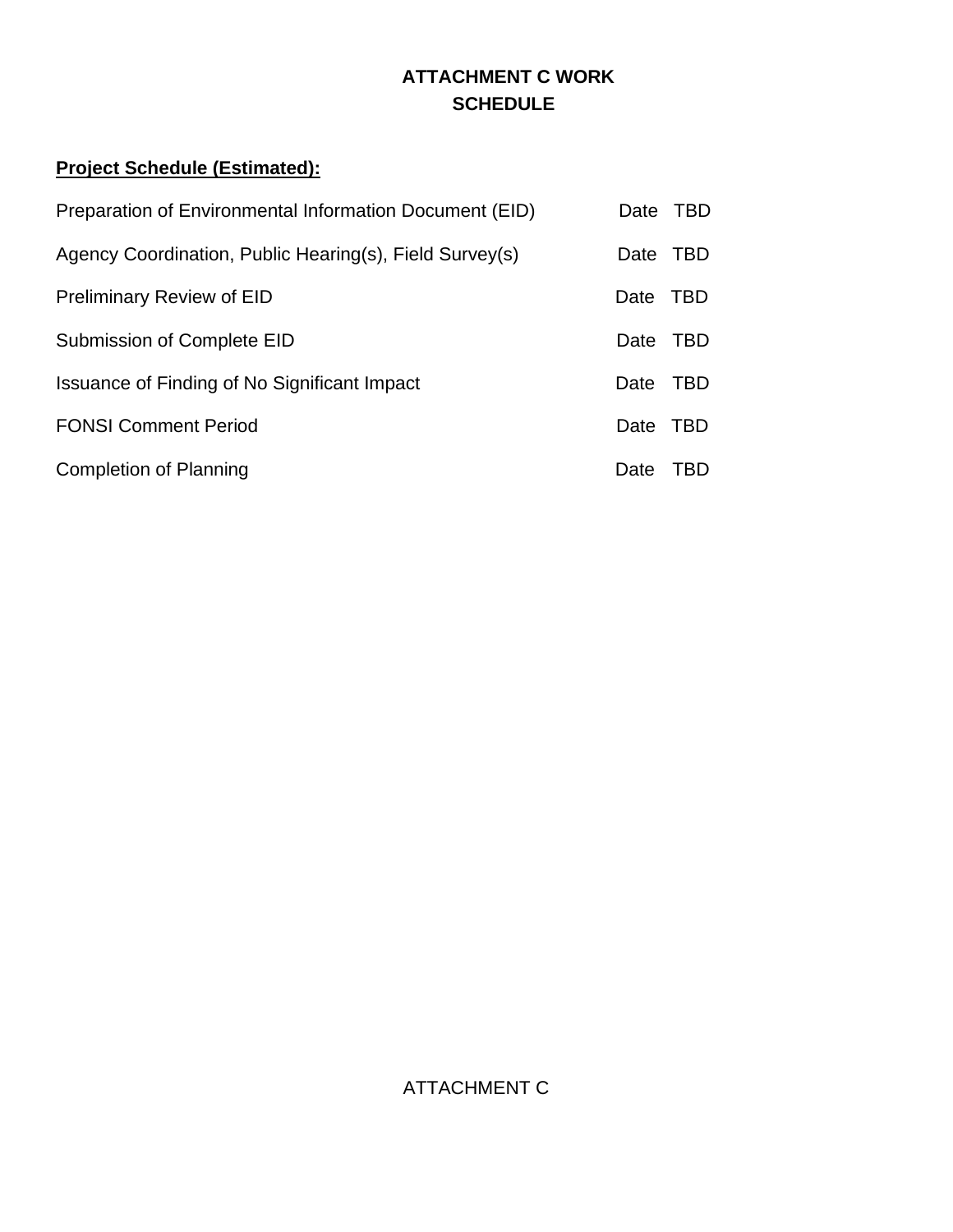## ATTACHMENT D

## PAYMENT SCHEDULE

The City shall reimburse Engineer for basic engineering services provided upon completion of the following project milestones per the following percentages of the maximum contract amount:

|           | <b>Milestone</b>                                                                | % of Contract Fee |
|-----------|---------------------------------------------------------------------------------|-------------------|
| $\bullet$ | Approval of Preliminary Engineering Plans and Specifications by City            | <b>20%</b>        |
| $\bullet$ | Approval of Plans and Specifications by Regulatory Agency(ies)                  | 30%               |
| $\bullet$ | Completion of bid advertisement and contract award                              | 20%               |
| $\bullet$ | Completion of construction staking                                              | 10%               |
| $\bullet$ | Completion of Final Closeout Assessment and submittal of "As Builts"<br>to City | 10%               |
| $\bullet$ | Completion of final inspection and acceptance by the City                       | 10%               |
|           |                                                                                 | 100%              |

**NOTE:** Percentages of payment listed here are general guidelines based on engineering services typically provided. These are negotiable and should serve only as a guide. Payment schedule should be tied directly to the actual Scope of Work identified in Attachment B Services To Be Provided By The Engineer.

## SPECIAL SERVICES

Special Services shall be reimbursed under the following hourly rate schedule. (List all applicable services to include overhead charge).

| <b>Registered Surveyor</b>    |  |
|-------------------------------|--|
| Survey Crew (3 members)       |  |
| <b>Project Engineer</b>       |  |
| <b>Engineering Technician</b> |  |
| <b>Project Representative</b> |  |
| Draftsman                     |  |

The fee for all other Special Services shall not exceed a total of \_\_\_\_\_\_\_\_\_\_\_\_\_\_\_\_\_\_\_\_\_ and No/100 Dollars (\$\_\_\_\_\_\_\_\_\_\_\_\_). The payment for these Special Services shall be paid as a lump sum, per the following schedule:

1. The Engineer shall be paid upon completion of surveying, necessary field data, and acquisition data, if applicable, the sum of \_\_\_\_\_\_\_\_\_\_\_\_\_\_\_\_\_\_\_ and No/100 Dollars (\$\_\_\_\_\_\_\_\_\_\_\_\_\_\_\_\_\_).

ATTACHMENT D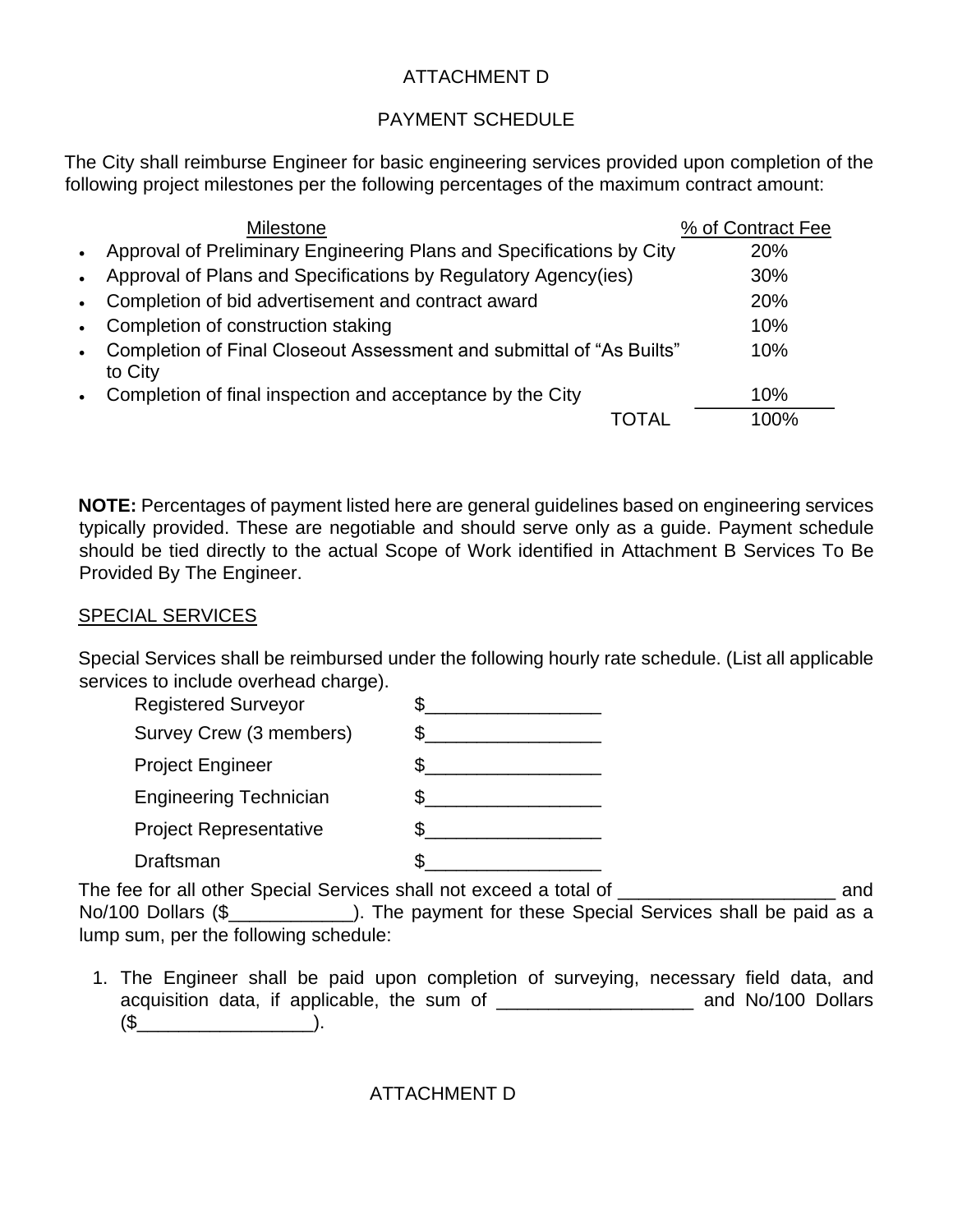- 2. The Engineer shall be reimbursed the actual cost of necessary testing based on itemized billing statements from the independent testing laboratory, plus a \_\_\_\_\_\_\_\_\_\_\_\_\_\_percent (\_\_\_\_\_%) overhead charge. All fees for testing shall not exceed a total of \_\_\_\_\_\_\_\_\_\_\_\_ and No/100 Dollars (\$\_\_\_\_\_\_\_\_\_\_\_\_\_\_\_\_\_\_\_\_\_\_).
- 3. The payment requests shall be prepared by the Engineer and be accompanied by such supporting data to substantiate the amounts requested.
- 4. Any work performed by the Engineer prior to the execution of this contract is at the Engineer's sole risk and expense